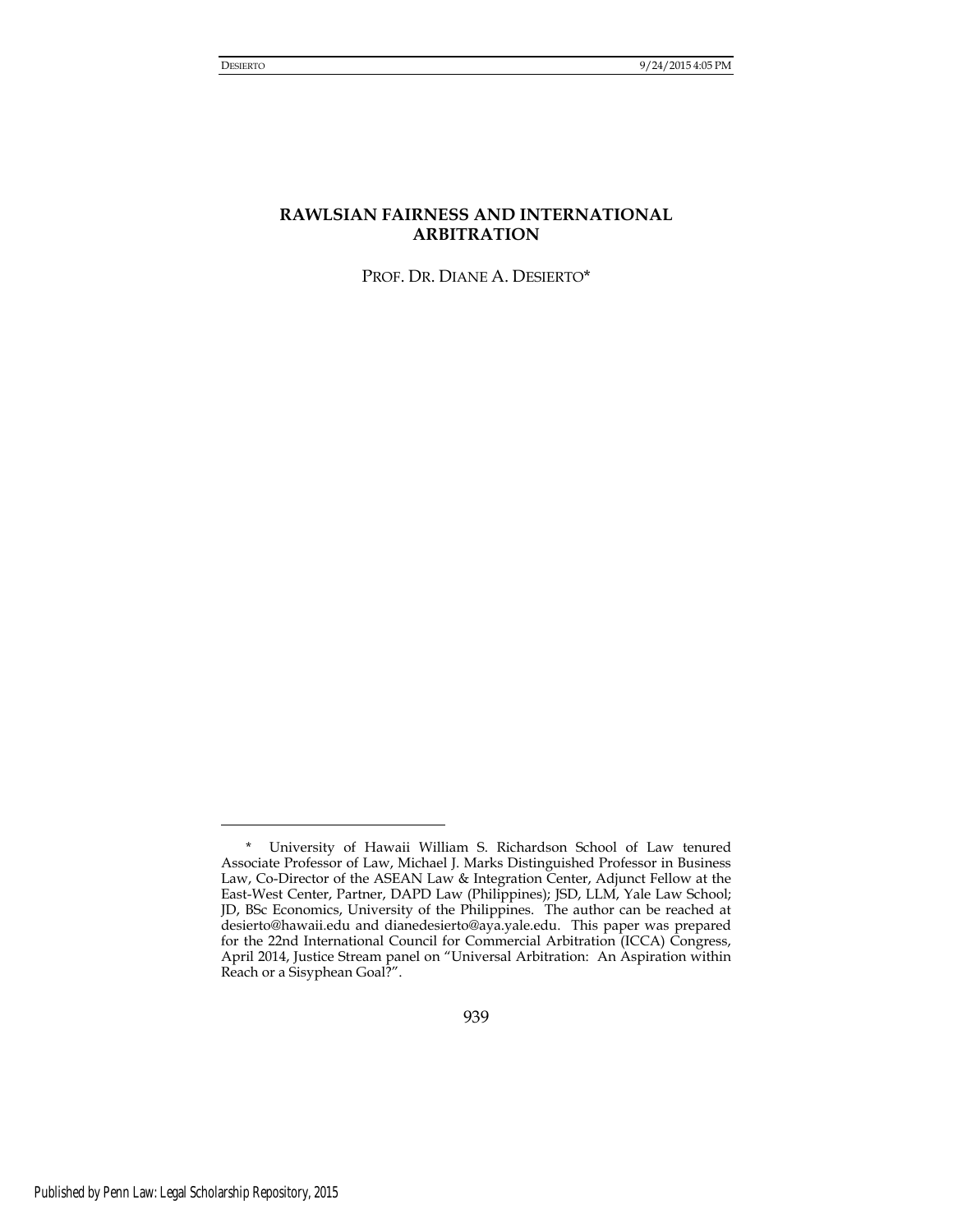### ABSTRACT

*Critics of international arbitration predominantly invoke the concept of "fairness" in four ways. First, fairness is associated with procedural due process concerns, involving the expected trade-off between party demands for efficiency and confidentiality in dispute resolution and in court litigation where there are expectations of full presentation and disclosure of evidence and transparency in the conduct of arbitration proceedings. Second, fairness is also used as a criterion for assessing dispute resolution outcomes, in regard to how arbitral tribunals choose their interpretive methodologies or retain subjective discretion when applying substantive law or rules to the given facts of a dispute. Third, critics assert unfairness in pointing out the absence of full judicial review of arbitral awards with merely a limited recourse to appeal as the control mechanism in international arbitration. Fourth, recent empirical attempts by scholars argue fairness synonymously with the legitimacy of community decisionmaking and participation rights, where questions have arisen in regard to perceived inequalities in the appointment of arbitrators, the composition of arbitral tribunals, and the ability of arbitrators to resolve public interest dimensions attaching to international arbitration disputes. These critiques stand alongside mandates of fairness already embedded in the operative rules of international arbitration, such as, for example, Article 18 of the UNCITRAL Model Law on Arbitration ("all parties shall be treated with equality,")1 Article 9(2)(g) of the IBA Rules on the Taking of Evidence in International Arbitration ("considerations of procedural economy, proportionality, fairness or equality of the Parties"),2 and Article 1.7 of the UNIDROIT Principles of International Commercial contracts ("good faith and fair dealing in international arbitration").<sup>3</sup>*

*Responding to varying usages of "fairness" and in order to elicit testable criteria for future verification, this paper draws from Harvard philosopher John Rawls' theory of justice as fairness in his opus "A Theory of Justice." Rawlsian theory can substantiate the ongoing assessment of fairness in international arbitration through the theory's approach to evaluating inequalities arising from political ordering and/or economic arrangements. In the original position where individuals contract or reach* 

<sup>1</sup> UNCITRAL, Model Law on International Commercial Arbitration, U.N. DOC. A/40/17, art. 18 (Jul. 7 2006).

<sup>2</sup> IBA Rules on the Taking of Evidence in International Arbitration, Art. 9(2)(g).

<sup>3</sup> UNIDROIT Principles of International Commercial Contracts, Art. 1.7.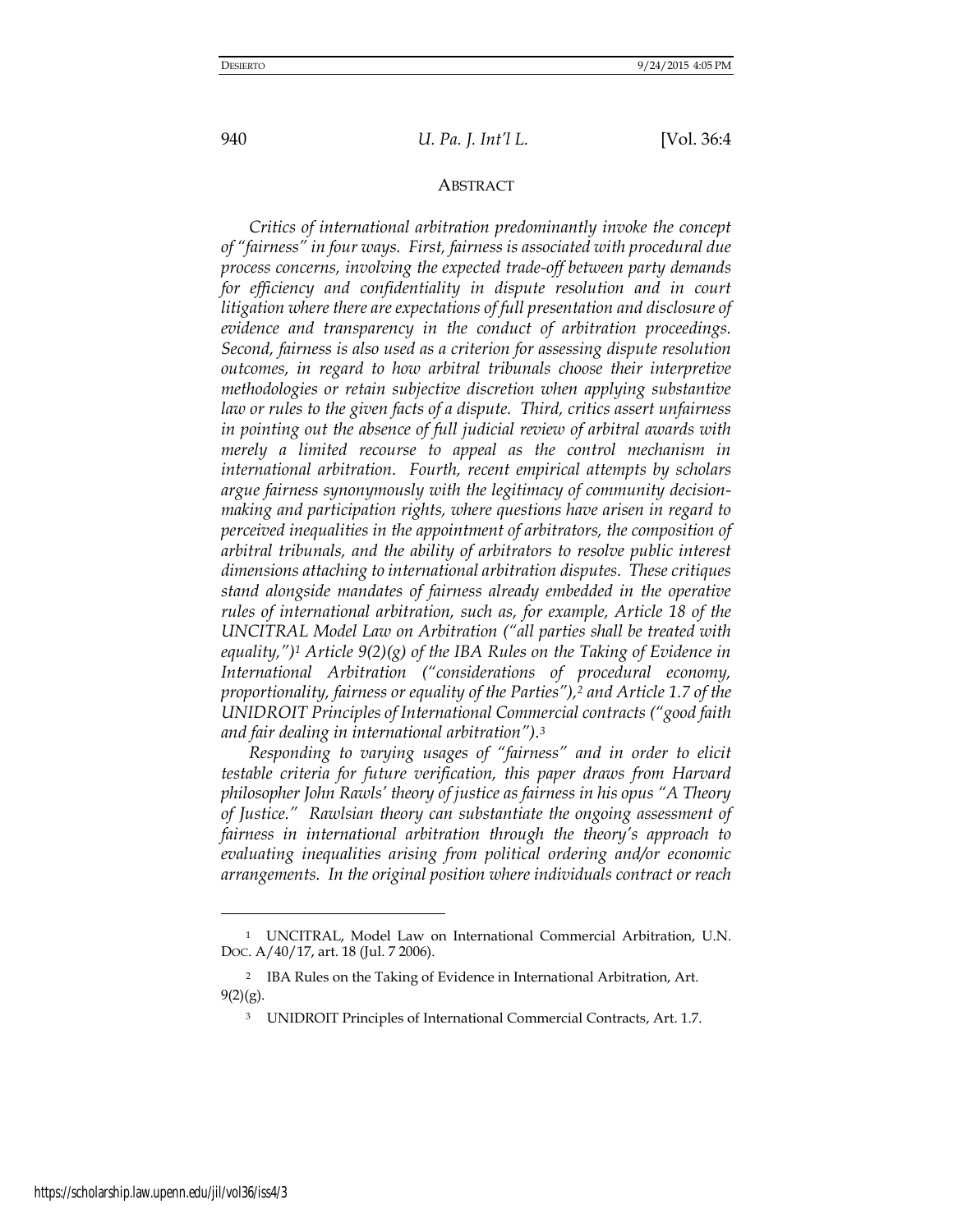*mutual agreement under a veil of ignorance as to each other's relative endowments, information asymmetries, and welfare expectations, Rawls argues for reasonable conditions within which each contracting party can agree to principles best representing their interests.4 Under the first Rawlsian principle (the "liberty principle"), each contracting party should have the same indefeasible claim to a fully adequate scheme of equal basic liberties compatible with liberties for all parties contracting under the same arrangements. Under the second Rawlsian principle, any social and economic inequalities arising from the agreement reached should attach under conditions of fair equality of opportunity to all parties, and such inequalities should be distributed in a manner that they are to be of the greatest benefit to the least-advantaged members of the bargaining community (the "difference principle"). This paper applies Rawlsian fairness analysis to each of the four "fairness"-based critiques of international arbitration, finding ultimately that each asserted critique requires more careful differentiation as to perceived inequalities in arbitration procedures, communities, and outcomes.* 

*" . . . fairness is relative and subjective . . . a human, subjective, contingent quality which merely captures in one word a process of discourse, reasoning, and negotiation leading, if successful, to an agreed formula located at a conceptual intersection between various plausible formulas for allocation . . . . The fairness of international law, as of any other legal system, will be judged, first by the degree to which rules satisfy the participants' expectations of justifiable distribution of costs and benefits, and secondly by the extent to which the rules are made and applied in accordance with what the participants perceive as right process.<sup>5</sup>*

<sup>4</sup> JOHN RAWLS, A THEORY OF JUSTICE (Revised Edition by Belknap Press of the original edition published by Harvard University Press, 1971), at 11-13.

<sup>5</sup> THOMAS M. FRANCK, FAIRNESS IN INTERNATIONAL LAW AND INSTITUTIONS 7, 22– 24 (Oxford Univ. Press, 1995).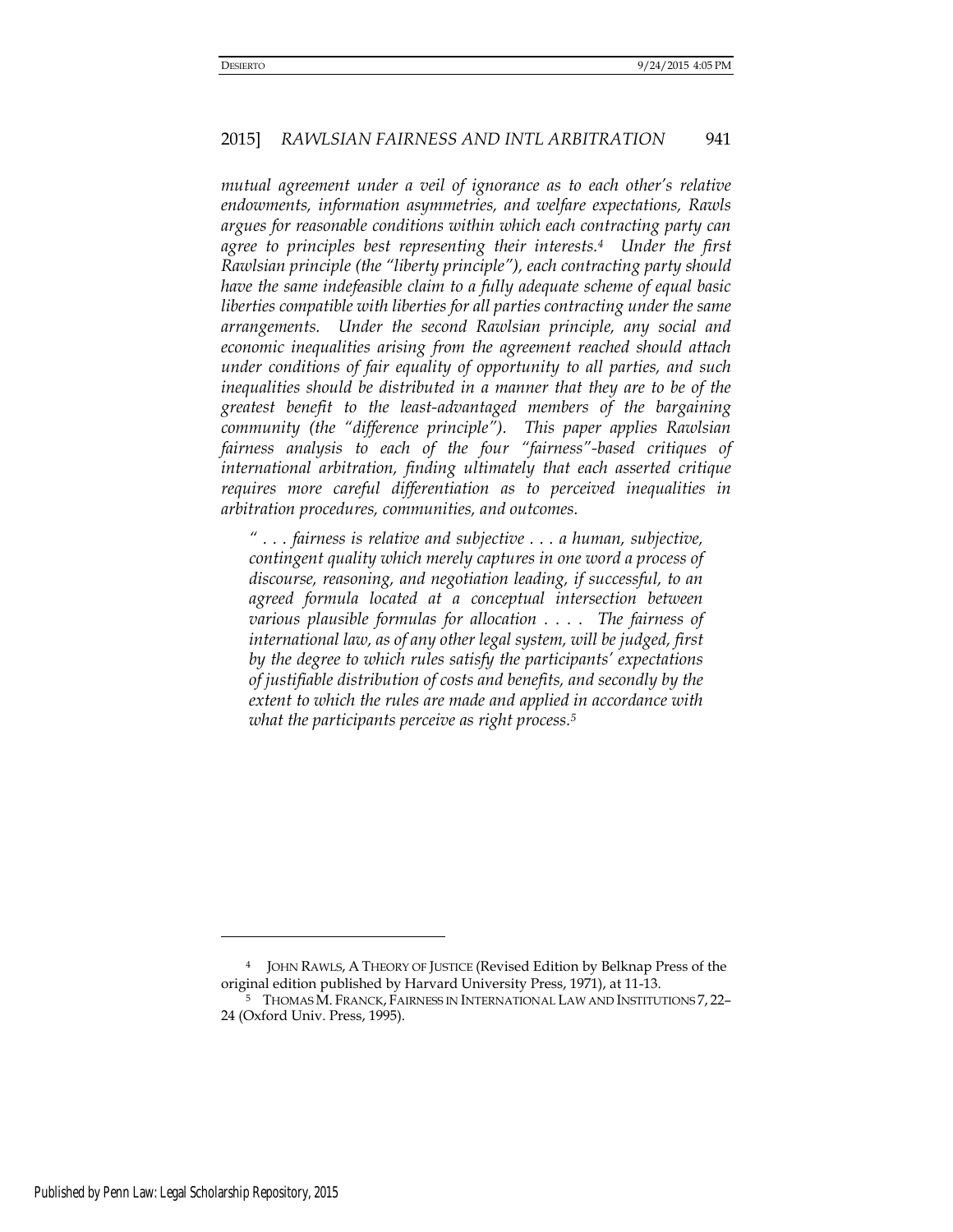# TABLE OF CONTENTS

| 1. | INTERNATIONAL ARBITRATION, JUSTICE, AND                        |
|----|----------------------------------------------------------------|
|    |                                                                |
|    | 1.1. Recontextualizing objectives of international arbitration |
|    | vis-à-vis international adjudication 944                       |
|    | 1.2. Fairness critiques against international arbitration950   |
|    | 1.3. Rawls' Theory of Justice as Fairness: Criteria for        |
|    | Assessing Fairness in Understanding "Universal                 |
|    | Arbitration" as a Sociological Phenomenon954                   |
| 2. | APPLYING RAWLS' JUSTICE AS FAIRNESS CRITERIA TO                |
|    | FAIRNESS-BASED CRITIQUES OF INTERNATIONAL                      |
|    |                                                                |
|    | 2.1. Rawlsian Theory: Criteria for Reaching Agreement and      |
|    |                                                                |
|    | 2.2. Testing Critiques of International Arbitration Under      |
|    |                                                                |
|    | 2.2.1. Critique of unfairness based on procedural due          |
|    | process                                                        |
|    | 2.2.2. Critique of unfairness based on the outcome of a        |
|    |                                                                |
|    | 2.2.3. Critique of unfairness for lack of a sufficient appeals |
|    |                                                                |
|    | 2.2.4. Critique of unfairness based on community decision-     |
|    |                                                                |
| 3. |                                                                |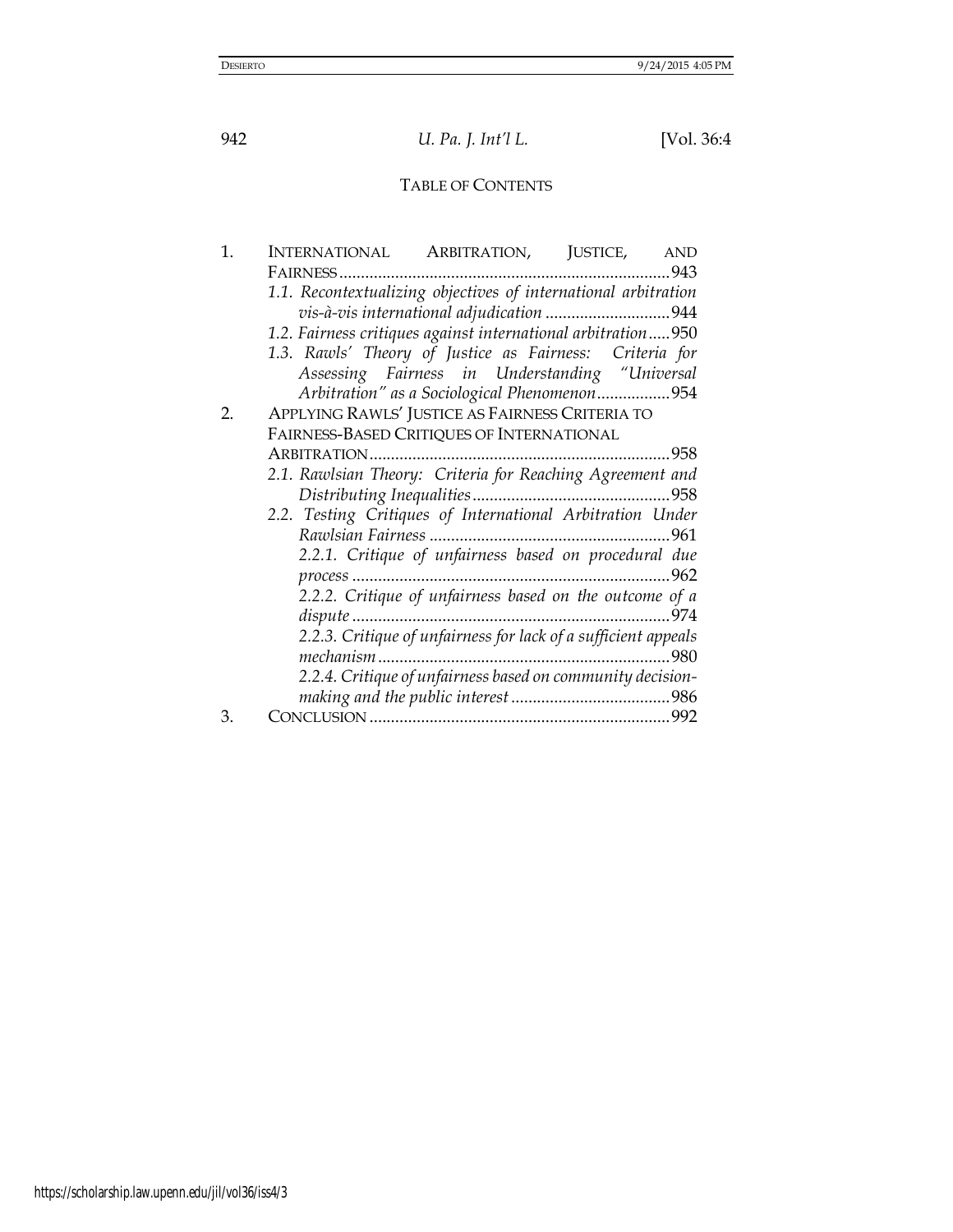#### 1. INTERNATIONAL ARBITRATION, JUSTICE, AND FAIRNESS

For some years now, international arbitration (especially investor-State arbitration) has been peculiarly "under siege."<sup>6</sup> Despite the inimitable diversity of mechanisms for the settlement of international disputes and the respective functional limits of these mechanisms,<sup>7</sup> it is with some irony that the oldest and most heavilyused form of dispute settlement<sup>8</sup> today attracts the most commentaries and questions as to its capacity to observe and to result in fairness.9 Despite canonical observations that

<sup>6</sup> *See, e.g.*, Leon E. Trakman, *The ICSID Under Siege,* 45 Cornell Int'l L.J.l 603 (2012) (discussing the effect of power on INCSID arbitration and its challenges); Pia Eberhardt & Cecilia Olivet., *Profiting from Injustice: How Law Firms, Arbitrators and Financiers are Fuelling an Investment Arbitration Boom* (Corporate Europe Observatory and Transnational Institute 2012) (arguing that international arbitration has created an international investment climate that is flawed); Steven Seidenberg, *International Arbitration Loses its Grip: Are U.S. lawyers to blame?*, A.B.A. J. (2010) (asserting that U.S. lawyers may be the cause of the ineffectiveness of international arbitration); Lucy Reed, *More on Corporate Criticism of International Arbitration,* KLUWER ARBITRATION BLOG, (July 16, 2010), available at [http://kluwerarbitrationblog.com/blog/2010/07/16/more-on-corporate](http://kluwerarbitrationblog.com/blog/2010/07/16/more-on-corporate-criticism-of-international-arbitration/)[criticism-of-international-arbitration/](http://kluwerarbitrationblog.com/blog/2010/07/16/more-on-corporate-criticism-of-international-arbitration/) (last visited Jan. 15, 2014) (proposing solutions to the asserted problems in international arbitration).

<sup>7</sup> W. Michael Reisman, *The Diversity of Contemporary International Dispute Resolution: Functions and Policies,* 4 J. INT'L DISP. SETTLEMENT, 47, 47–63 (2013) (explaining the control systems of international arbitration).

<sup>8</sup> CHRISTIAN BÜHRING-UHLE ET AL., ARBITRATION AND MEDIATION IN INTERNATIONAL BUSINESS 31 (Kluwer Law Int'l 2006) (describing the framework of international arbitration). On ancient or pre-modern arbitrations, *see* SHEILA L. AGER, INTERSTATE ARBITRATIONS IN THE GREEK WORLD, 337-90 B.C. 3–36 (Univ. of California Press 1996) (recounting the structure of interstate arbitration in Ancient Greece); JACKSON H. RALSTON, INTERNATIONAL ARBITRATION FROM ATHENS TO LOCARNO 153–89 (Lawbook Exchange 2004) (describing arbitration from ancient times until the Jay Treaty of 1794).

<sup>9</sup> David Ma, *A BIT Unfair? An Illustration of the Backlash Against International Arbitration in Latin America,* 2012 J. DISP. RESOL. 571 (2012) (outlining the history and developing of proposed problematic bilateral investment treaties in Latin American); MICHAEL WAIBEL, ET AL., THE BACKLASH AGAINST INVESTMENT ARBITRATION: PERCEPTIONS AND REALITY (Wolters Kluwer 2010) (describing the development of the criticism of international arbitration); Stavros Brekoulakis, *Systemic Bias and International Arbitration: a New Approach to Arbitral Decision-Making,* 4 J. INT'L DISP. SETTLEMENT 553 (2013) (asserting approaches to assist in solving the problems of international arbitration).On the tradeoff between fairness and efficiency in arbitration, *see* William W. Park, *The Procedural Soft Law of International Arbitration: Non-Governmental Instruments, in* LOUKAS A. MISTELIS & JULIAN D.M. LEW (EDS.), PERVASIVE PROBLEMS IN INTERNATIONAL ARBITRATION 141–54 (Kluwer Law Int'l 2006).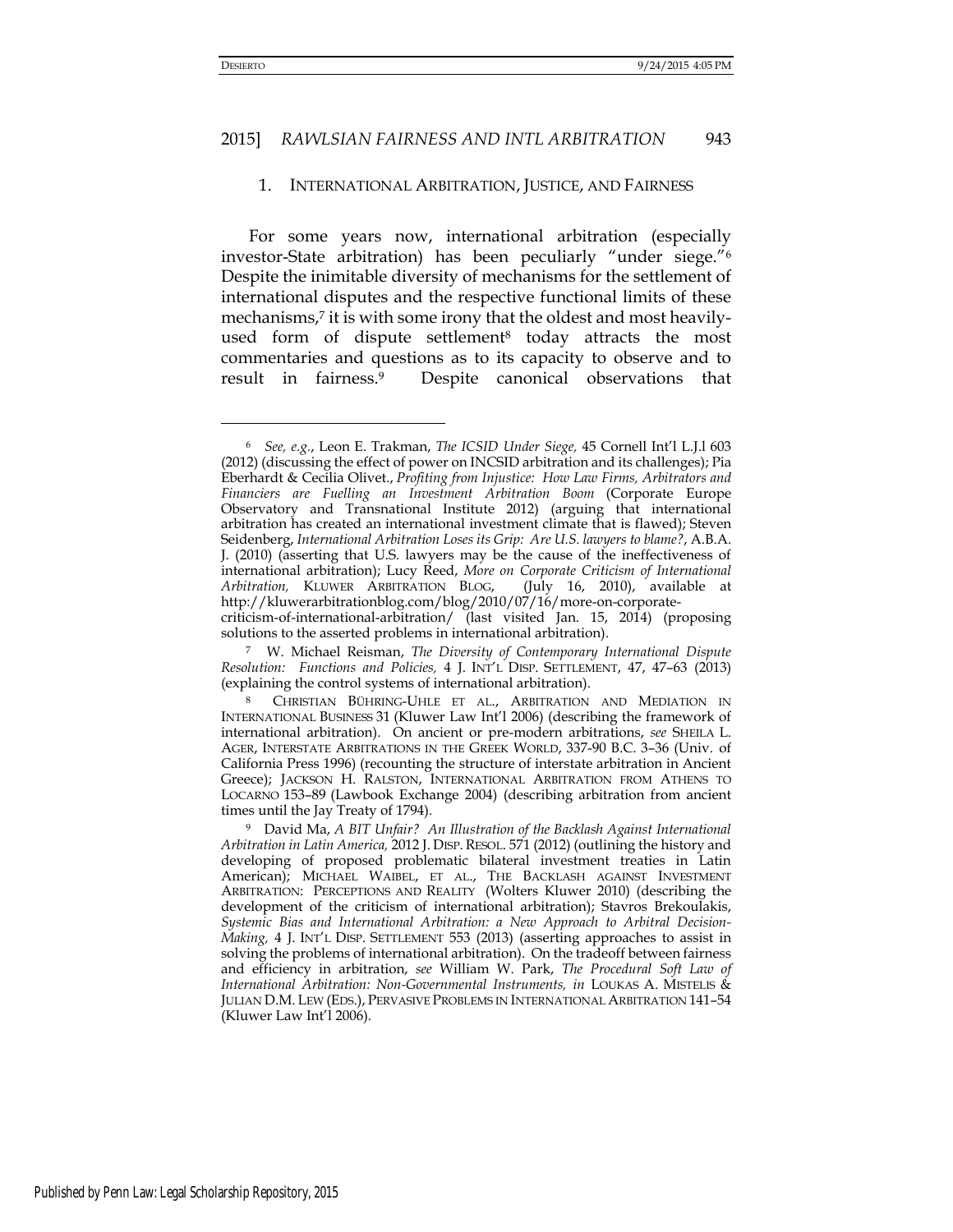944 *U. Pa. J. Int'l L.* [Vol. 36:4

"international arbitration is widely perceived as an inherently fair process,"<sup>10</sup> present challenges against the "fairness" of international arbitration stem from criticism of its evidentiary procedures, the veracity and reliability of the arbitral decision-making process, as well as the substantive outcomes resulting from this mode of dispute resolution.<sup>11</sup>

# *1.1. Recontextualizing objectives of international arbitration vis-à-vis international adjudication*

However, the measure of "fairness" does require some contextualization about the actual nature of international arbitration. Among international dispute resolution mechanisms, arbitration has an established pedigree (dating back to ancient arbitrations in Greece to the origins of modern arbitration in the 1794 Jay Treaty)12 and scope (encompassing interstate as well as mixed arbitrations, on virtually every conceivable subject-matter from

Fairness, however, can implicate the additional time and cost sometimes needed to provide a meaningful right to be heard. In arbitration, fairness requires some measure of efficiency, since justice too long delayed becomes justice denied. Likewise, without fairness an arbitral proceeding would hardly be efficient, since it would fail to deliver a key element of the desired product: a sense of justice that had been respected.

<sup>10</sup> Robert Pietrowski, *Evidence in International Arbitration,* 22 ARBITRATION INT'L 373, 379 (2006) (". . . the increasing use of international arbitration, coupled with the relative infrequency of challenges of arbitral awards, suggests that in fact international arbitration is widely perceived as an inherently fair process . . . .").

<sup>11</sup> *See* Nana Japaridze, *Fair Enough? Reconciling the Pursuit of Fairness and Justice with Preserving the Nature of International Commercial Arbitration,* 36 HOFSTRA L. REV. 4 1415 (2008) (describing proposed conflicts and problems in international arbitration).

<sup>12</sup> On ancient or pre-modern arbitrations, *see* SHEILA L. AGER, INTERSTATE ARBITRATIONS IN THE GREEK WORLD, 337-90 B.C. 3-36 (Univ. of California Press, 1996) (describing the procedure of interstate arbitration in Ancient Greece); JACKSON H. RALSTON, INTERNATIONAL ARBITRATION FROM ATHENS TO LOCARNO 153-89 (Lawbook Exchange 2004) (describing general international arbitration in the Ancient World); *see also* JOHN COLLIER & VAUGHAN LOWE, THE SETTLEMENT OF DISPUTES IN INTERNATIONAL LAW: INSTITUTIONS AND PROCEDURES 32 (Oxford Univ. Press 2005) (describing the early history of international arbitration in the United States); David W. Rivkin, *The Impact of International Arbitration on the Rule of Law: The 2012 Clayton Utz/University of Sydney International Arbitration Lecture,* 29 ARBITRATION INT'L 327- 60 (LCIA 2013) (explaining the current proposed problems of international law).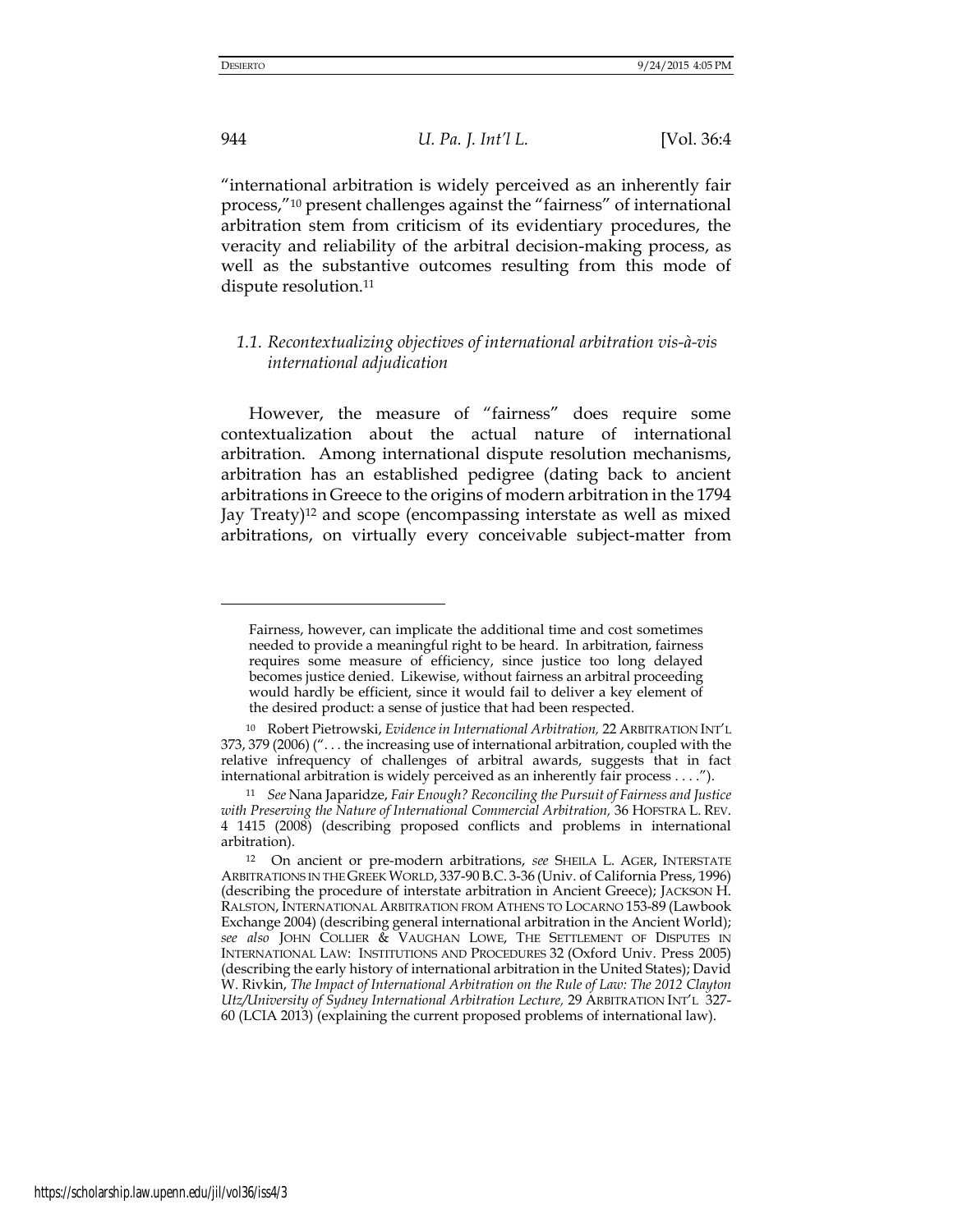#### 2015] *RAWLSIAN FAIRNESS AND INTL ARBITRATION* 945

border delimitations to economic disputes).13 Arbitration is distinct among other international dispute resolution mechanisms for its emphasis on party autonomy, the core principle that allows disputing parties to determine the applicable law governing the merits of a dispute, which they consent to submit to arbitrators that are also freely appointed by the parties themselves.14 Unlike international adjudication that has a predetermined institutional design and pre-existing governing rules,<sup>15</sup> parties to an international arbitration have greater latitude to structure fact-finding procedures, evidence-taking, identification of issues, and other aspects of the conduct of the arbitration in order to reach the most expedient resolution of the dispute to the satisfaction of the parties.<sup>16</sup> The inherent flexibility of the international arbitral process and its overall utility in producing binding and enforceable arbitral awards, help explain the enduring popularity of international arbitration as

<sup>13</sup> *See* Diane A. Desierto, *Is Arbitration a Form of International Justice?,* Academie du droit de l'arbitrage, *available at* http://www.arbitrationacademy. org/wpcontent/uploads/2012/03/Diane-Desierto.pdf (last visited Jan. 15, 2014) (proposing that international arbitration is not a form of justice).

<sup>14</sup> EMMANUEL GAILLARD & JOHN SAVAGE (EDS.), FOUCHARD, GAILLARD, AND GOLDMAN ON INTERNATIONAL COMMERCIAL ARBITRATION 785 (Kluwer Law Int'l 1999) [hereinafter "FOUCHARD, GAILLARD, AND GOLDMAN"] (criticizing the process of allowing both parties to determine the applicable law in international arbitration).

<sup>15</sup> *See* GERNOT BIEHLER, PROCEDURES IN INTERNATIONAL LAW 278-80 (Springer 2008) (outlining the strengths of international arbitration); Cesare PR Romano, et al., *Mapping International Adjudicative Bodies, The Issues, and Players*, *in* CESARE ROMANO, ET AL., (EDS.), THE OXFORD HANDBOOK OF INTERNATIONAL ADJUDICATION 3– 25 (Oxford Univ. Press,2013).

Judicial bodies (also generically referred to as 'courts' or 'tribunals') *preexist* the question that is to be decided. The adjudicators are selected, elected, or nominated through a mechanism that does not depend on the will of the litigating parties. They sit on the body's bench and decide a series of cases. The judge's authority derives from a public mandate and the outcome is, in essence, a 'public good'. Conversely, in arbitration, the adjudicators are selected by the parties *after* the dispute arises, with the aim of deciding a particular case. The arbitral tribunal or panel is dismissed after issuing the decision (known as the 'award'). Since the parties select the members of arbitral bodies, the mandate of arbitrators is circumscribed to administering 'private justice.'

<sup>16</sup> *See* SHARYN L. ROACH ANLEU, LAW AND SOCIAL CHANGE 137-38 (Sage Publishing 2009) (discussing the sociological informalism of international arbitration); TONY COLE, THE STRUCTURE OF INVESTMENT ARBITRATION xvi (Routledge 2013) ("The essential difference between the straightforward anarchy of public international law, then, and the bounded anarchy of international investment law, is the combination in the latter of a predesigned procedural structure and a substantive anarchy that exists within the boundaries set by that structure.").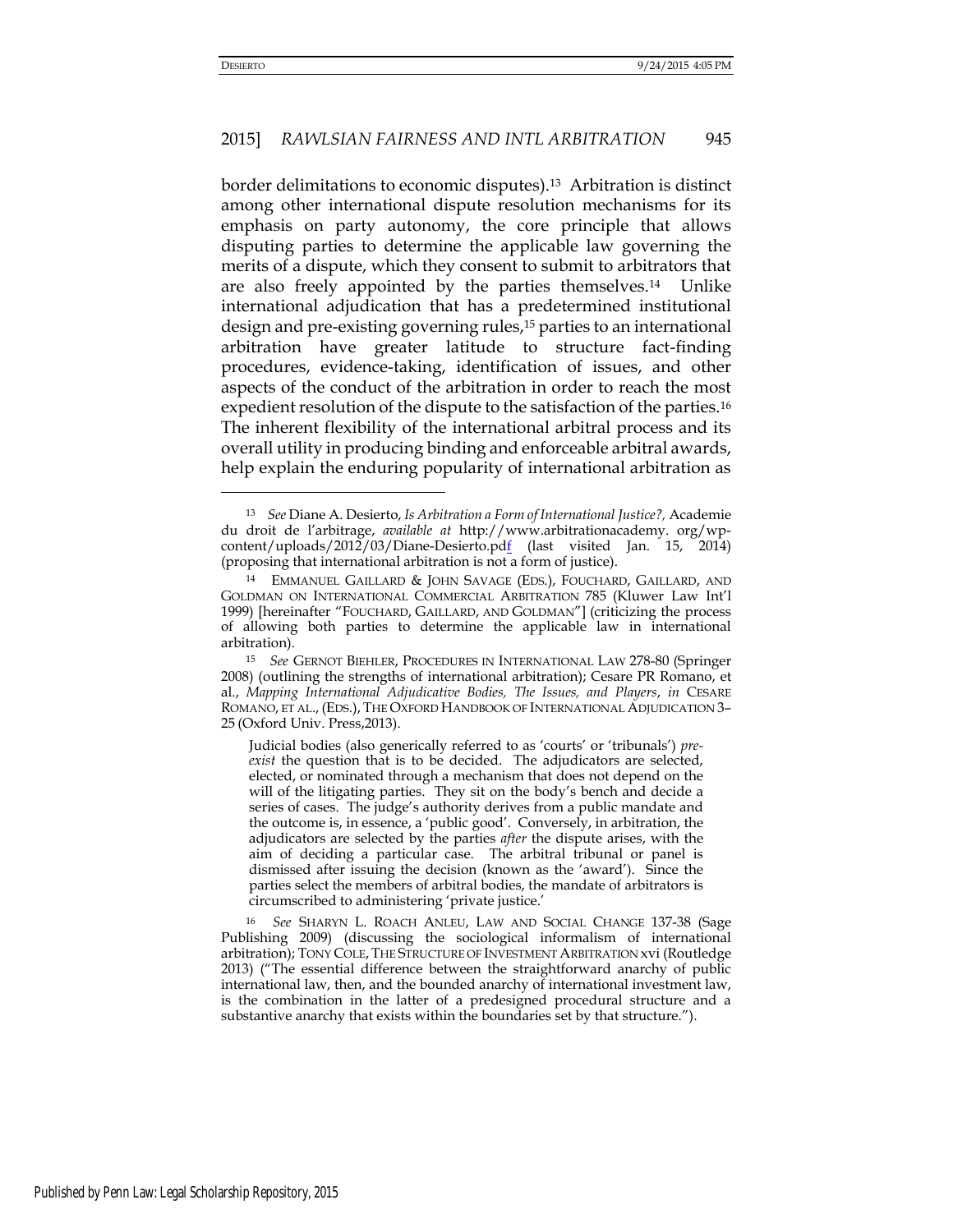global corporate counsels' preferred dispute resolution mechanism. For instance, "frequent users of arbitration explained that, regardless of whether they are claimant or respondent, 'fairness' above all other considerations—is what companies look for in a dispute resolution mechanism . . . arbitration, because of its neutrality, gives a sense of fairness that litigation in foreign courts sometimes cannot provide."17 Parties to an international arbitration remain primarily concerned with the resolution of a concrete dispute, under a fair process supported at narrow and specific junctures by the exercise of the State's public power, rather than triggering sweeping State oversight and control as is characteristic of court litigation.<sup>18</sup>

These fundamental ontological differences make it clear that there can be no assumed identity between the community expectations<sup>19</sup> attaching to international adjudication, and those

Insofar as a legal system enables legal actors to conclude a private contract with respect to future behaviour, it should encounter no theoretical problem with allowing those actors to designate someone else to specify, under procedures and on contingencies agreed upon in the contract, certain obligations that will be deemed, in advance, to be part of the contract . . . the critical factor in the operation of arbitration, as in contracts, is the commitment and effectiveness of the legal system with respect to supporting, assisting and, where necessary, enforcing arbitral agreements and their results . . . though private arbitration is a non-governmental mode of dispute resolution, it cannot operate without the active support of governmental agencies. That support is a mixture of tolerance, encouragement, protection of its autonomy *and* supervision, for arbitration, like any other form of delegated power, is susceptible to moral hazard.

For us, as law students, the most important general question is: How does one identify authoritative and controlling rules? In more detail, who in any given community prescribes what rules, with respect to what values, for whom, and by what procedures? Who makes effective

<sup>17</sup> *Corporate Choices in International Arbitration: Industry Perspectives*, SCHOOL OF INTERNATIONAL ARBITRATION, CENTRE FOR COMMERCIAL LAW, QUEEN MARY UNIVERSITY OF LONDON, 6–7, *available at* [http://www.pwc.com/gx/en/arbitration](http://www.pwc.com/gx/en/arbitration-dispute-resolution/assets/pwc-international-arbitration-study.pdf)[dispute-resolution/assets/pwc-international-arbitration-study.pdf](http://www.pwc.com/gx/en/arbitration-dispute-resolution/assets/pwc-international-arbitration-study.pdf) (last visited Jan. 15, 2014).

<sup>18</sup> W. Michael Reisman, *Recueil Des Cours: Collected Courses of the Hague Academy of International Law*, 258 RECUEIL DES COURS 39-40 (1996).

<sup>19</sup> Community expectations are drawn from the constituencies that seek recourse to dispute resolution, availing of international adjudication (such as States submitting disputes to the International Court of Justice), vis-à-vis international arbitration (such as States engaged in inter-State arbitrations, individuals and corporate entities engaged in commercial arbitrations with fellow private actors or mixed arbitrations with States). *See* Myres S. McDougal, *Law as a Process of Decision: A Policy-Oriented Approach to Legal Study,* 1 NAT. L. F. 53, 55 (1956).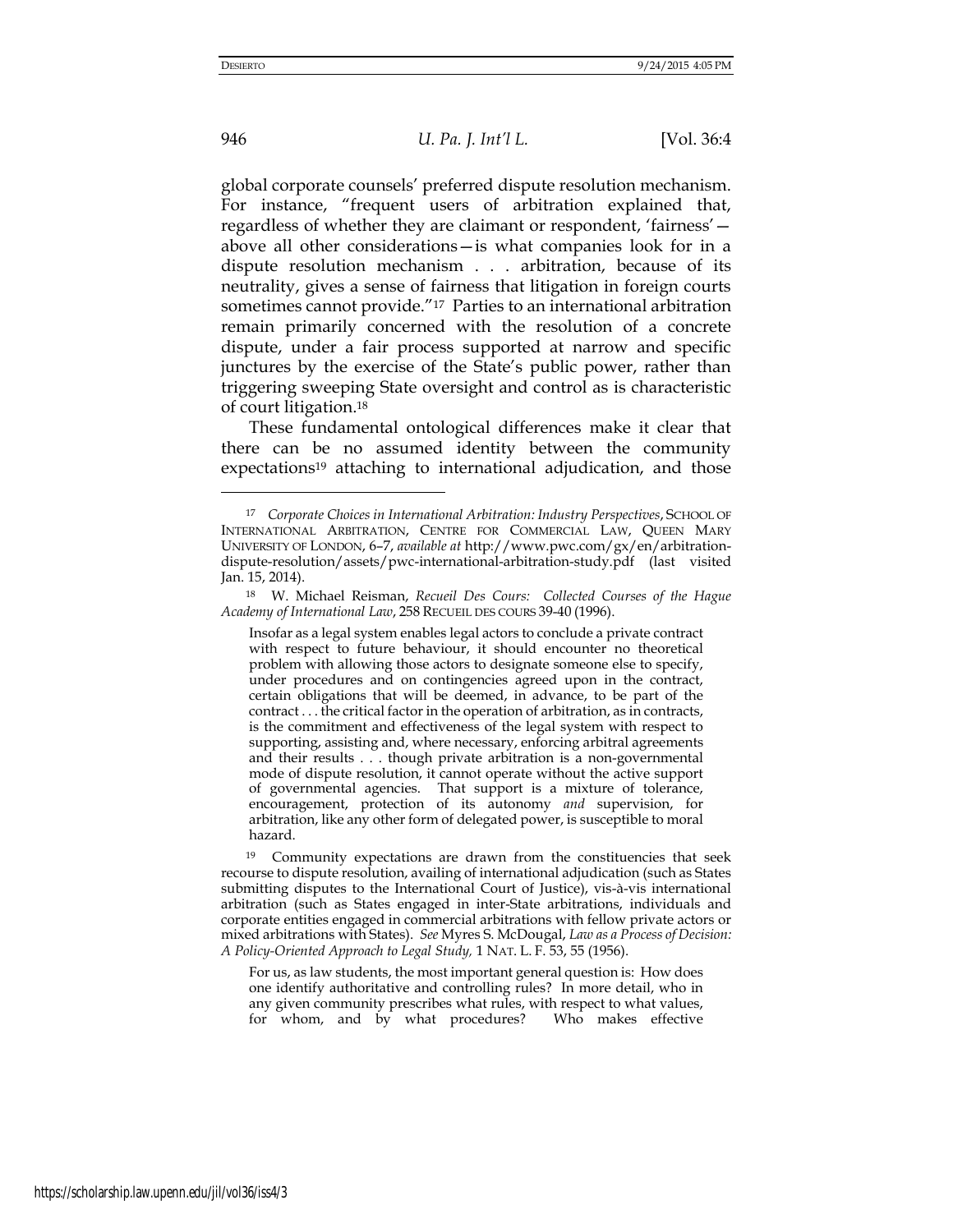### 2015] *RAWLSIAN FAIRNESS AND INTL ARBITRATION* 947

maintained for international arbitration.20 While both mechanisms are designed to resolve disputes, parties choosing to resort to either international adjudication or international arbitration ultimately demonstrate their revealed preferences on applicable law and procedural rules, the quality of institutional oversight, the degree of transparency or confidentiality expected in the conduct of proceedings, as well as the operative systems of control that affect the authoritative decision-makers in any given dispute.<sup>21</sup> As such, while one may readily claim that the functionalist objective of every dispute resolution mechanism is to achieve a "just result" under a "fair process,"22 it should also be clear that the manifold ways to reach that objective under international arbitration would not necessarily be the same as those available under international

recommendations to such authoritative prescribers and upon what intelligence, achieved by whom and by what procedures? Who, authorized how, may invoke the application of what prescriptions, with respect to whom, in what arenas? Who, for the promotion of what policies, applies what prescriptions to whom, by what procedures? Who appraises prescriptions and terminates them when they cease to serve community purposes? By what factors in environments and predispositions of decision-makers are all the various types of decisions above affected? What is the impact of community process, culture, class, personality, skill, affiliation, crisis, and so on, upon the expectations of decision-makers?

<sup>20</sup> *See* William W. Park, *Arbitration's Protean Nature: The Value of Rules and the Risk of Discretion,* 334-91, 335, *in* JULIAN D.M. LEW & LOUKAS A. MISTELIS (EDS.), ARBITRATION INSIGHTS: TWENTY YEARS OF THE ANNUAL LECTURE OF THE SCHOOL OF INTERNATIONAL ARBITRATION (Kluwer Law Int'l 2007) ("Like a bespoke tailor, the creative arbitrator cuts the procedural cloth to fit the particularities of each contest, rather than forcing all cases into the type of ill-fitting-off-the-rack litigation garment found in national courts.").

<sup>21</sup> *See* W. MICHAEL REISMAN, SYSTEMS OF CONTROL IN INTERNATIONAL ADJUDICATION AND ARBITRATION: BREAKDOWN AND REPAIR 2-3 (Duke Univ. Press 1992).

Controls are a virtual prerequisite for international third-party decision. When we deal with optional international decision processes, that is those in which, for the most part, participation is voluntary and in which the expectation of the operation of the control mechanism may be an important factor in decisions opting to use a particular process, an actual or anticipated control breakdown such this is likely to induce many actors henceforth to refrain from using the process. Thus controls in international adjudication and arbitration are not simply conditions of efficient operation. They are conditions of operation.

<sup>22</sup> In the words of Lord Bingham, "[m]eans must be provided for resolving, without prohibitive cost or inordinate delay, bona fide civil disputes which the parties themselves are unable to resolve." *See* TOM BINGHAM, THE RULE OF LAW 66 (Penguin Books 2011).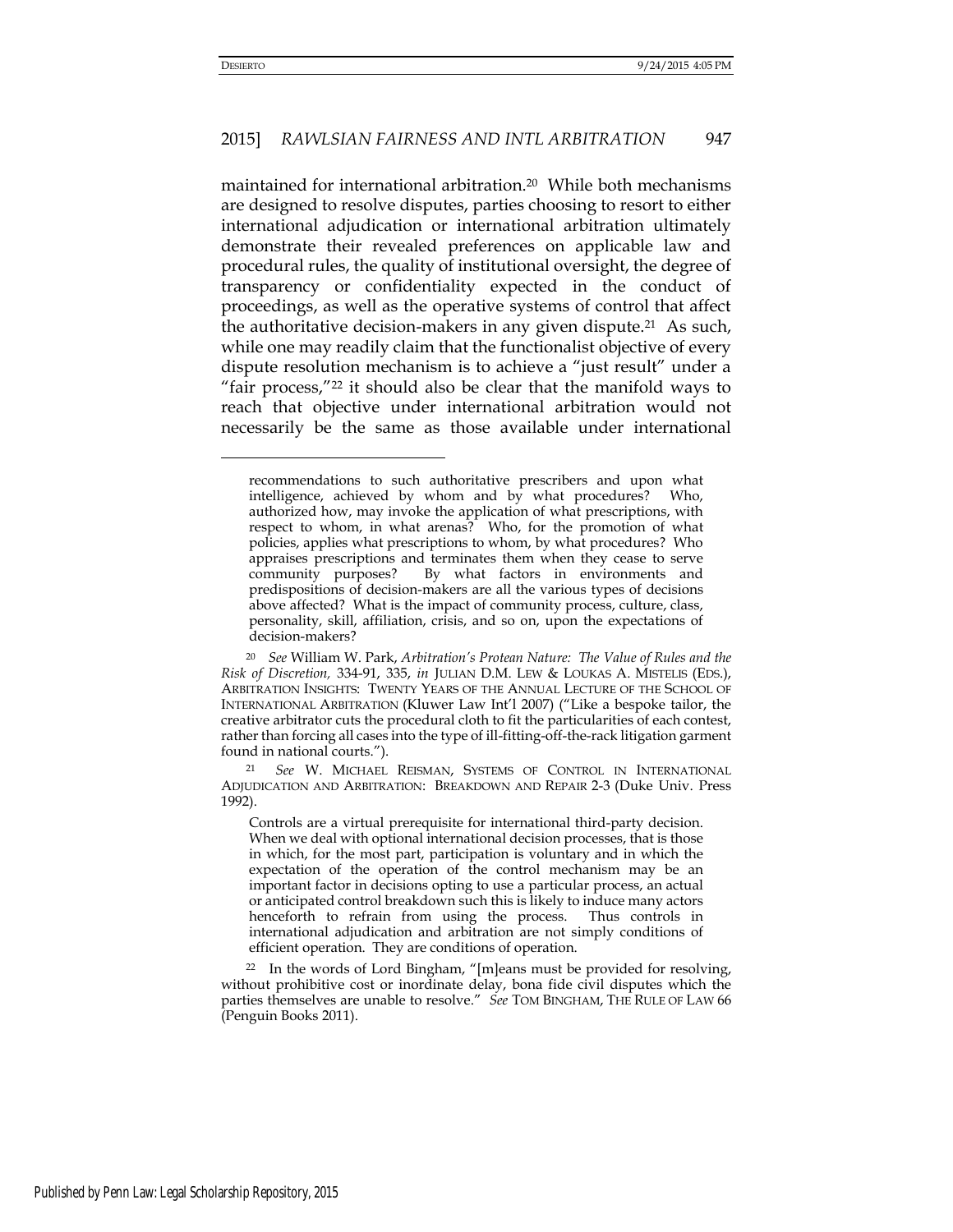adjudication.

It is crucial to stress this differentiation at the outset, because the critiques on the seeming "unfairness" of international arbitration apparently arise from expectations wed to a more judicial or structurally adjudicative paradigm of international dispute resolution. When critics seek "more procedural due process" reforms for international arbitration, $23$  in reality they advocate a notion of procedural due process that is more closely analogous to how the opportunity to be heard and to present evidence is observed in traditional court proceedings.24 By urging more document production and far-reaching discovery procedures, more compelled disclosures of evidence, increased third party-participation, a more extensive presentation of witnesses under stricter admissibility rules, as somehow all axiomatic descriptors of "procedural due process," it is clear that the effort is less towards "reforming" international arbitration than it is to ultimately "transform" it into international adjudication.<sup>25</sup>

<sup>23</sup> *See* David C. Sawyer, *Revising the UNCITRAL Arbitration Rules: Seeking Procedural Due Process Under the 2010 UNCITRAL Rules for Arbitration,* 1 INT'L COM. ARB. BRIEF 24, 25-26 (2011)("Two of the most important concerns underlying the protection of procedural due process when creating arbitration rules are that the rules give participants a sense that the proceedings have been unbiased and that they have thus produced a fair and enforceable award.").

<sup>24</sup> *See* MATTI S. KURKELA & SANTTU TURUNEN, DUE PROCESS IN INTERNATIONAL COMMERCIAL ARBITRATION 1–2 (Oxford Univ. Press 2010).

<sup>. . .</sup> a fundamental feature of arbitration is that the arbitral award . . . is a final and binding determination of the parties' rights and obligations. Arbitral awards are widely enforceable, including internationally. Thus the States delegate jurisdictional power to arbitral tribunals indirectly through agreement of the parties. With this delegation of power comes a type of trade-off in the form of standards of quality applicable to arbitration. Making certain the award is enforceable is one of the most central duties of the arbitral tribunal. If the arbitral tribunal wants to issue an enforceable award, the process has to meet certain quality standards. These minimum quality standards are, of course, procedural. They can be called due process requirements just like the minimum standards in ordinary court procedure. In the same way, they establish the minimum procedural safeguards necessary for someone to be deprived of his property or other rights. As such, they can be considered aspects of such elements as procedural fairness, opportunity to be heard, and equal treatment as well as access to justice.

<sup>25</sup> *See* Dora Marta Gruner, *Accounting for the Public Interest in International Arbitration: The Need for Procedural and Structural Reform,* 41 COLUM. J. TRANSNAT'L L. 923, 926 (2002-2003) (stating that international arbitration is designed to benefit from an efficient and neutral adjudicating proceeding.) By "international adjudication," I still refer to the conventional understanding of the International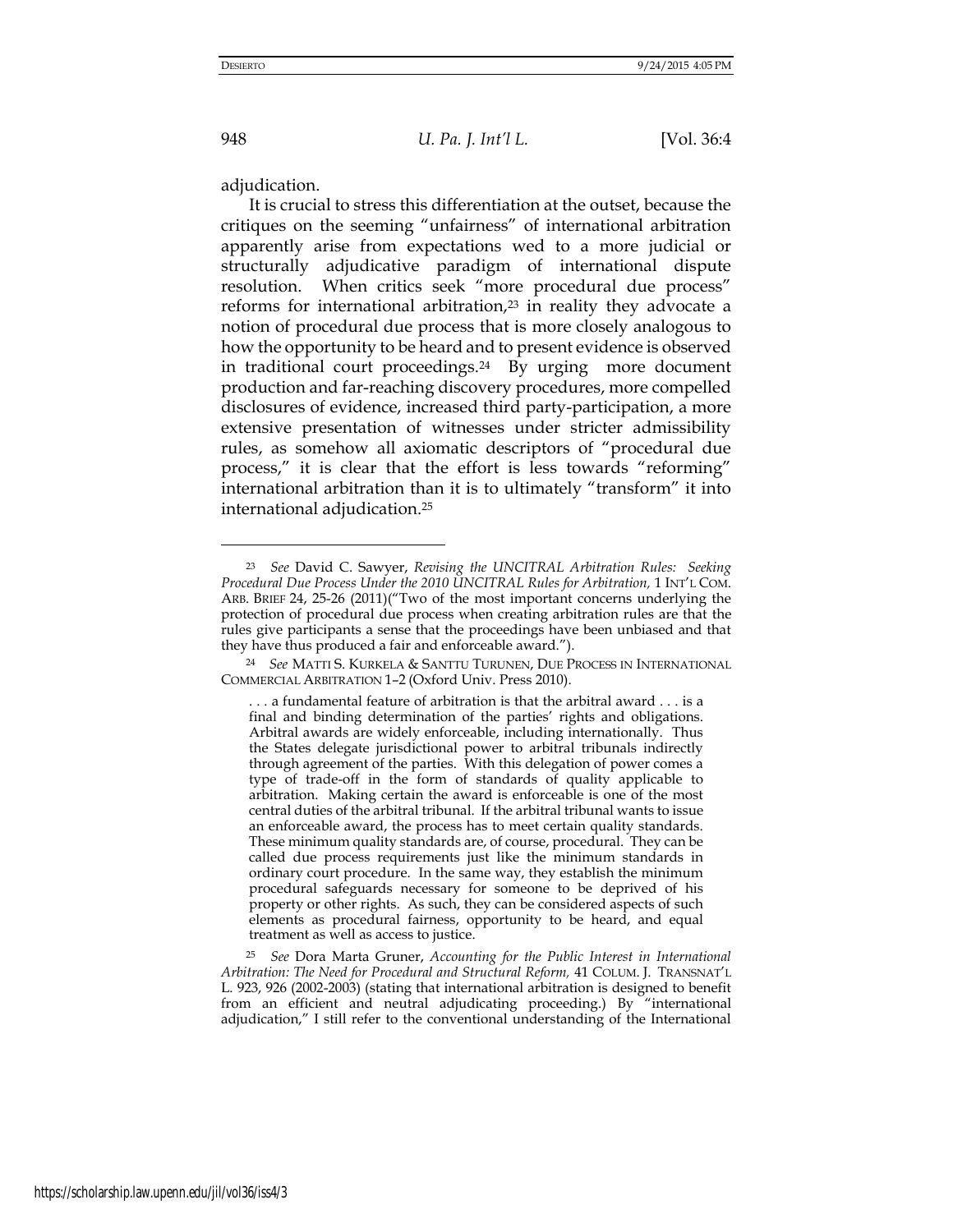#### 2015] *RAWLSIAN FAIRNESS AND INTL ARBITRATION* 949

Such veiled attempts to transform international arbitration into international adjudication appear perplexing, given that one of the foremost objectives behind designing international arbitration was precisely to avoid the costs and inefficiencies of court-based litigation.<sup>26</sup> On the other hand, the attempts to introduce more judicial paradigms of procedure, control and oversight into investor-State arbitration, while often debated, are at least more understandable when one considers the State interests implicated in foreign investment disputes between investors (who notably may be purely private commercial actors, or parastatal entities such as Stateowned or controlled enterprises) and host States (operating directly or through sub-state contracting entities<sup>27</sup>).<sup>28</sup> In this latter situation

<sup>27</sup> On the attribution of private conduct to host States, *see* JAN OLE VOSS, THE IMPACT OF INVESTMENT TREATIES ON CONTRACTS BETWEEN HOST STATES AND FOREIGN INVESTORS 139-48 (2010).

Court of Justice as a court seized of general jurisdiction to adjudicate any question of international law. Recent scholarship generally designates "international adjudication" as encompassing a "second-generation" of international tribunals, but for purposes of this Article I still differentiate between the jurisdictional mechanisms operative for international litigation before the ICJ (e.g. compromissory clauses, special agreements under the Art. 40 of the ICJ Statute, Optional Clause declarations, forum prorogatum), as opposed to consent to arbitration (usually through the arbitral agreement or arbitral clause in an agreement or national legislation that makes an offer of arbitration) deemed sufficient to vest jurisdiction in institutionally-administered or ad hoc international arbitrations. *See* Gary Born, *A New Generation of International Adjudication,* 61(4) DUKE L. J. 775, 775-879 (2012).

<sup>26</sup> W. MICHAEL REISMAN, SYSTEMS OF CONTROL IN INTERNATIONAL ADJUDICATION AND ARBITRATION: BREAKDOWN AND REPAIR 46 (1992) ("One of the major objectives of international commercial arbitration has been to keep dispute resolution out of the courts of one or the other of the parties and to protect litigants from the costs of plodding through the long corridors of national judicial bureaucracies, with mandatory calls at each successive cubicle to rehear all or parts of the case."); GARY B. BORN, INTERNATIONAL COMMERCIAL ARBITRATION, VOLUME I 71 (2009) ("While far from perfect, international arbitration is, rightly, regarded as generally suffering fewer ills than litigation of international disputes in national courts and as offering more workable opportunities for remedying or avoiding those ills which do exist.").

<sup>28</sup> *See* R. Doak Bishop and Margrete Stevens, *A Systemic Perspective of the Foreign Investment Dispute Settlement System: Feedback, Adaptation, and Stability*, *in* CONTEMPORARY ISSUES IN INTERNATIONAL ARBITRATION AND MEDIATION: THE FORDHAM PAPERS 25, 56-57 (2011).

The investment dispute system was "designed" to arbitrate single, isolated cases before *ad hoc* tribunals, in a generally confidential manner, with limited review, and international law obligations of compliance and enforceability . . . . [T]he system was not originally intended to generate a body of decisional jurisprudence, much less a consistent body of decisions. Instead, its characteristics are consistent with the general nature of arbitration and the "one-off" nature of particular cases . . . . [A] review of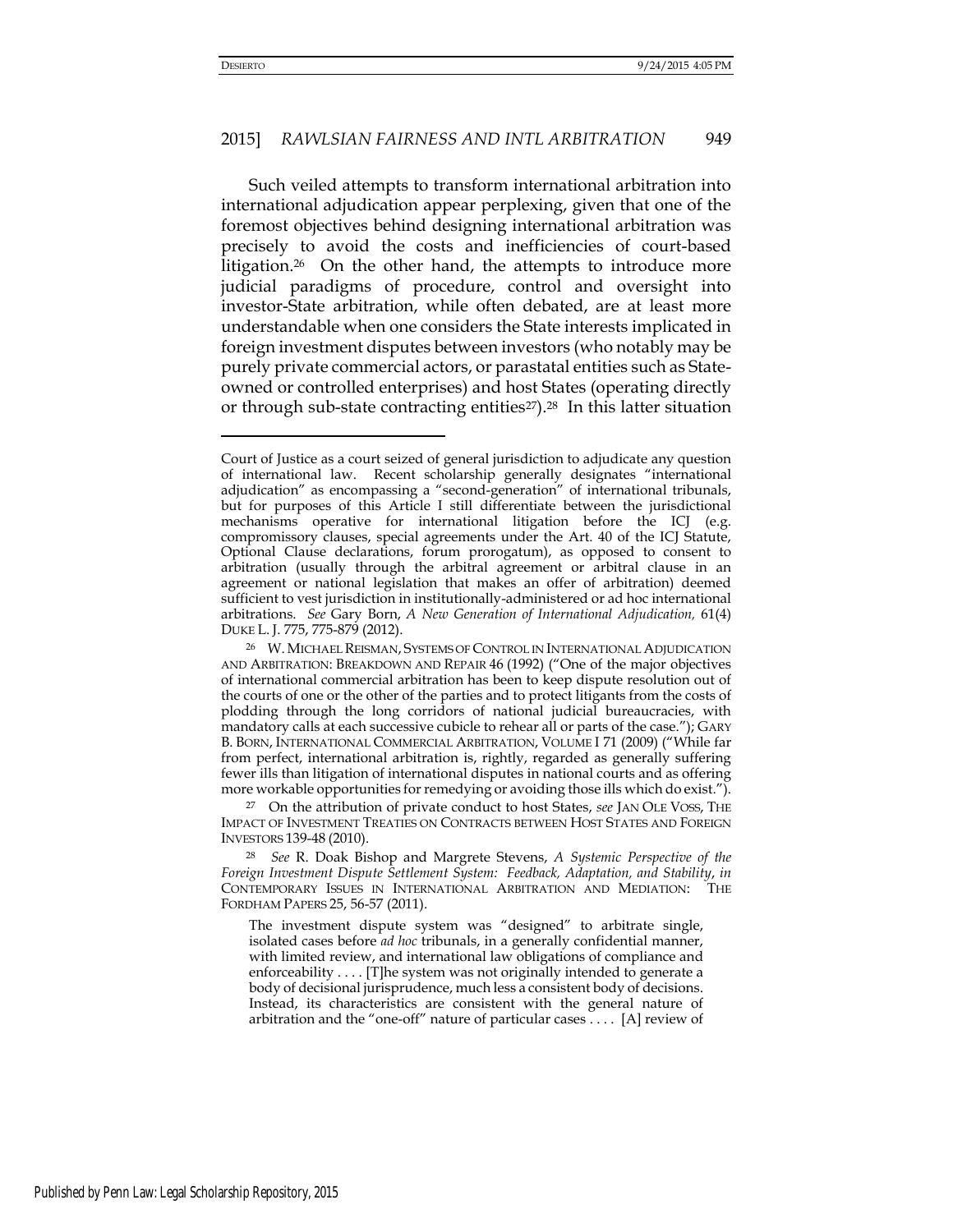-

950 *U. Pa. J. Int'l L.* [Vol. 36:4

when a State enters into a foreign investment contract with the investor, the choice of a dispute settlement mechanism – whether more "privatized" as traditionally understood in international arbitration, or more "public" or "judicial" as associated with courtbased litigation – inimitably becomes one that affects both the "public interests"29 of the State as well as the commercial expectations and interests of the private actor.

#### *1.2. Fairness critiques against international arbitration*

Accordingly, if one were to map the spectrum of types of international arbitrations according to the degree of State involvement (from purely private international commercial arbitrations, to mixed arbitrations involving a private party and a State, all the way to inter-State arbitrations), it should be easy to visualize that the more contracting parties appear "private" (or delinked from the State), the greater the expectations parties may harbor for sufficient autonomy to flexibly design a "bespoke" dispute resolution mechanism.30 Conversely, one might expect a more marked preference for dispute resolution paradigms or procedures that are closer to the degree of State oversight and

the formal design of the system does not reveal the whole story. Because of the proliferation of investment treaties in which states consent to arbitrate a broader range of disputes than is typical under contracts, and the public nature of such disputes, a tension has developed between the private and public natures of such dispute settlement.

<sup>29</sup> "Public interest" does not necessarily rule out *a priori* the State's commercial or economic interest in the investment transaction. I subscribe to the definition of "public interest" as "[i]n a particular context, the public interest refers to the outcomes best serving the long-run survival and well-being of a social collective construed as a [']public[']." *See* BARRY BOZEMAN, PUBLIC VALUES AND PUBLIC INTEREST: COUNTERBALANCING ECONOMIC INDIVIDUALISM 12 (2007) (alternation in original) (discussing the contextual nature of defining what the public interest is).

<sup>30</sup> *See* MICHAEL MCILWRATH AND JOHN SAVAGE, INTERNATIONAL ARBITRATION AND MEDIATION: A PRACTICAL GUIDE 95-102 (2010) (showing that parties examine considerations of neutrality, enforcement, efficiency, cost, flexibility, competence, convenience, confidentiality, and moderation in choosing international arbitration over court litigation); GARY B. BORN, INTERNATIONAL ARBITRATION: LAW AND PRACTICE 3, 8-14 (2012) (enumerating reasons or objectives of international arbitration such as neutrality, centralized dispute resolution, enforceability of agreements and awards, commercial competence and expertise, finality of decisions, party autonomy and procedural flexibility, cost and speed, confidentiality and privacy of dispute resolution).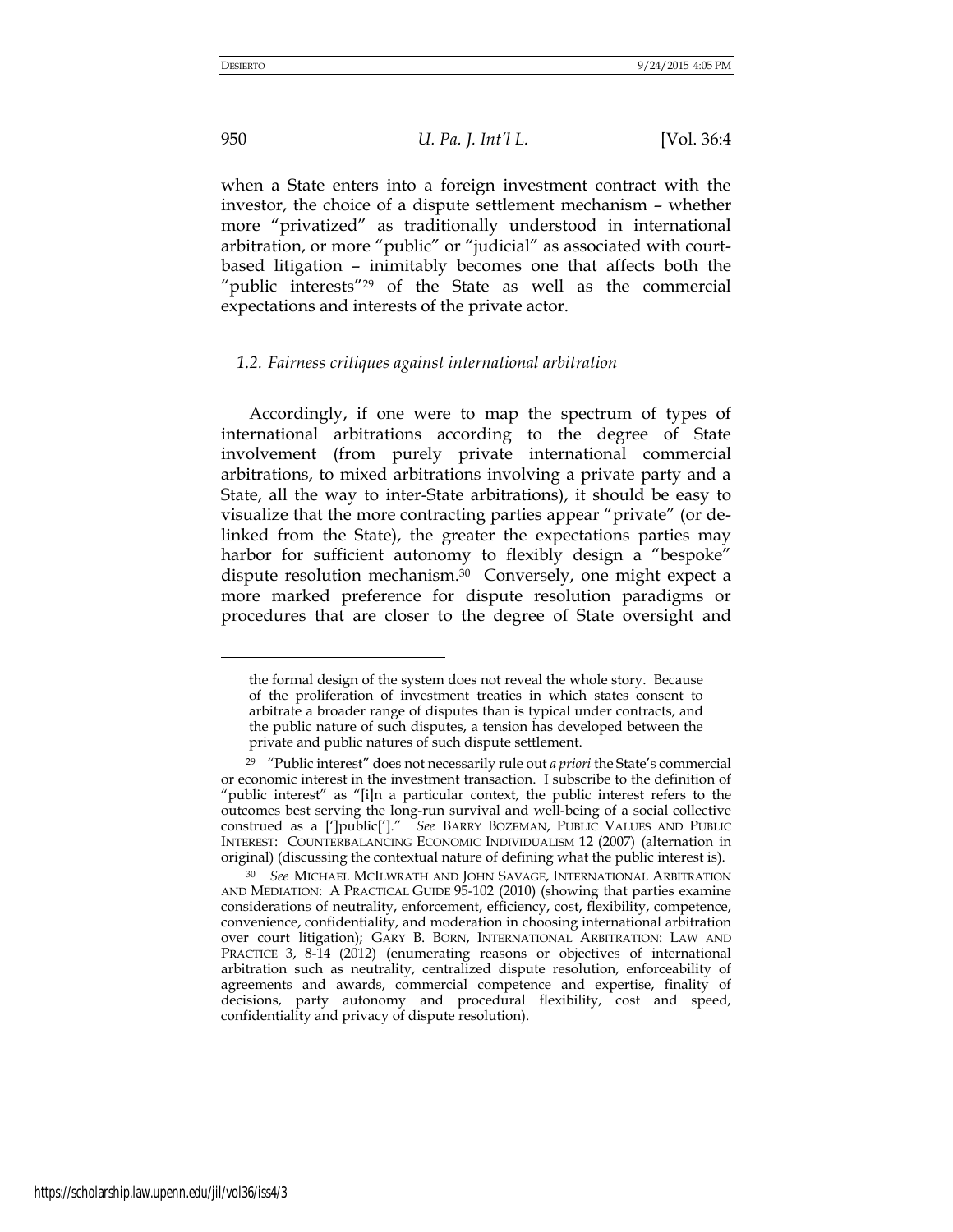# 2015] *RAWLSIAN FAIRNESS AND INTL ARBITRATION* 951

control associated with court-based litigation or international adjudication, whenever a State is directly or indirectly (as in the case of parastatal entities or state-owned and controlled enterprises<sup>31</sup>) involved as a contracting party in the dispute.32 Community expectations behind fairness in international arbitration should thus be situated within its actual objectives or limitations as a dispute resolution mechanism. If expectations based on more "judicial" paradigms or court-based litigation were to be imposed on international arbitration, it should be stressed that such expectations, in the first place, *ipso facto* seek to transform this mechanism well away from its actual teleological design.<sup>33</sup>

Recognizing the foregoing clarifications, "fairness" critiques in regard to international arbitration can be framed according to four predominant categories. First, the fairness of international arbitration has been questioned on the basis of procedural due process (or "arbitrariness"34) considerations, essentially challenging

<sup>31</sup> *See* JONATHAN G.S. KOPPELL, THE POLITICS OF QUASI-GOVERNMENT: HYBRID ORGANIZATIONS AND THE DYNAMICS OF BUREAUCRATIC CONTROL 18 (2003) (". . .stateowned enterprises are clearly products and instruments of public policy.").

<sup>32</sup> *See* Hilde Caroli Casavola, *Global Rules for Public Procurement*, *in* ROZEN NOGUELLOU AND ULRICH STELKENS (EDS.), COMPARATIVE LAW ON PUBLIC CONTRACTS 27, 32 (2010).

Public procurement therefore constitutes one of the areas in which economic globalization is causing an increase in transnational litigation. The mechanisms employed and the supranational bodies appointed to settle such litigation (often exclusively) are steadily increasing . . . . [However] [a]nother factor contributing to the erosion of the national judges' monopoly on dispute resolution involving public contracts is the fact that states prefer to solve problems regarding public contracts by way of arbitration. It has been perceptively observed that the national judges in a contracting body's country hear a case involving international procedures not so much by virtue of existing supranational rules as because of the fact that the dispute has been, as it were, "abandoned" to their jurisdiction by the other contracting party.

<sup>33</sup> On the functional considerations for choosing between international litigation and arbitration for international project financing contracts, in particular, *see* Michael Nolan, Julian Stait, and Erin Culbertson, *Dispute Resolution in Project Finance Transactions*, *in* JOHN DEWAR (ED.), INTERNATIONAL PROJECT FINANCE: LAW AND PRACTICE 419, 419-62 (2011). There has been some opposition to permitting international arbitration to mutate into a judicial system. *See* GEORGIOS I. ZEKOS, INTERNATIONAL COMMERCIAL AND MARINE ARBITRATION 489 (2008), at p. 489 ("[A]rbitration cannot become an alternative court system, a system of public justice outsourced to private providers but an alternative dispute system co-equal to courts administered by the state and keeping its classical advantages of speed, cost effectiveness and efficiency, leading to justice and satisfaction.").

<sup>34</sup> JAN PAULSSON, THE IDEA OF ARBITRATION 98 (2013).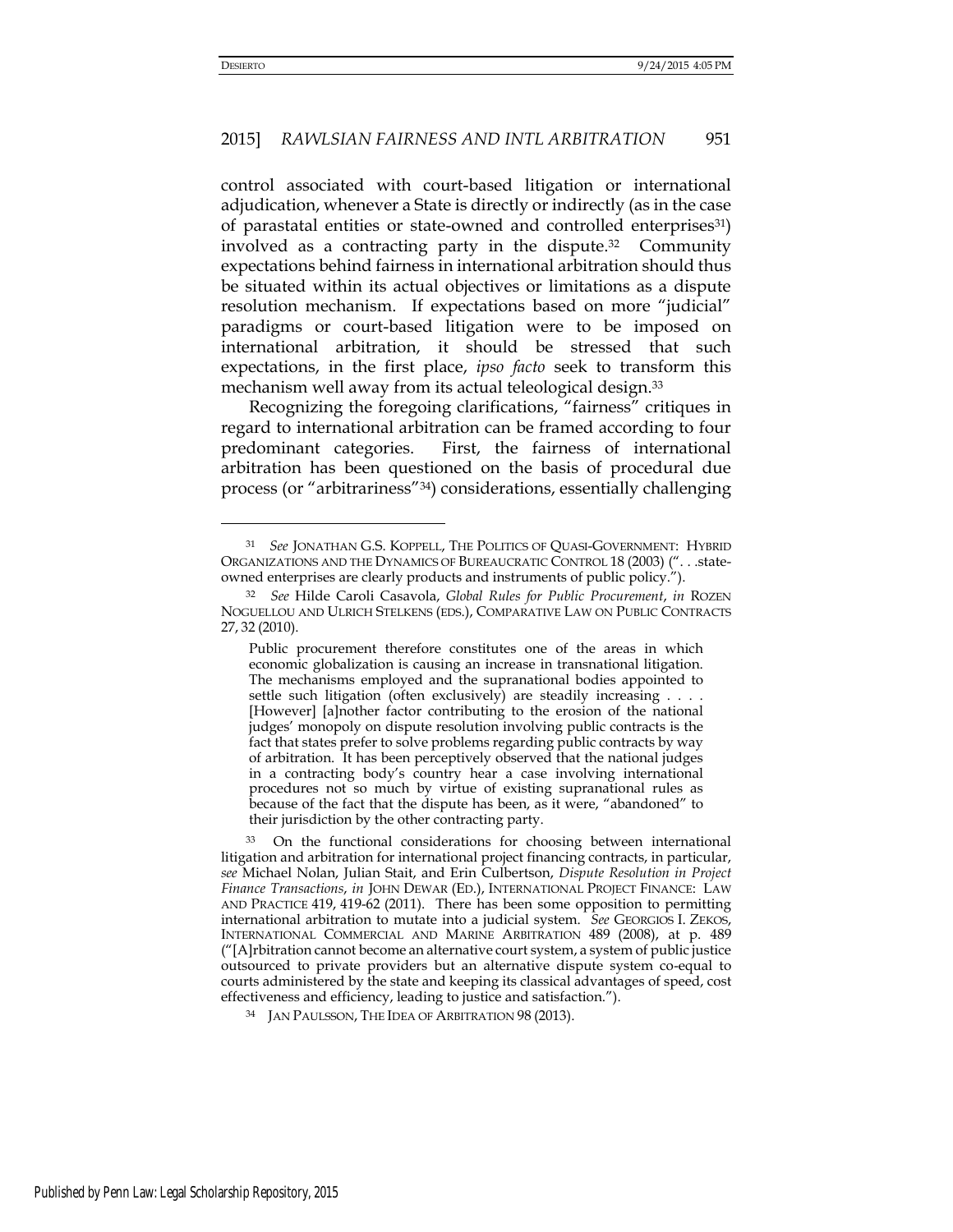952 *U. Pa. J. Int'l L.* [Vol. 36:4

supposedly prohibitive levels of costs, policies of confidentiality, and the principles of evidentiary fact-finding adopted in arbitral proceedings.35 Second, fairness has also been associated with the assessment of the actual outcomes of a dispute, given arbitrators' non-uniform (and at times, perceptibly idiosyncratic<sup>36</sup>) interpretive

<sup>[</sup>I]t may be wise to recognize that arbitrariness is, in reality, a type of failure of due process; the supervising court should not censure arbitration because it finds itself in substantive disagreement with them, no matter how acute, but because their reasons do not reveal a proper hearing of the parties...and thus seem to be the product of an otherwise inexplicable preference for a particular outcome.

<sup>35</sup> JULIAN D.M. LEW, LOUKAS A. MISTELIS & STEFAN M. KRÖLL, COMPARATIVE INTERNATIONAL COMMERCIAL ARBITRATION 675 (2003) (footnote omitted) (alteration in original).

Procedural irregularity amounts to violation of the principle of fairness.... It is essential that certain minimum standards are observed and that arbitration proceedings are conducted fairly. Failure to disclose documents may not amount to a serious irregularity justifying challenge of an award. Undoubtedly proper notice of the appointment of arbitrators or notice of the arbitration proceedings are expressions of fairness; so is also the opportunity of each party to present its case and respond to the case put forward by the other party.

*See also* William W. Park, *Two Faces of Progress: Fairness and Flexibility in Arbitral Procedure,* 23(3) ARB. INT'L 499, 499-503 (2007) (discussing two provisions in the context of English arbitration law that while one affords arbitrator substantial discretion in procedural matters, the other offers the arbitral awards to be challenged for serious irregularity and thus assures fairness.); NATHAN D. O'MALLEY, RULES OF EVIDENCE IN INTERNATIONAL ARBITRATION: AN ANNOTATED GUIDE 292 (2012).

When applying an evidentiary privilege, it is not uncommon that an "equal treatment" and fairness issue may come about. The problem arises in connection with the application of different rules of privilege to the parties. If, for example, a tribunal uses a private international law analysis to determine that one rule of privilege applies to Party A's communication and a different rule to Party B's, it is effectively applying different standards between the parties.

<sup>36</sup> Tony Cole, *Authority and Contemporary International Arbitration,* 70(3) La. L. Rev. 801, 805 (2010).

<sup>[</sup>T]he procedural innovations that have been adopted to adapt arbitration to the new contexts in which it now occurs have not been effectively designed to provide parties with any reason to accept the award delivered.... [C]ontemporary international arbitration simply no longer functions properly as a means of genuinely resolving disputes and is instead increasingly coming to represent merely a legal game, invoked by the parties due to the enforceability of its awards rather than because the system produces desirable results.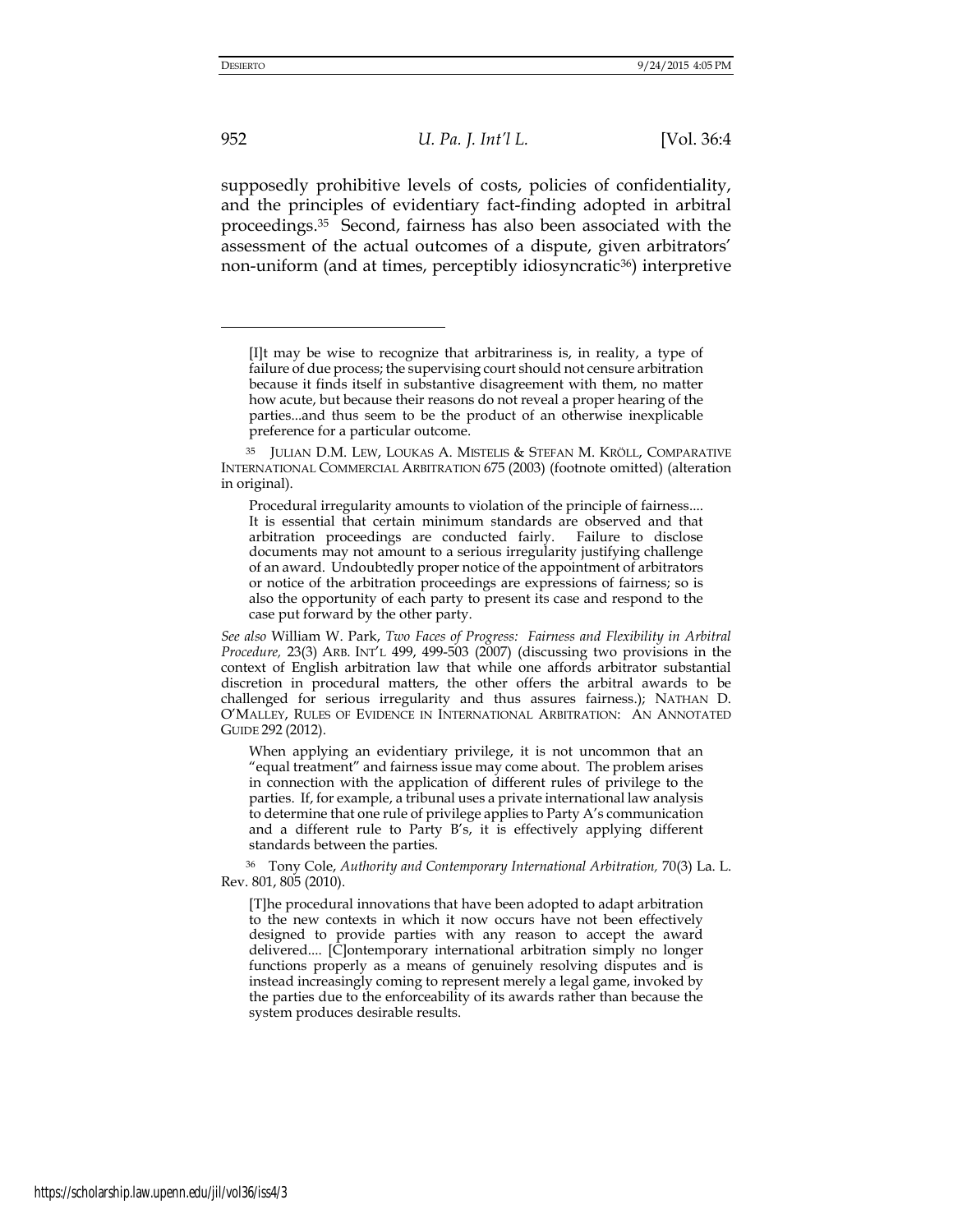#### 2015] *RAWLSIAN FAIRNESS AND INTL ARBITRATION* 953

methodologies for reaching reasoned decisions.37 Third, fairness has also been depicted as a tradeoff ensuing from observing the principle of finality in international arbitration, which traditionally affords only very limited recourse to appeal as a control mechanism.38 Finally, the fairness of international arbitration has been challenged on the basis of the legitimacy of decision-making arising from the largely unregulated composition of the "arbitral elite,"39 as well as the limited rights of participation available to third

<sup>37</sup> *See* Shari Seidman Diamond, *Psychological Aspects of Dispute Resolution: Issues for International Arbitration, in ALBERT JAN VAN DEN BERG (ED.), INTERNATIONAL* COMMERCIAL ARBITRATION: IMPORTANT CONTEMPORARY QUESTIONS 328, 329 (2003) ("[E]ven when actual outcomes were held constant and even when those outcomes were negative, the perceived fairness of the procedures strongly influenced the party's satisfaction with the verdict and willingness to accept the legitimacy of the decision."); Larry A. DiMatteo, *Soft Law and the Principle of Fair and Equitable Decision-Making in International Contract Arbitration,* 1(2) CHINESE J. COMP. L. 221, 221-55 (2013); Catherine A. Rogers, *Regulating International Arbitrators: A Functional Approach to Developing Standards of Conduct,* 41 Stan. J. Int'l L. 53, 69-71 (2005); Leonardo Graffi, *The Law Applicable to the Validity of the Arbitration Agreement: A Practitioner's View*, *in* FRANCO FERRARI AND STEFAN KRÖLL (EDS.), CONFLICT OF LAWS IN INTERNATIONAL ARBITRATION 19, 49 (2010) ("[A]rbitrators are more accustomed to specific international arbitration tools (for example, the comparative law method, international law or the conflict of laws theories), than many domestic courts that usually deal with purely domestic matters."); William W. Park, *The 2002 Freshfields Lecture – Arbitration's Protean Nature: The Value of Rules and the Risks of Discretion,*  19(3) ARB. INT'L 279, 279-301 (2003).

<sup>38</sup> Rowan Platt, *The Appeal of Appeal Mechanisms in International Arbitration: Fairness over Finality?,* 30(5) J. INT'L ARB. 531, 532-33 (2013); Noemi Gal-Or, *The Concept of Appeal in International Dispute Settlement,* 19(1) EUR. J. INT'L L. 43, 43-65 (2008); Irene M. Ten Cate, *International Arbitration and the Ends of Appellate Review,*  44(4) NYU J. Int'l L. & Pol. 1109, 1109-1204 (2012); William H. Knull, III & Noah D. Rubins, *Betting the Farm on International Arbitration: Is It Time To Offer An Appeal Option?,* 11 AM. REV. INT'L ARB. 531, 531 (2000).

<sup>&</sup>lt;sup>39</sup> JAN PAULSSON, THE IDEA OF ARBITRATION (Oxford University Press, 2013), 273. *See also* Michael Waibel and Yanhui Wu, *Are Arbitrators Political?*, *available at* http://www.wipol.uni-bonn.de/lehrveranstaltungen-1/lawecon-

workshop/archive/dateien/waibelwinter11-12 (finding that the arbitrators' decision are somehow influenced by their appointing parties); Gus Van Harten, *Arbitrator Behaviour in Asymmetrical Adjudication: An Empirical Study of Investment Treaty Arbitration,* 50(1) OSGOODE HALL L. J. 211, 211-68 (2012); Christopher R. Drazohal & Richard W. Naimark, *Commentary*, *in* TOWARDS A SCIENCE OF INTERNATIONAL ARBITRATION: COLLECTED EMPIRICAL RESEARCH 147, 156 (Christopher R. Drazohal & Richard W. Naimark eds., 2005) (footnote omitted) ("Is international arbitration dominated by a small group of elite counsel and arbitrators? Some refer to an international arbitration "'mafia' or a 'club'," but Jan Paulsson asserts that such characterizations "lack a solid evidentiary basis."") For contrasting views, *see*  Susan D. Franck, *The Role of International Arbitrators,* 12 ILSA J. INT'L & COMP. L. 499, at 504-13 (2006); Daphna Kapeliuk, *The Repeat Appointment Factor: Exploring Decision Patterns of Elite Investment Arbitrators,* 96 CORNELL L.REV. 47, at 79-88 (2010).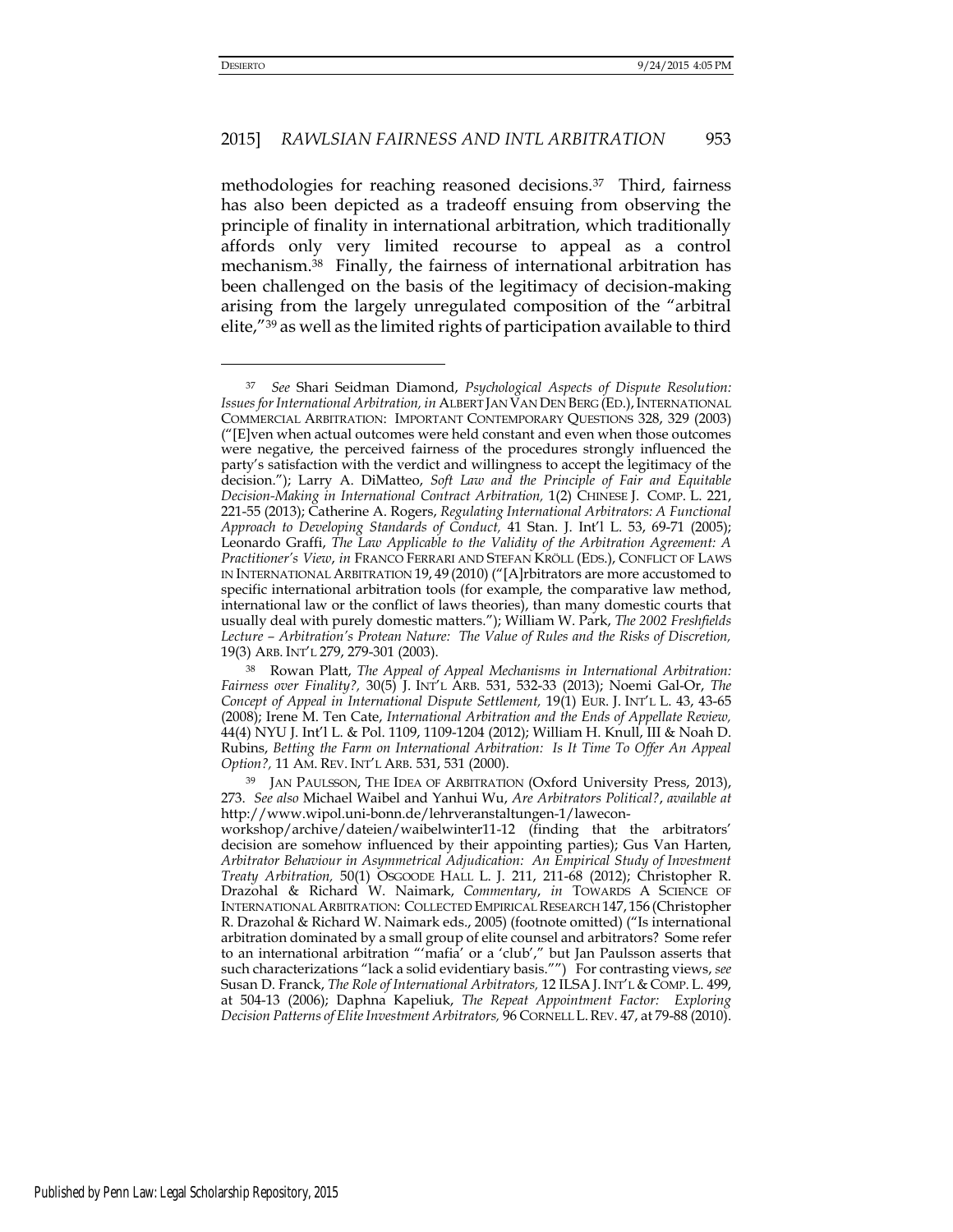954 *U. Pa. J. Int'l L.* [Vol. 36:4

parties asserting public interests in the international arbitration.<sup>40</sup>

# *1.3. Rawls' Theory of Justice as Fairness: Criteria for Assessing Fairness in Understanding "Universal Arbitration" as a Sociological Phenomenon*

This Article does not purport to directly engage each of the foregoing four categories of predominant critiques of fairness in international arbitration. Rather, it invites a reassessment of the conceptual use of "fairness" as the underlying criterion deployed in each of these critiques. As an evaluative measure, "fairness" may have an elusive meaning but it is not without identifiable parameters. While "fairness" and "justice" could be viewed as objectives or end values of international arbitration,<sup>41</sup> when cast in the four predominant categories of critique abovementioned these objectives are often seen as inevitable tradeoffs.42 This Article recognizes such a potential tradeoff or distributive inequality

<sup>40</sup> Cindy G. Buys, *The Tensions Between Confidentiality and Transparency in International Arbitration,* 14 AM. REV. INT'L ARB. 121, 121 (2003); Eugenia Levine, Amicus Curiae *in International Investment Arbitration: The Implications of an Increase in Third-Party Participation,* 29(1) BERKELEY J. INT'L L. 200, 200-24 (2011); Yusuf Caliskan, *Dispute Settlement in International Investment Law*, *in* IMPLEMENTING INTERNATIONAL ECONOMIC LAW: THROUGH DISPUTE SETTLEMENT MECHANISMS 123, 146-52 (Yusuf Aksar ed., 2011) (on the gradual development of *amicus curiae* participation in investment arbitration jurisprudence); Tomoko Ishikawa, *Third Party Participation in Investment Treaty Arbitration,* 59 INT'L & COMP. L. Q. 373, 373- 412 (2010); *but see,* Catherine A. Rogers, *The Arrival of the "Have-Nots" in International Arbitration,* 8 NEV. L. J. 341, 345 (2007) ("[A]s a result of its history and the ethos of its participants, as well as the pragmatic necessities around which it is constructed, the international arbitration system appears to have a more public-oriented approach to the process of resolving disputes.").

<sup>41</sup> HORACIO A. GRIGERA NAÓN, CHOICE-OF-LAW PROBLEMS IN INTERNATIONAL COMMERCIAL ARBITRATION 289 ("International arbitrations have to be therefore based on a choice-of-law methodology enabling them to pursue objectives of fairness and justice compatible with the specific modalities of justice which arbitrators should advance.").

<sup>42</sup> MATTI S. KURKELA & SANTTU TURUNEN, DUE PROCESS IN INTERNATIONAL COMMERCIAL ARBITRATION 205 (2nd ed. 2010).

Does fairness increase costs? Possibly sometimes. In addition, increasing costs limits access to arbitration and to justice and thus reduces the fairness of the proceedings. Just as the above examples show, if and when conflicts between fairness on the one hand and finality, efficiency, flexibility, efficiency or timeliness on the other exist, they really need not be discussed at a general level, but should rather be dealt with case by case when a need for balancing appears.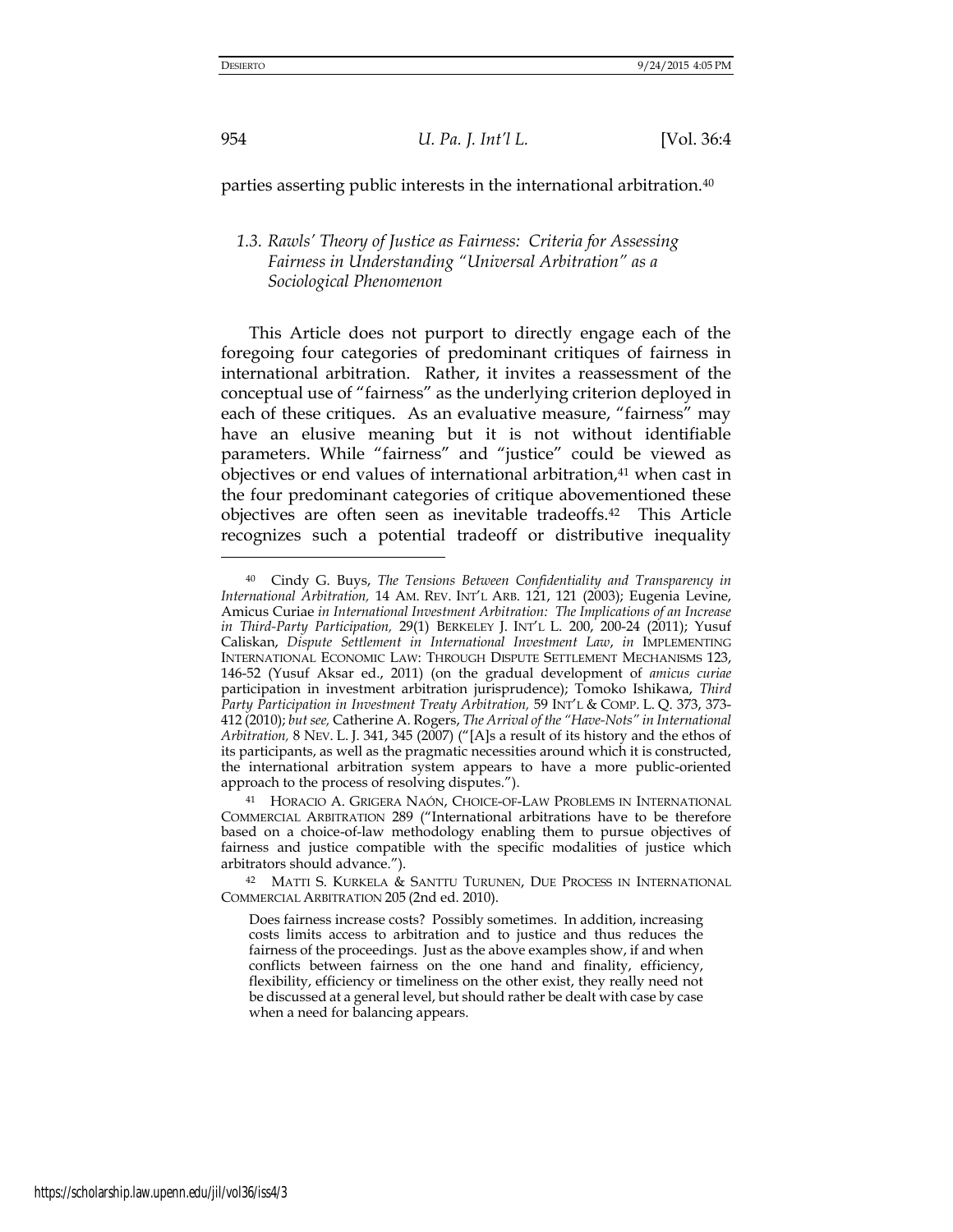arising from choices made by parties in designing an international arbitration, but instead proposes to scrutinize the consequences of any resulting inequalities from these design choices. Using philosopher John Rawls' famous theory of "Justice as Fairness" as criteria for parties seeking to reach agreement and distribute any inequalities resulting from such agreement,<sup>43</sup> I seek to examine the actual potency of the four predominant critiques of unfairness in international arbitration.

Admittedly, Rawls conceptualized his theory of justice primarily from the prism of social cooperation, where principles of social justice "provide a way of assigning rights and duties in the basic institutions of society . . . and . . . define the appropriate distribution of the benefits and burdens of social cooperation."<sup>44</sup> Society is deemed to be "well ordered when it is not only designed to advance the good of its members but when it is also effectively regulated by a public conception of justice . . . [which constitutes] the fundamental charter of a well-ordered human association."<sup>45</sup> Rawls saw justice as the "first virtue of social institutions,"46 an end result that occurs "when no arbitrary distinctions are made between persons in the assigning of basic rights and duties and when the rules determine a proper balance between competing claims to the advantages of social life."47 While Rawls hesitated to apply his conception of justice to the "fairness of voluntary cooperative arrangements or procedures for making contractual agreements,"<sup>48</sup>

<u>.</u>

These principles *may not* work for the rules and practices of private associations or for those of less comprehensive social groups. They *may*  be irrelevant for the various informal conventions and customs of everyday life; they may not elucidate the justice, or perhaps better, the fairness of voluntary cooperative arrangements or procedures for making contractual agreements . . . . I shall be satisfied if it is possible to formulate a reasonable conception of justice for the basic structure of society conceived for the time being as a closed system isolated from other societies . . . . [T]his definition is framed to apply to actions, and persons are thought to be just insofar as they have, as one of the permanent

<sup>43</sup> JOHN RAWLS, A THEORY OF JUSTICE 3-53 (1971).

<sup>44</sup> *Id.* at 4.

<sup>45</sup> *Id.* at 4-5.

<sup>46</sup> *Id.* at 3.

<sup>47</sup> *Id.* at 5.

<sup>48</sup> *Id.* at 8. While Rawls conducted his thought experiment under autarkic assumptions of a "closed system isolated from other societies," he merely dissembled on the possible use of his theory for purely private contracts and saw no conflict with applying his definition of justice to "traditional" justice involving individual actions and entitlements: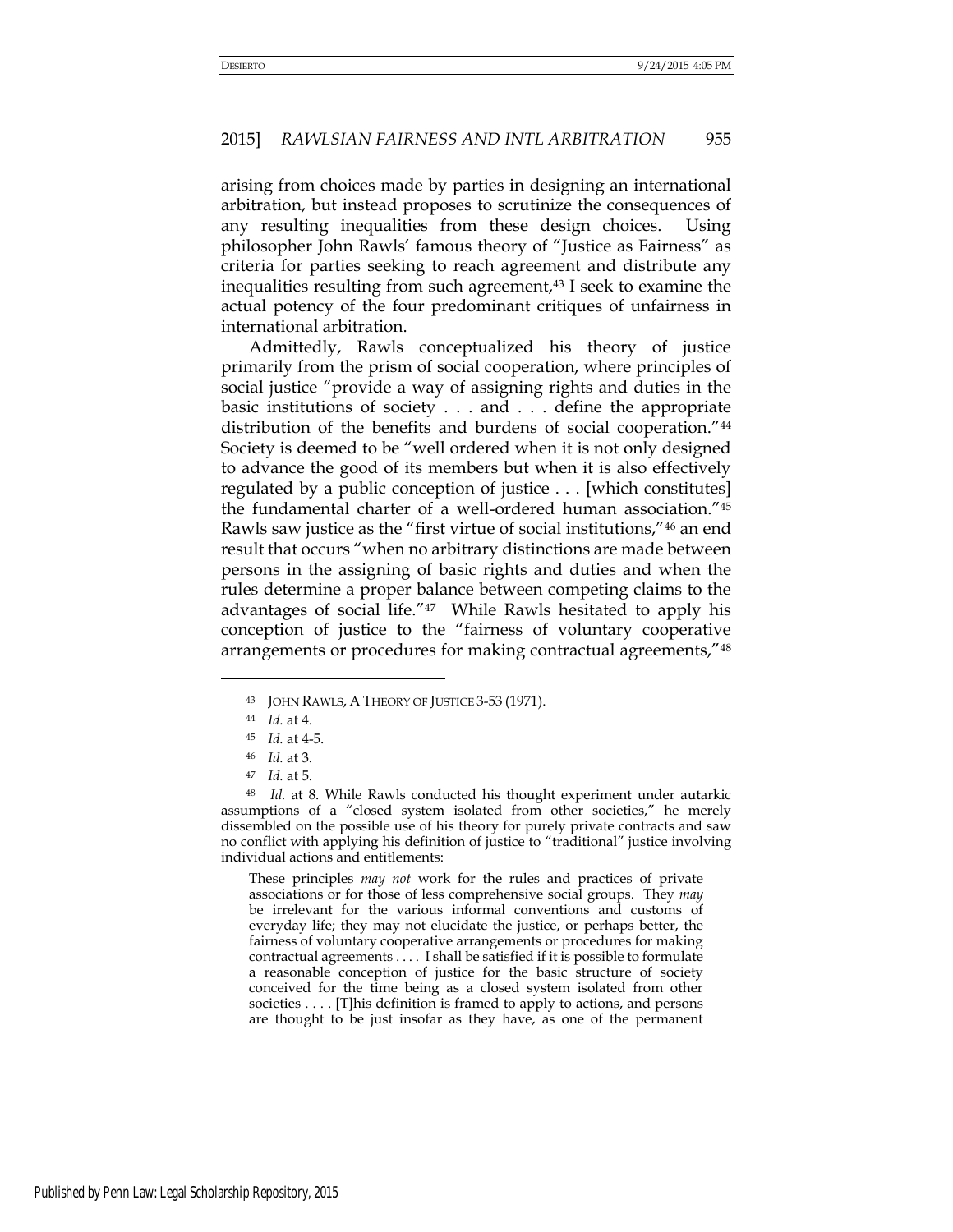there is nothing that bars the extension of his theory to international arbitration. As with the orginal Rawlsian paradigms, international arbitration is also a set of social arrangements otherwise "viewed as a body of norms sufficiently organized, complete, and effective to qualify as a system,"49 distinguished by various features of social cooperation, such as: 1) "the existence of an extensive body of rules generated at an international level and governing various aspects of international arbitration[;]"<sup>50</sup> 2) the "increasing uniformization of arbitral proceedings," the "universal[] character and source of rules that apply in international arbitration[;]" $51$  and 3) the fact of "international arbitration as a dispute resolution mechanism" that is heavily used by parties around the world.<sup>52</sup> As a form of dispute resolution, international arbitration as supported by States through narrow judicial controls and oversight, should be seen as just as much a product of "rational selection where actors select those institutions that are most effective and appropriate for given disputes."<sup>53</sup> There is thus no conceivable reason why Rawls' paradigm of fairness in arrangements for social cooperation (albeit theorized by Rawls at a greater societal level of abstraction), cannot be conceptually applied to assessing the fairness of arrangements that parties (States and non-State parties) jointly choose when deciding to submit their dispute to international arbitration.<sup>54</sup>

elements of their character, a steady and effective desire to act justly . . . . [S]uch entitlements are, I believe, very often derived from social institutions and the legitimate expectations to which they give rise . . . . The definition I adopt ...[has] no conflict with the traditional notion.

*Id.* at 10-11 (emphasis added).

<sup>49</sup> Emmanuel Gaillard, *The Emerging System of International Arbitration: Defining "System"*, 106 ASIL PROC. 287, 287-92 (2012).

<sup>50</sup> *Id.* at 288.

<sup>51</sup> *Id.* at 288-89.

<sup>52</sup> *Id.* at 289.

<sup>53</sup> Walter Mattli, *Private Justice in a Global Economy: From Litigation to Arbitration,* 55(4) INT'L ORG. 919, 921-47 (2001).

<sup>54</sup> Indeed, I am certainly not the first to suggest that Rawls' theory of justice as fairness may be applied to international arbitration. *See* ANITA ALIBEKOVA & ROBERT CARROW, INTERNATIONAL ARBITRATION AND MEDIATION - FROM THE PROFESSIONAL'S PERSPECTIVE 297 (Lulu.com, 2007).

Rawls' theory was intended for and limited to the problem of determining social justice for a given society . . . . He himself noted, however, that his theory of justice could be extended to actions within the society, including how to determine the content of its laws, its institutions, the decisions and judgments of its courts, and the attitudes of its persons.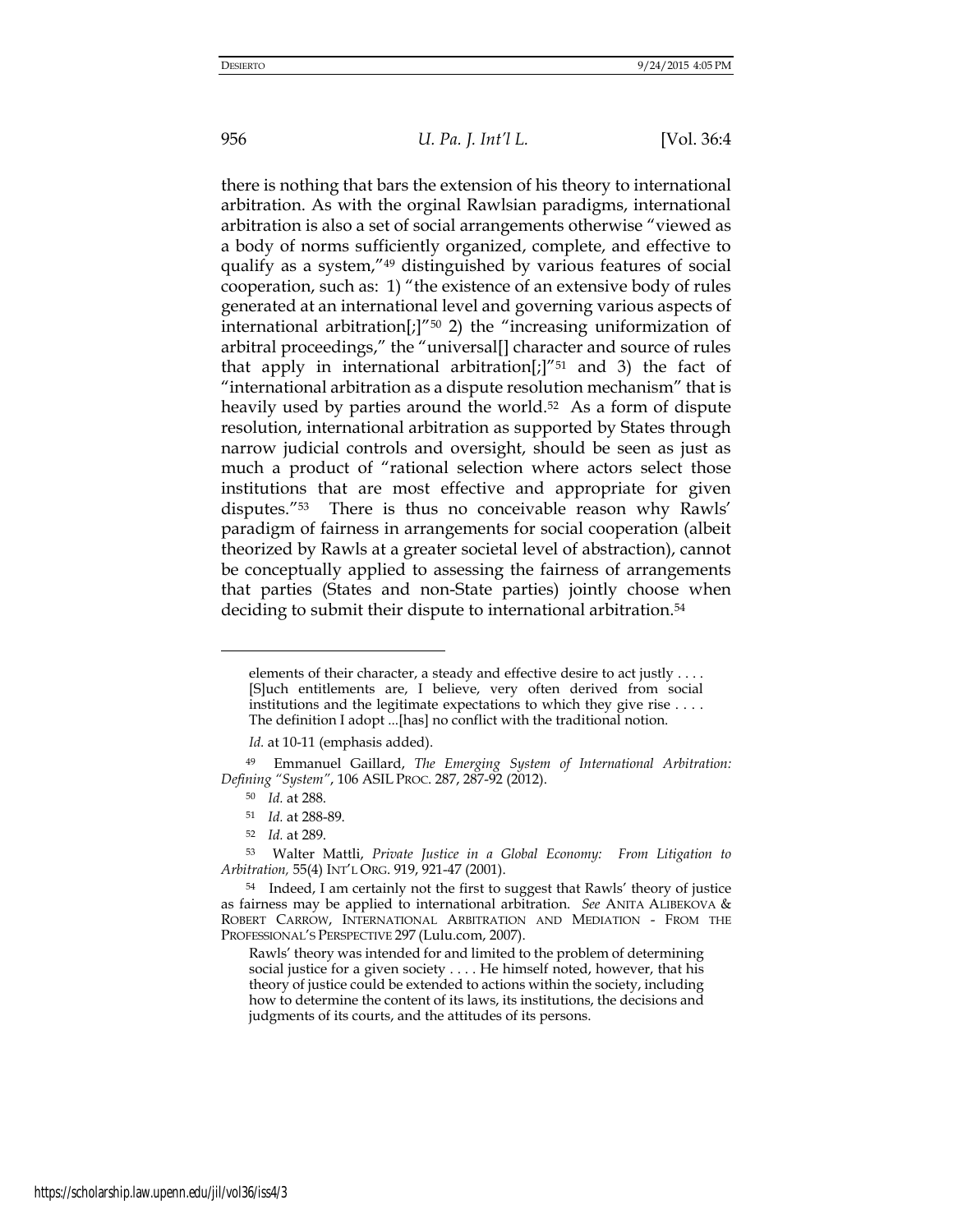#### 2015] *RAWLSIAN FAIRNESS AND INTL ARBITRATION* 957

The four predominant categories of critiques of fairness in international arbitration are, themselves, inherently sociological in nature, drawing upon bedrock conceptions of fairness often left obscure (or merely assumed) in such critiques. This Article attempts a preliminary disentanglement of the concept of fairness in the examination of international arbitration as a "sociological phenomenon,"55 as well as of international arbitrators as members of a professional "vocation."56 Jan Paulsson has lent the term "universal arbitration" to describe this convergence of dispute resolution with decreasing linguistic and cultural barriers, owing to shared legal foundations and sources as well as "inclusive" methods of governance and intellectual infrastructures spanning the globe.<sup>57</sup> From his standpoint, "universal arbitration" appears as a mechanism for "international cooperation"<sup>58</sup> – and in this manner, takes us to precisely the very same question of constitutive social arrangements to which Rawls' theory of justice as fairness does provide some answers.

William W. Park, *Rectitude in International Arbitration,* 27(3) ARB. INT'L 473, 508 (2011) (footnote omitted).

Soft law instruments thus represent one check on the imperial decisionmaker, and perhaps the only standard that can permit elaboration of procedural law through what John Rawls called the 'veil of ignorance' about the contingencies of a rule's application. Arbitrators who interpret preexisting norms have less leeway to pick rules that will lead to the outcome favoured by their subjective predispositions.

Robert L.C. Houston, *'Justice as Fairness' as a Guiding Principle in Arbitration,* ABA SEC. LITIG. (Nov. 12, 2012), [http://apps.americanbar.org/litigation/committees/](http://apps.americanbar.org/litigation/committees/%20commercial/articles/fall2012-1112-justice-fairness-guiding-arbitration.html)  [commercial/articles/fall2012-1112-justice-fairness-guiding-arbitration.html](http://apps.americanbar.org/litigation/committees/%20commercial/articles/fall2012-1112-justice-fairness-guiding-arbitration.html) (last visited Apr. 3, 2015).

<sup>55</sup> Aleksander Goldstajn, *Choice of International Arbitrators, Arbitral Tribunals, and Centres: Legal and Sociological Aspects,* 27, 32, in PETAR ŠARČEVIC.(ED.), ESSAYS ON INTERNATIONAL COMMERCIAL ARBITRATION (Martinus Nijhoff, 1989).

<sup>56</sup> Catherine A. Rogers, *The Vocation of the International Arbitrator*, 20 AM. U. INT'L L. REV. 957, 957-1020 (2005).

<sup>57</sup> Jan Paulsson, *The Alexander Lecture: Universal Arbitration – What We Gain, What We Lose*, CHARTERED INST. ARB. (Nov. 29, 2012), *available at*  http://www.globalarbitrationreview.com/cdn/files/gar/articles/jan\_Paulsson\_ Universal\_Arbitration\_-\_what\_we\_gain\_what\_we\_lose.pdf (last visited Apr. 3, 2015).

<sup>58</sup> *See id.* at 10-14 (elaborating on "international cooperation" as a necessary component to saving the world and on legitimate adjudication as a necessary piece to achieving such cooperation).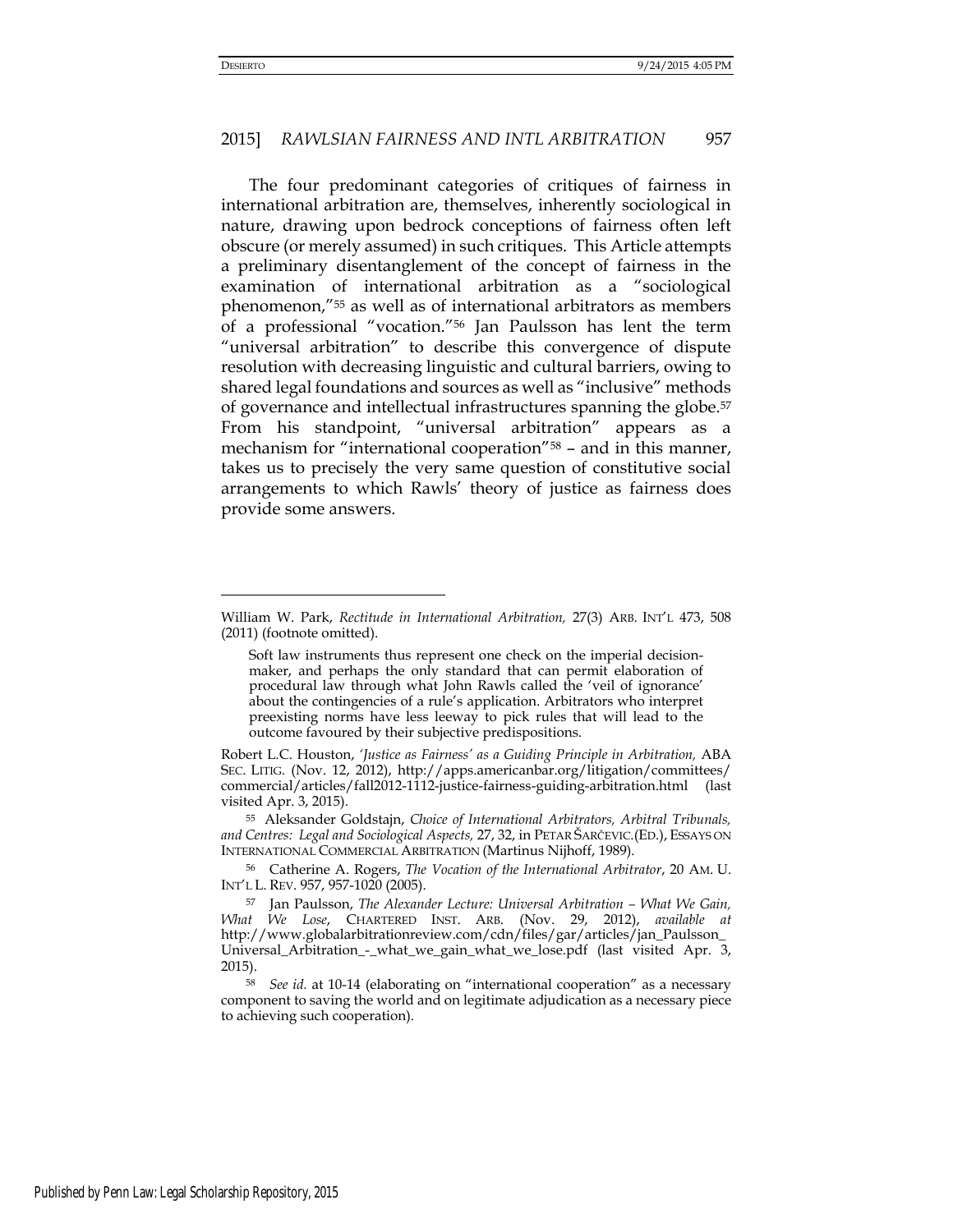# 2. APPLYING RAWLS' JUSTICE AS FAIRNESS CRITERIA TO FAIRNESS-BASED CRITIQUES OF INTERNATIONAL ARBITRATION

# *2.1. Rawlsian Theory: Criteria for Reaching Agreement and Distributing Inequalities*

In the initial "bargaining" position (the state in which parties mutually decide on cooperative arrangements), Rawls maintains that the "principles of justice are chosen behind a veil of ignorance"<sup>59</sup> between "rational and mutually disinterested"60 parties who respectively possess different entitlements (such as resources, endowments, skills) and asymmetric information about the other's entitlements at the time of bargaining. In this original position, Rawls posits that the parties would agree to the operation of two basic principles: "the first requires equality in the assignment of basic rights and duties, while the second holds that social and economic inequalities, for example inequalities of wealth and authority, are just only if they result in compensating benefits for everyone, and in particular for the least advantaged members of society."61 For Rawls, the reason behind this allocation of inequalities is that social cooperation can only be best achieved if everyone participates in the scheme of cooperation, even those less well-situated in the initial bargaining position. Thus, what is crucial to ensuring everyone's participation in social cooperation is to guarantee that the agreement for social cooperation is reached only under "reasonable terms" which ultimately nullify "the accidents of natural endowment and the contingencies of social circumstances."62 Rawls concedes that his theory of justice as fairness is an example of "contract theory" and the "theory of rational choice": the content of the relevant agreement between the parties is "not to enter a given society or to adopt a given form of government, but to accept certain moral principles . . . that would be chosen by rational persons . . . deal[ing] with conflicting claims upon the advantages won by social cooperation."63 The contracting or bargaining process has a "practical aim," which is "to reach

<sup>62</sup> RAWLS, *supra* note 43, at 15.

<sup>59</sup> RAWLS, *supra* note 43, at 12.

<sup>60</sup> RAWLS, *supra* note 43, at 13.

<sup>61</sup> RAWLS, *supra* note 43, at 14-15.

<sup>63</sup> RAWLS, *supra* note 43, at 16.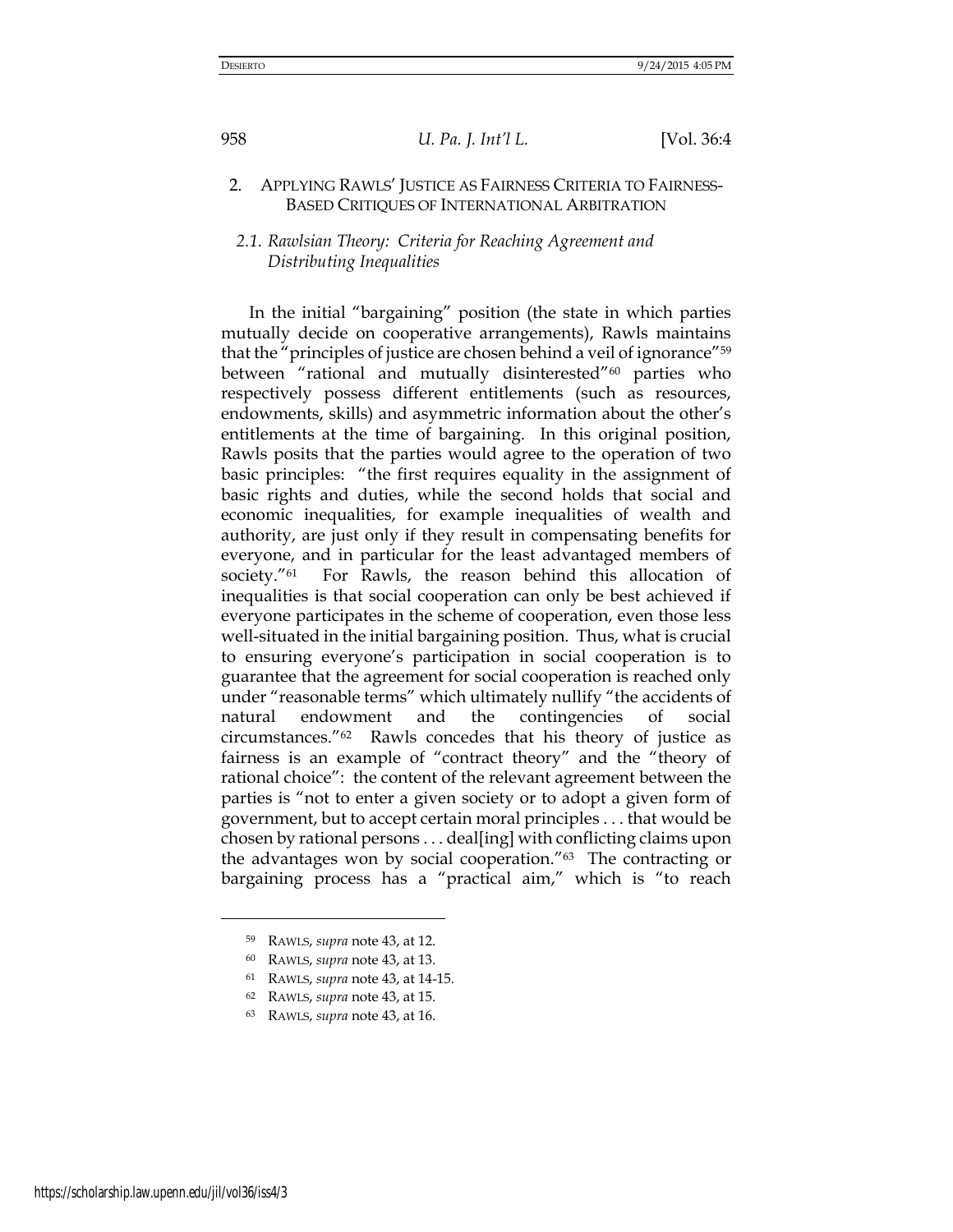reasonably reliable agreement in judgment in order to provide a common conception of justice."64 As a result of setting reasonable terms for bargaining (and taking into account each party's veil of ignorance as to the other party's natural endowments and entitlements), the parties should ultimately converge on a conception of justice acceptable to both of them:

[s]ince it is up to persons in the original position to choose these principles, it is for them to decide how simple or complex they want the moral facts to be. The original agreement settles how far they are prepared to compromise and to simplify in order to establish the priority rules necessary for a common conception of justice.<sup>65</sup>

However, it is important to stress that the process of setting terms for agreement is in no way amoral; the theory of justice as fairness creates inbuilt constraints on bargaining between parties based on the understanding of what is right for social cooperation, and not just maximizing what is good individually for the bargaining parties:

Justice as fairness is a deontological theory . . . [p]ersons accept in advance a principle of equal liberty and they do this without a knowledge of their more particular ends. They implicitly agree, therefore, to conform their conceptions of their good to what the principles of justice require, or at least not to press claims which directly violate them . . . . The principles of right, and so of justice, put limits on which satisfactions have value; they impose restrictions on what are reasonable conceptions of one's good. In drawing up plans and in deciding on aspirations men are to take these constraints into account . . . . [Parties'] desires and aspirations are restricted from the outset by the principles of justice which specify the boundaries that men's systems of ends must respect . . . in justice as fairness the concept to right is prior to that of the good. A just social system defines the scope within which individuals must develop their aims, and it provides a framework of rights and opportunities and the means of satisfaction within and by the use of which

<sup>64</sup> RAWLS, *supra* note 43, 44-45.

<sup>65</sup> RAWLS, *supra* note 43, at 45.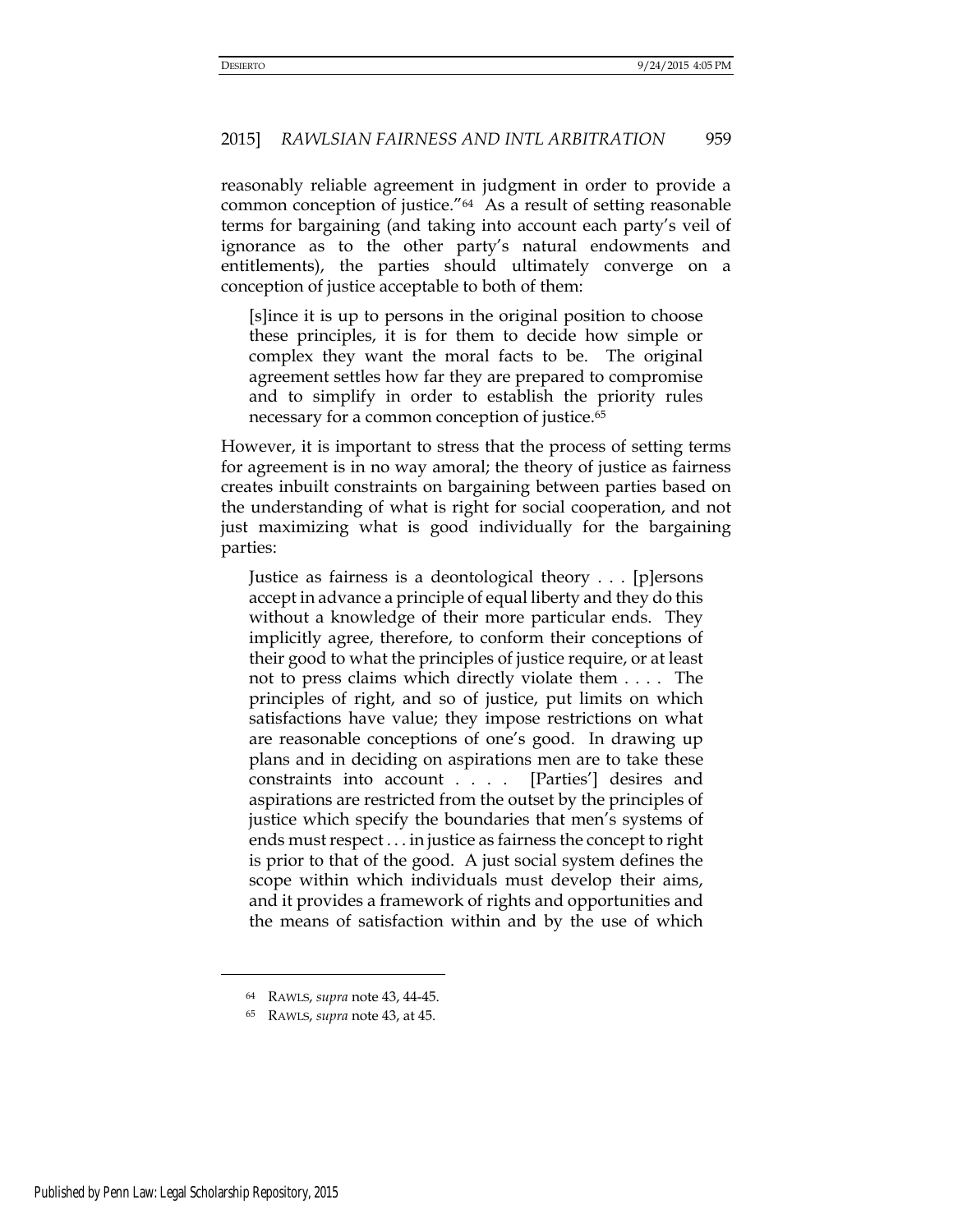these ends may be equitably pursued.<sup>66</sup>

Given the foregoing understanding of the initial bargaining situation between parties seeking to reach agreement on social cooperation, Rawls then prescribes two principles of justice:

First: each person is to have an equal right to the most extensive scheme of equal basic liberties compatible with a similar scheme of liberties for others. Second: social and economic inequalities are to be arranged so that they are both (a) reasonably expected to be to everyone's advantage, and (b) attached to positions and offices open to all.<sup>67</sup>

The liberties to be equally enjoyed by the bargaining parties under the First Principle include political liberties, freedom of speech and assembly, liberty of conscience and freedom of thought, as well as the "right to hold personal property and freedom from arbitrary arrest and seizure as defined by the concept of the rule of law."68 The Second Principle (otherwise known as the Difference Principle) recognizes that the distribution of wealth and income need not be equal but that it must be to everyone's advantage: "[o]ne applies the second principle by holding positions open, and then, subject to this constraint, arranges social and economic inequalities so that everyone benefits."69 Accordingly, injustice would mean "simply inequalities that are not to the benefit of all."<sup>70</sup> Not only should there be reasonable terms for reaching mutually acceptable agreements for social cooperation, but that bargaining parties must enjoy equal liberties in the process of bargaining. Should there be any inequality arising from the ultimate agreement reached, this inequality must be allocated away from the party most disadvantaged in the bargaining process. The following section applies these features of Rawls' Justice as Fairness criteria to the four predominant categories of fairness-based critique against international arbitration.

- <sup>68</sup> RAWLS*, supra* note 43, at 53.
- <sup>69</sup> RAWLS, *supra* note 43, at 53.
- <sup>70</sup> RAWLS*, supra* note 43, at 54.

<sup>66</sup> RAWLS, *supra* note 43, at 30-31.

<sup>67</sup> RAWLS*, supra* note 43, at 53.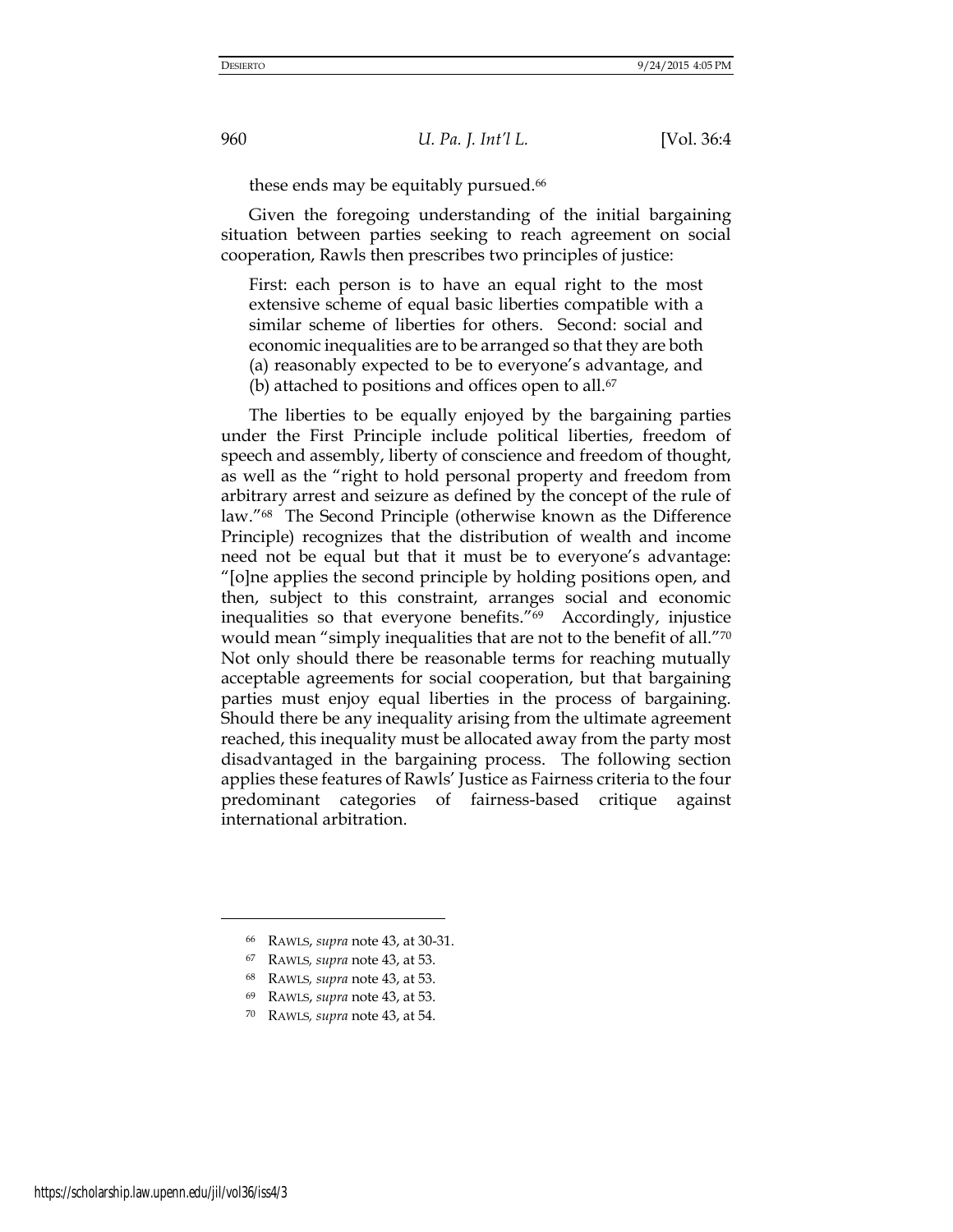# *2.2. Testing Critiques of International Arbitration Under Rawlsian Fairness*

As discussed in Part I, charges of "unfairness" against international arbitration rarely clarify the conceptual bases for the understanding of "fairness." For arbitration to be "fair," for example, a number of "essential requirements" have been suggested,<sup>71</sup> such as the existence of a "*bona fide* difference"72 or dispute between the parties, with parties having "an equal right to participate in choosing their arbitrator."<sup>73</sup> The "absence of bias" by the arbitrators has also been deemed to be a "critical component of procedural equilibrium" as understood in common law systems.<sup>74</sup> Other scholars maintain that the arbitral tribunal should observe certain standards of fairness in the conduct of proceedings,75 such as giving proper notice of the appointment of the arbitrator and of the conduct of proceedings, as well as ensuring in the conduct of the arbitration that parties have genuinely meaningful opportunities to be heard and to present their respective cases.<sup>76</sup> These considerations of equality "cannot be reduced to a mathematical formula . . . and [are] instead informed by the circumstances of the case."77 Lacking a comprehensive or overriding definition of fairness, it would be more plausible to test understandings of "fairness" as used in critiques against international arbitration. For this purpose, I apply Rawls' Justice as Fairness criteria (specifically the First Principle, also known as the Liberty Principle, and the Second Principle, also known as the Difference Principle) to re-

<sup>71</sup> Geoffrey M. Beresford Hartwell, *The Commercial Way to Justice*, *in* LIBER AMICORUM ERIC BERGSTEN INTERNATIONAL ARBITRATION AND INTERNATIONAL COMMERCIAL LAW: SYNERGY, CONVERGENCE AND EVOLUTION 231-50 (Stefan Kröll, et al. eds., 2011).

<sup>72</sup> *Id.* at 234.

<sup>73</sup> *Id.* at 235.

<sup>74</sup> SAM LUTTRELL, BIAS CHALLENGES IN INTERNATIONAL COMMERCIAL ARBITRATION: THE NEED FOR A 'REAL DANGER' TEST 30 (2009).

<sup>75</sup> *See* William W. Park, *Duty and Discretion in International Arbitration,* 93 AM. J. INT'L L. 805, 822-823 (1999) (suggesting that the United States adopt an act that will outline protective review standards for international arbitration in order to ensure fairness).

<sup>76</sup> Loukas Mistelis & Domenico Di Pietro, *Convention on the Recognition and Enforcement of Foreign Arbitral Awards (New York Convention), in* CONCISE INTERNATIONAL ARBITRATION 1, 17 (Loukas A. Mistelis ed., 2010).

<sup>77</sup> MARTIN F. GUSY ET AL., A GUIDE TO THE ICDR INTERNATIONAL ARBITRATION RULES 172 (2011).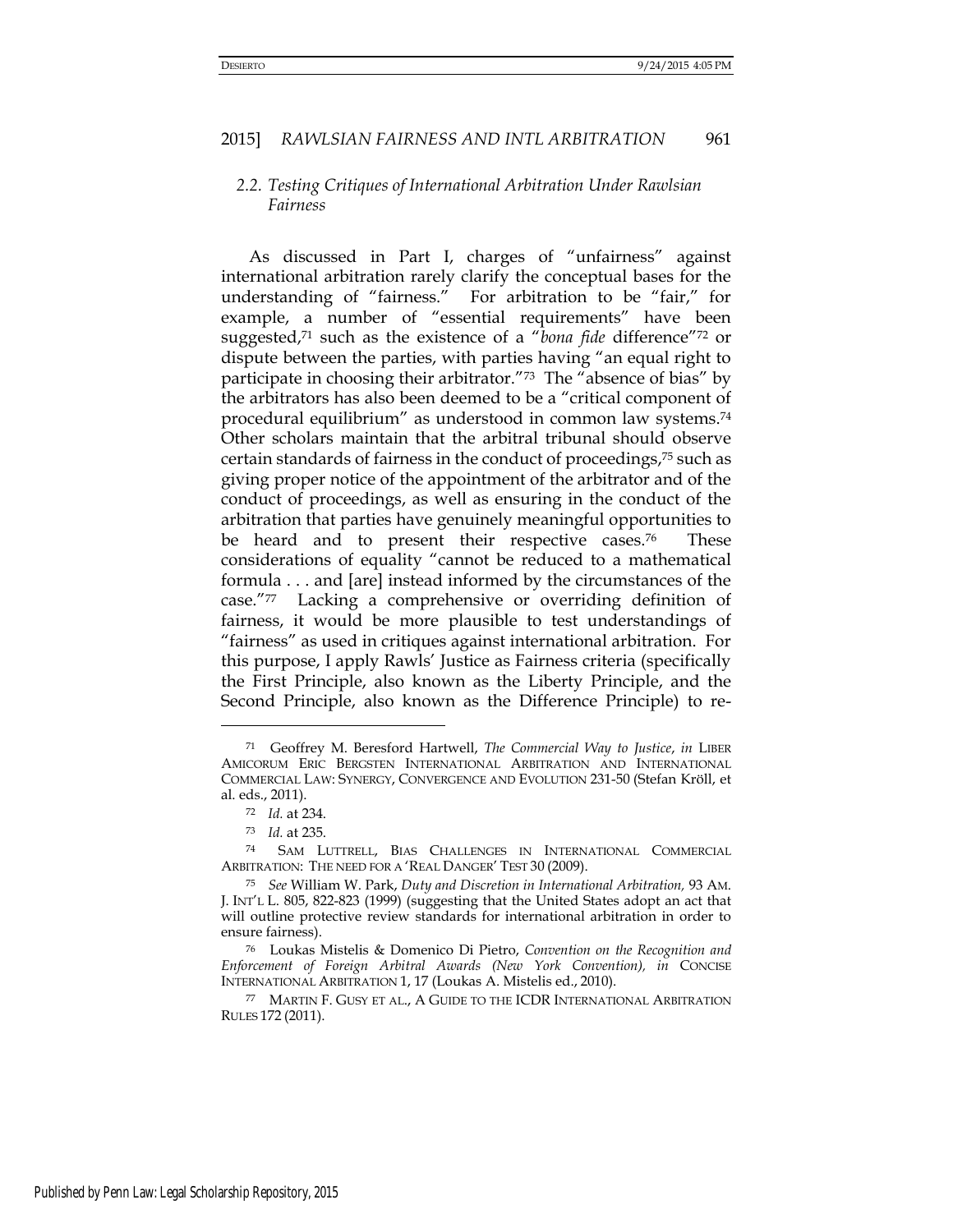-

962 *U. Pa. J. Int'l L.* [Vol. 36:4

examine these critiques of "unfairness" in international arbitration. As the succeeding subsections will show, Rawlsian "fairness" criteria would, at times, support the charge of unfairness in some aspects of the critique, while contradict the charge in others.

### *2.2.1. Critique of unfairness based on procedural due process*

As discussed in Part I, claims of unfairness against international arbitration based on procedural due process usually emanate from stronger expectations of transparency in the conduct of arbitral proceedings,78 as well as a clamor for more extensive evidentiary fact-finding or discovery procedure analogous to court-based litigation.<sup>79</sup> These concerns are often based on "public interest"80 or public policy considerations, and are somewhat unusual for arbitrators to consider when their evidentiary rulings traditionally ought to be "mindful of the legitimate expectations of the parties," whose mutual consent, in the first place, is the basis of the arbitral mandate.<sup>81</sup> Arbitral tribunals, after all, also function as "regulators" of the conduct of legal counsels and are inimitably tasked with

<sup>81</sup> Richard M. Mosk & Tom Ginsburg, *Evidentiary Privileges in International Arbitration,* 50 INT'L AND COMP. L. Q. 345, 385 (2001).

<sup>78</sup> *See* Cyrus Benson, *Can Professional Ethics Wait? The Need for Transparency in International Arbitration,* 3 DISP. RESOL. INT'L 78, 78-94 (2009) (proposing a checklist to ensure fairness and transparency in international arbitration).

<sup>79</sup> *See* LEW, *supra* note 35, at 675 (insisting on the need for procedural regularity in order to ensure fairness).

<sup>80</sup> See, e.g., Jan Paulsson, *The Public Interest in International Arbitration,* 106 AM. SOC'Y OF INT'L L. PROC. 300, 302 (2012), which states:

 <sup>[</sup>I]n other words, if the presence of public interest is the test of a type of arbitration that must be segregated from private commercial arbitration, we must go back at least a century, and redraw all of our maps.

There is no analytical line to be drawn around arbitration created by treaty. It is impossible to resist the impression that the line being proposed is in fact a *battle line*, a meretricious taxonomy intended to justify an agenda which ought to step out of the shadows. Perhaps the core of all this is the idea that international disputes involving matters of public interest should only be entrusted to bodies comprised of international civil servants or persons directly appointed by states, or (as has been suggested) that all awards arising out of investment- treaty arbitrations should be subject to an appellate body before which the only disputants will be states—and any temporarily victorious private party would be left with the timorous hope that its own foreign ministry will feel that it is in its government's interest to defend the initial award.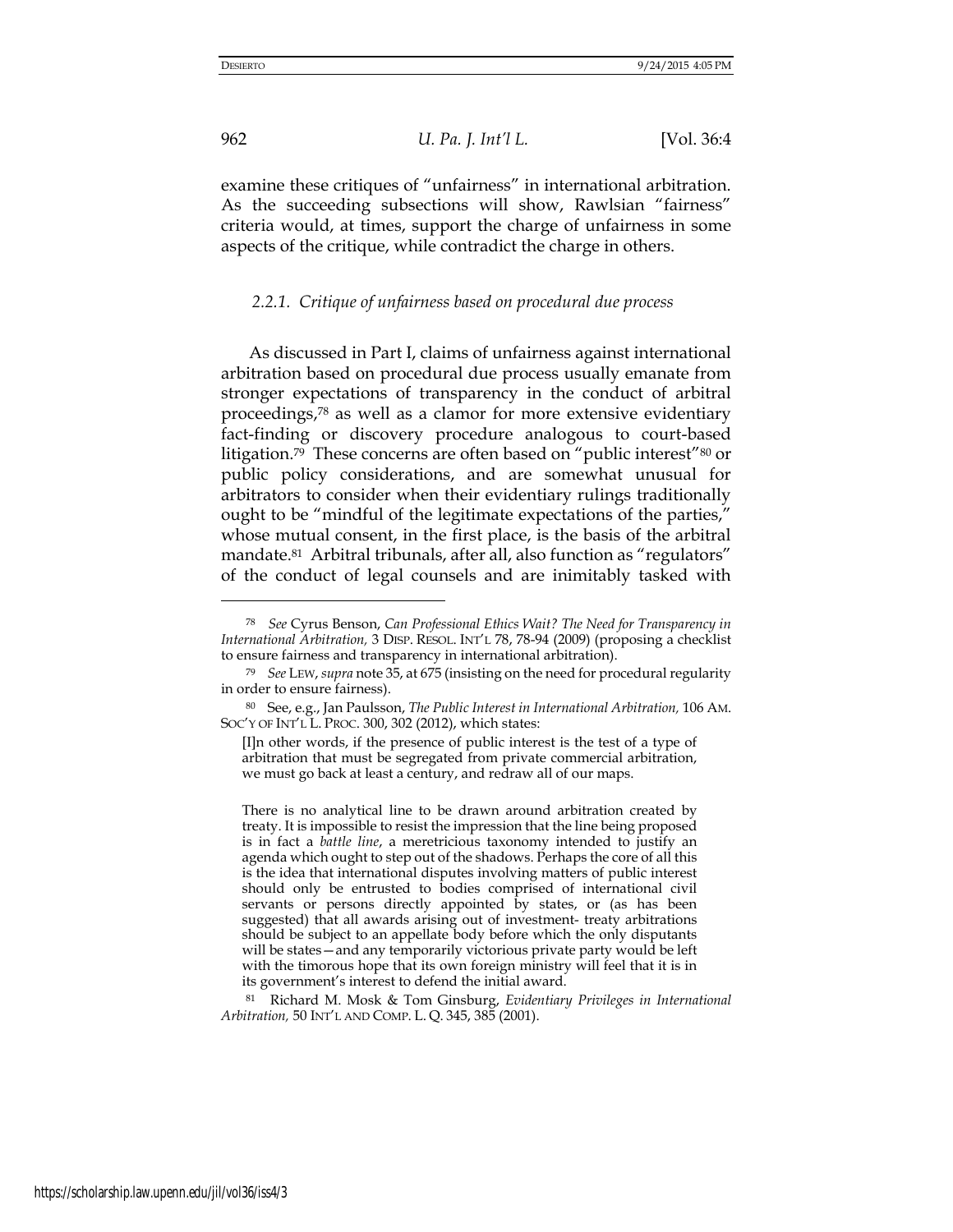safeguarding the fair conduct of arbitral proceedings.<sup>82</sup>

 Noticeably, the demand for greater transparency finds more resonance in investor-State treaty arbitration. The recent approval of the UNCITRAL Rules on Transparency in Treaty-Based Investor-State Arbitration ("UNCITRAL Transparency Rules") augurs a policy favoring extensive document disclosures and broad public access to information about investor-State arbitrations.83 In approving the UNCITRAL Transparency Rules, the UN General Assembly stressed that it recognized "the need for provisions on transparency in the settlement of such treaty-based investor-State disputes to take account of the public interest involved in such arbitrations," and believed that such rules "would contribute significantly to the establishment of a harmonized legal framework for a fair and efficient settlement of international investment disputes, increase transparency and accountability and promote good governance."84 The UNCITRAL Transparency Rules mandate that arbitral tribunals "shall take into account: (a) The public interest in transparency in treaty-based investor-State arbitration and in the particular arbitral proceedings; and (b) The disputing parties' interest in a fair and efficient resolution of their dispute."<sup>85</sup>

Applying Rawls' theory of Justice as Fairness, it is important to first differentiate the "original positions" subsisting between parties to international arbitration. These, I submit, will not necessarily be the same for parties to an international commercial arbitration, as opposed to parties to an investor-State arbitration or an inter-State international arbitration. When private commercial parties negotiate an arbitral agreement or arbitral clause in their contracts, they do so under a situation of some asymmetric information as to each other's relative resources, capabilities, and pre-bargaining endowments. Applying the First Principle (the Liberty Principle), both parties can be deemed to possess equal basic liberties in the bargaining process, as seen from the governing principles of party

<sup>82</sup> *See* R. Doak Bishop & Margrete Stevens, *Safeguarding the Fair Conduct of Proceedings – Report, in* INTERNATIONAL ARBITRATION: THE COMING OF A NEW AGE?, ICCA CONGRESS SERIES VOL. 17 473–95 (Albert Jan Van Den Berg ed., 2013)(describing who may be accurately described as a regulator of an international arbitration).

<sup>83</sup> UNCITRAL, Resolution adopted by the General Assembly 68/109, U.N. DOC. A/68/462 (Dec. 16, 2013) *available at* http://www.uncitral.org/pdf/english/ texts/arbitration/rules-on-transparency/Rules-on-Transparency-E.pdf.

<sup>84</sup> *Id.* at paras. 5–6.

<sup>85</sup> *Id.* at paras., 4(a)–(b).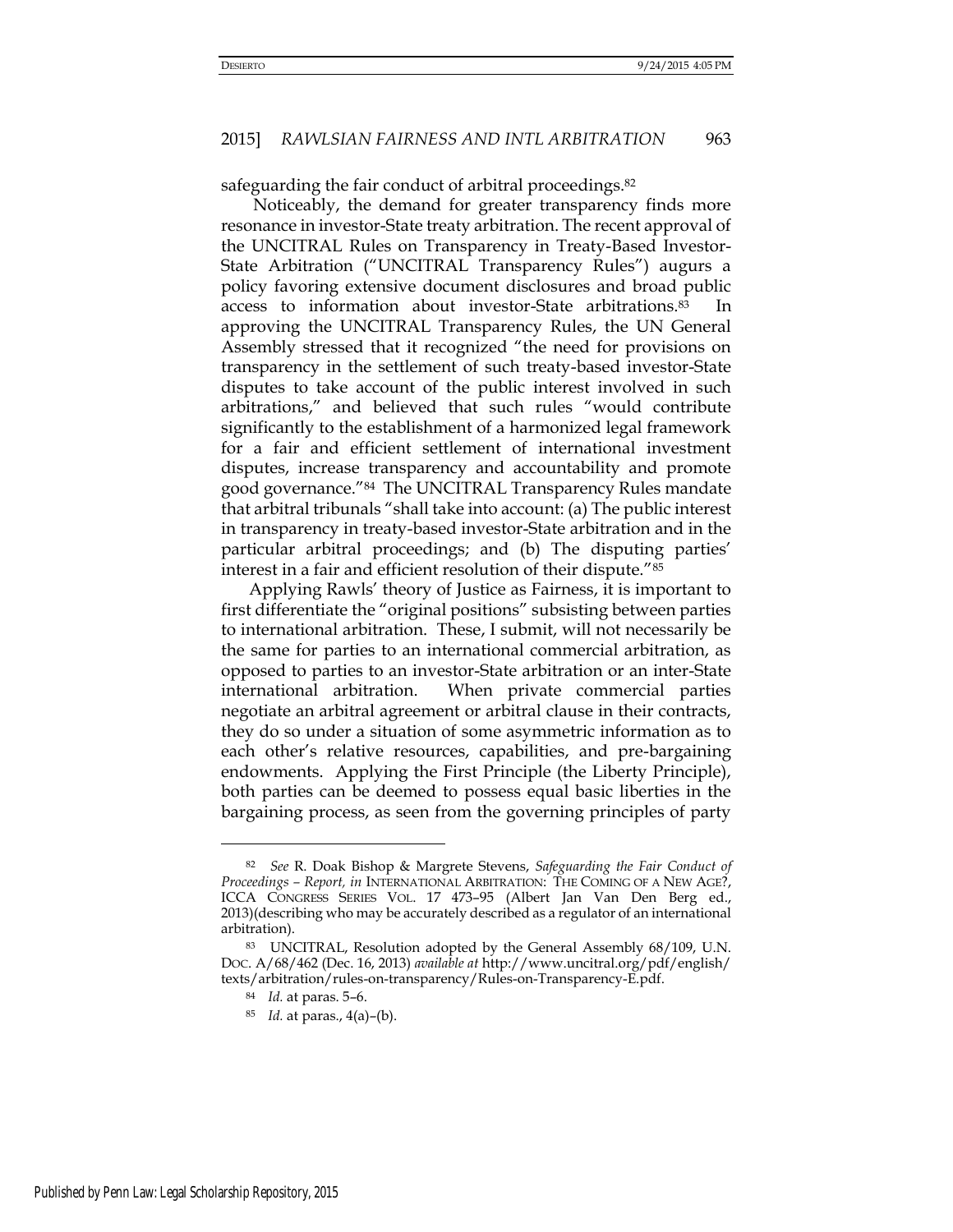964 *U. Pa. J. Int'l L.* [Vol. 36:4

autonomy and freedom to consent in arbitration.86 It is also possible to comply with the Second Principle (the Difference Principle) and allocate any ensuing social and economic inequalities to the least advantaged party. On the one hand, parties can authorize arbitrators in advance to rule on the dispute as *amiable compositeur*  (permitting the arbitrator to rule *ex aequo et bono* or in equity), enabling the parties to authorize the tribunal in advance to prioritize considerations of equity rather than strict legal formalism.87 On the other hand, arbitral tribunals themselves could derive authority from the general rule of arbitration that "the parties shall be treated with equality,"<sup>88</sup> to allocate any social or economic inequalities potentially arising from the agreement to submit the dispute to

Party autonomy is the primary source of arbitration jurisdiction and procedure. Indeed the first and foremost principle of law in commercial arbitration is that it is founded on the autonomy of the parties' will. The crucial difference between arbitration and courts thus lies in the fact that the basis of the jurisdiction of an arbitral tribunal is the will of the parties, while courts owe their competence to the procedural norms of a State or of an international convention....In arbitration the freedom of contract, as the primary rule that governs the law, practice, and regulation of arbitration in the vast majority of national jurisdictions, allows the parties to write their own rules of arbitration—indeed, it permits them to have the agreement to establish the law of arbitration for that particular transaction: the parties can customize the arbitral process to fit their needs, eliminate legal rules or trial techniques that might prove inconvenient or unsuitable, and maintain procedural elements they believe necessary to achieve fairness, finality, and functionality.

<sup>87</sup> FOUCHARD, GAILLARD, AND GOLDMAN, at p. 23. *See* UNCITRAL, Model Law on International Commercial Arbitration, U.N. DOC. A/40/17, art. 28(3) (Jul. 7 2006) [hereinafter *UNCITRAL Model Law*] (stating that "the arbitral tribunal shall decide *ex aequo et bono* or as *amiable compositeur* only if the parties have expressly authorized it to do so."); *id.* at Art. 28(3) ("In all cases, the arbitral tribunal shall decide in accordance with the terms of the contract and shall take into account the usages of the trade applicable to the transaction.") [hereafter, "UNCITRAL Model Law"].

<sup>88</sup> UNCITRAL Model Law, at art. 18. *See also* UNCITRAL Model Law, at Art. 15(1) ("Subject to these Rules, the arbitral tribunal may conduct the arbitration *in such manner as it considers appropriate, provided the parties are treated with equality* and that at any stage of the proceedings each party is given a full opportunity of presenting his case.") (emphasis added).

<sup>86</sup> *See* Michael Pryles, *Limits to Party Autonomy in Arbitral Procedure,*  INTERNATIONAL COUNCIL FOR COMMERCIAL ARBITRATION (Apr. 15, 2009), http://www.arbitration-

icca.org/media/0/12223895489410/limits\_to\_party\_autonomy\_in\_international\_c ommercial\_arbitration.pdf (discussing party autonomy as a basic principle involving their freedom to agree on procedures to be followed in an international commercial arbitration); and ANDREA M. STEINGRUBER, CONSENT IN INTERNATIONAL ARBITRATION, paras. 2.04–2.06 (2012), which states in relevant part: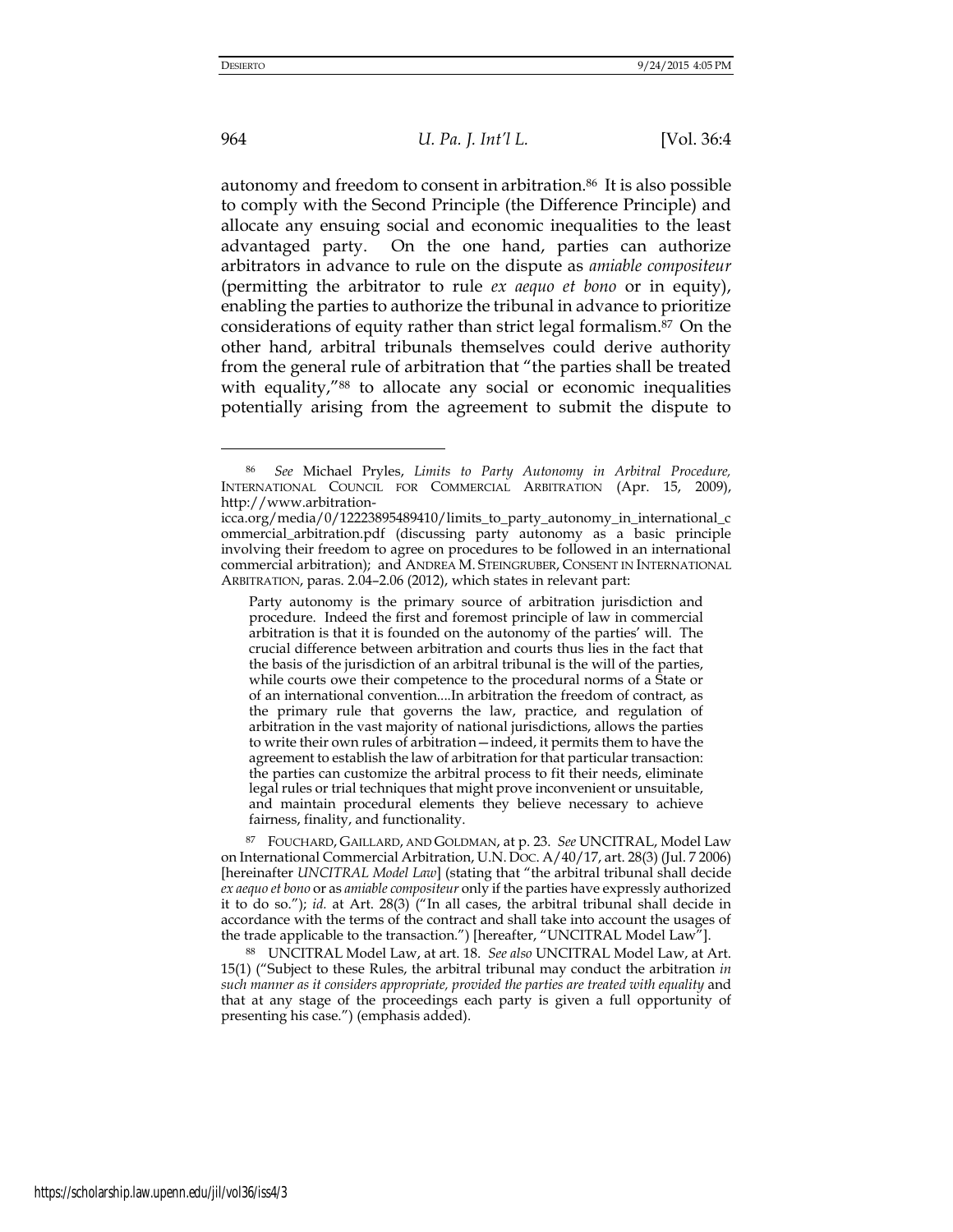arbitration.89 This could be illustrated by the residual power of the arbitral tribunal to fill any procedural lacunae in a way that ensures parties have the opportunity to present their respective cases.<sup>90</sup>

The original position in the 'bargaining' process in international investment arbitration is markedly different. The offer of arbitration in these types of disputes may be made through the foreign investment contract (negotiated between the investor and the host State), the foreign investment treaty (negotiated between the home State of the investor and the host State), or the host State's domestic legislation.91 Applying the First Principle (Liberty Principle), it

<sup>90</sup> *See* IBA Rules on the Taking of Evidence in International Arbitration, Art. 9(4) ("The Arbitral Tribunal may, where appropriate, make necessary arrangements to permit evidence to be presented or considered subject to suitable confidentiality protection."); *and* ALAN REDFERN & MARTIN HUNTER,, LAW AND PRACTICE OF INTERNATIONAL COMMERCIAL ARBITRATION 90-91 (Sweet & Maxwell, 4th ed., 2004) ("It is true that the parties to international commercial arbitration will generally (but not always) have a set of procedural rules to follow, whether they are those of an arbitral institution or formulated ad hoc. It is also true that the *arbitral tribunal will generally (but not always) have the power to fill any gaps in these rules by giving procedural directions*; and this set of rules, whether agreed by the parties or laid down by the arbitral tribunal, may perhaps be said to constitute 'the law of the arbitration' in the same way as a contract may be said to constitute 'the law of the parties' . . . .") (emphasis added).

<sup>91</sup> *See* Christoph Schreuer, *Consent to Arbitration, in* THE OXFORD HANDBOOK OF INTERNATIONAL INVESTMENT LAW 830-67 (Peter Muchlinski et al., eds., Oxford Univ. Press, 2008) (detailing the different methods of enforcing consent).

<sup>89</sup> One scholar views the equality of parties as a fundamental part of fairness mandated under "transnational procedural public policy." *See*  Fernando Mantilla Serrano, *Towards a Transnational Procedural Public Policy,* 20 ARB. INT'L 4 333, 335 (2004):

A survey of the sources of arbitral procedure shows that a transnational procedural public policy has indeed evolved, and that its baseline is relatively undemanding, *comprising the fairness or equality principle that is embodied in the most basic notions of natural justice or due process*. As one prominent arbitrator has commented, 'Modern arbitration laws have reduced [mandatory rules of law regarding the arbitral procedure] to very few such as that the parties shall be treated with equality and that each party shall be given an appropriate opportunity of presenting its case' . . . . [T]he first source of the parameters of the arbitral procedure is anything but transnational; it is as particular and private as the parties themselves, for '[w]ithout the agreement of the parties to submit to arbitration, there is no arbitral procedure'. Accordingly, the most significant decisions the parties make regarding procedure are their choice of arbitral institution and arbitrator(s). The major international institutions provide that the parties and the arbitral tribunal have relative freedom to establish the arbitral procedure, subject to certain provisos. *These provisos can be summarized as equal treatment of the parties by the arbitral tribunal and an opportunity for each party to present its case*. (emphasis added).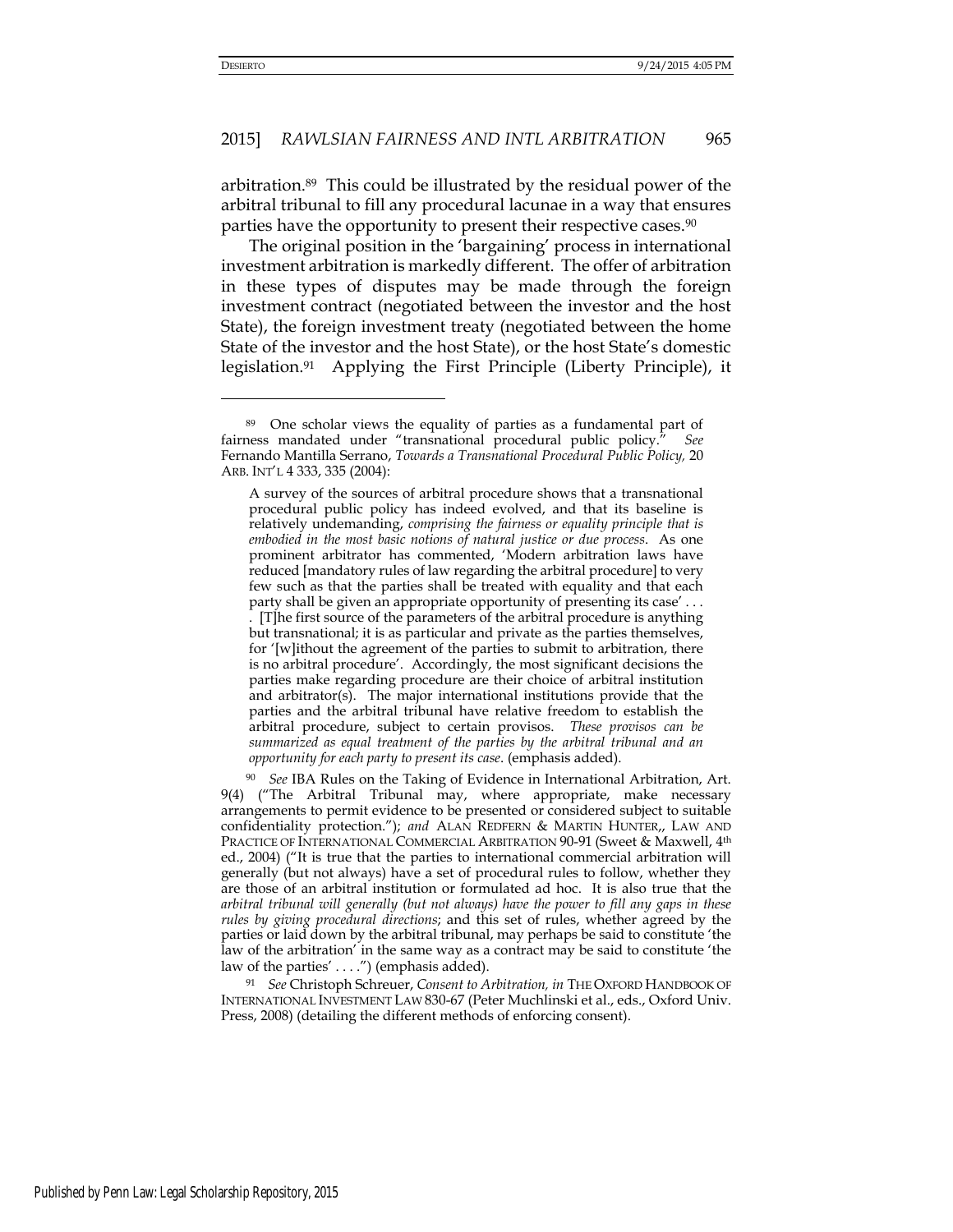966 *U. Pa. J. Int'l L.* [Vol. 36:4

should be evident that the parties to the investment treaty arbitration do not possess equal liberties during the bargaining process. In investment arbitration based on bilateral investment treaties or other forms of international investment agreements, investors are not part of the bargaining process at the outset. Rather, as third-party beneficiaries to the investment treaty, $92$  investors are simply assigned (after fulfillment of certain nationality and jurisdiction *ratione materiae* requirements) what would ordinarily have been the home State's exclusive right of recourse to arbitration against the host State.

While home States and host States presumably negotiate arbitral clauses in investment treaties in good faith and on equal footing, the types of negotiation leverage (and incentives to negotiate) employed are hardly the same for capital-importing States as for capitalexporting States.<sup>93</sup> As third-party beneficiaries of the dispute settlement mechanism provided for in international investment treaties, investors do not directly assume obligations under these treaties unless explicitly provided for in the treaty language.<sup>94</sup>

<sup>92</sup> *See* Martins Paparinskis, *Investment Treaty Arbitration and the (New) Law of State Responsibility,* 24 EUROPEAN JOURNAL OF INTERNATIONAL LAW 617, 620 (2013) (detailing the transition from state regulation to investor regulation).

<sup>93</sup> *See* Andrea K. Bjorklund, *Convergence or Complementarity?*, 12 SANTA CLARA J. IN'T L. 65, 67 (2014) (discussing agreements between a capital-exporting state and a capital-importing state).

<sup>94</sup> *See* Thomas W. Wälde, *Improving the Mechanisms for Treaty Negotiation and Investment Disputes*, YEARBOOK ON INTERNATIONAL INVESTMENT LAW AND POLICY 507, 540-41 (2008)

Host countries have the option to rely less on domestic law and enforcement (under their control) if they want to set up and enforce foreign investor obligations, in which case they can conclude specific investment contracts and include an international arbitral jurisdiction. That strategy—which has at times been pursued by governments—is often the preferred format for contracts between state enterprises and foreign investors. There is no reason why specific investment agreements should not also incorporate—"contractualize"—international treaty obligations. Such specific investment agreements can, and at times do, contain both state-addressed and investor-addressed obligations. Specific investment contracts have long provided an instrument of investment protection that in effect "contractualizes" obligations otherwise found in an investment treaty. The advantage for a government in using the form of an investment contract is the option to replace national courts by an international arbitral tribunal. Although it has often considerable control over national courts, its judgments are rarely enforceable abroad. With an arbitral tribunal it would gain in enforceability what it loses in political influence. But, to my knowledge, governments have not chosen to "load" investment contracts with the type of sustainable development and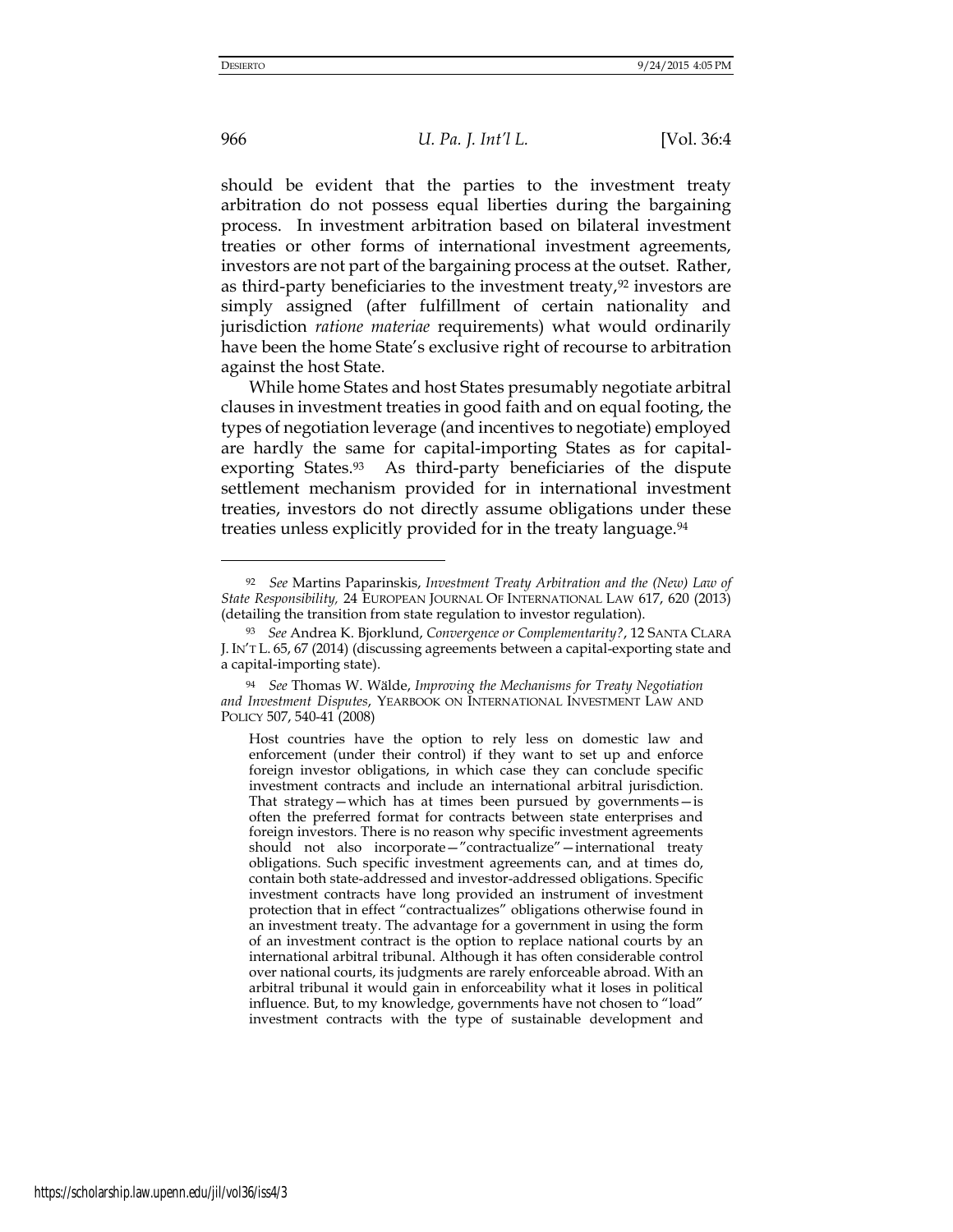#### 2015] *RAWLSIAN FAIRNESS AND INTL ARBITRATION* 967

Investors are admittedly not part of the initial bargaining process leading to the adoption of the arbitral clause or dispute settlement mechanism provided for in international investment treaties. Accordingly, should investors seek to avail of the benefit of investment treaty arbitration they are, in the first place, already bound to accept the procedural rules that form part of the treaty's pre-designated dispute settlement mechanism (such as the ICSID Arbitration Rules or the arbitral institution's procedural rules for non-ICSID arbitrations), and usually without having taken on any substantive treaty obligations towards the host State.<sup>95</sup> Nevertheless, any resultant inequalities impacting upon procedural due process in the investment arbitration, could, applying the Second Principle (the Difference Principle), be somewhat ameliorated by the investment arbitral tribunal's residual power to fill gaps as to procedure: "[i]f any question of procedure arises which is not covered by this Section [of the ICSID Convention] or the Arbitration Rules or any rules agreed by the parties, the Tribunal shall decide the question."96 Investment arbitral tribunals have invoked this residual power as the legal basis for procedural orders governing the conduct of proceedings, albeit only for narrow purposes of gap filling when there is no explicitly applicable rule under the ICSID Convention or the ICSID Arbitration Rules.<sup>97</sup>

human rights obligations Western NGOs advocate. But governments are perfectly free to do so; they can, for example, "contractualize" with access to international arbitration the mostly open-ended and non-ratified environmental and human rights treaties or soft-law instruments available. The main reason why governments so far seem not to choose to "internationalize" investment agreements by incorporating modern softlaw, environmental, and human rights standards is that they prefer control and therefore prefer their own system of justice.

<sup>95</sup> *See* Judith Levine, *Navigating the Parallel Universe of Investor-State Arbitrations under the UNCITRAL Rules, in* EVOLUTION IN INVESTMENT TREATY LAW AND ARBITRATION 369-408 (Cambridge University Press, 2011).

<sup>96</sup> ICSID Convention, Art. 44. *See also* ICSID Arbitration Rules, Rule 19 ("The Tribunal shall make the orders required for the conduct of the proceeding.").

<sup>&</sup>lt;sup>97</sup> The famous example of a procedural order predicated on Article 44 of the ICSID Convention is the permission granted to suitable parties making amicus brief submissions, as seen in *Suez and Ors v. Argentina,* Order in Response to a Petition by Five Non-Governmental Organizations for Permission to make an Amicus Curiae Submission, ICSID Case No. ARB/03/19, 12 Feb. 2007, para. 2, and Order in Response to a Petition for Transparency and Participation as Amicus Curiae, 19 May 2005, para. 17. For an example of an arbitral tribunal declining to apply Article 44 of the ICSID Convention, *see Churchill Public Mining Company v. Indonesia,*  Procedural Order No. 2, ICSID Case No. ARB/12/14, 5 Feb. 2013, para. 21. Article 44 does not confer unlimited discretionary powers to the Tribunal. Article 44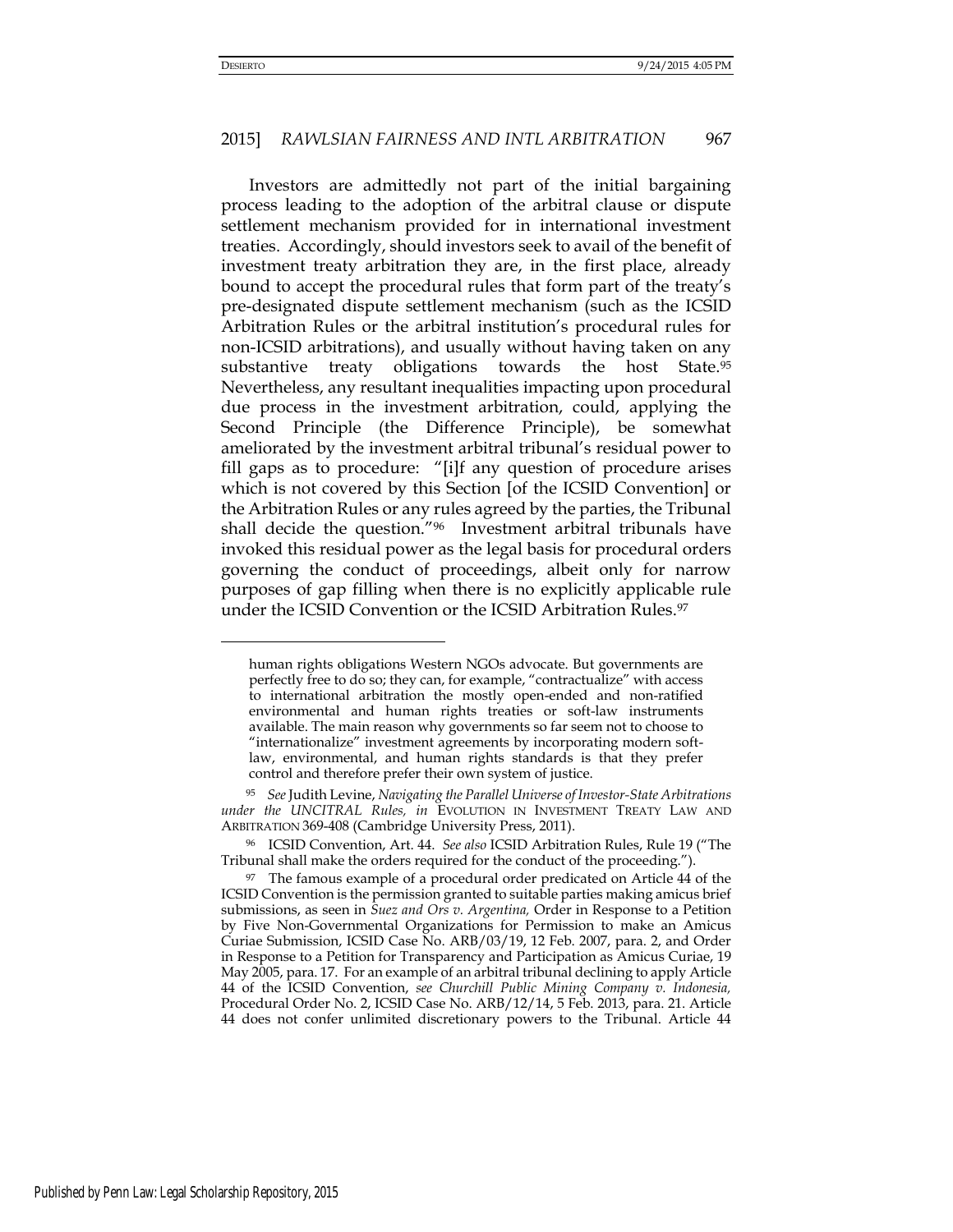## 968 *U. Pa. J. Int'l L.* [Vol. 36:4

Taking the above differences in the context of two charges of perceived unfairness based on procedural due process in international arbitration – e.g. the supposed lack of transparency and the demand for more extensive fact-finding procedures – I submit that the application of Rawlsian fairness criteria would yield a result that does not completely concur with the charge of unfairness for all kinds of international arbitration. For example, the charge of unfairness for lack of transparency does not appear well supported in international commercial arbitration, where parties possess virtually the same basic liberties (e.g. party autonomy) in negotiating or bargaining the arbitral agreement, and the arbitral tribunal is empowered to fill procedural lacunae ensure parties the opportunity to present their cases. By contrast, however, the charge of unfairness for lack of transparency in investment arbitration may carry more traction, since, as previously discussed, parties to the arbitration (investors and host States) do not stand in terms of equality during the bargaining process that led to the formulation of the arbitral clause or agreement to submit disputes to arbitration contained within the investment treaty.

More crucially, however, the charge of unfairness for lack of transparency is anchored on the argument that the interests involved in investment arbitrations are not merely limited to those of investors and host States, but also public sector constituencies of host States.98 While the host State presumably represented the

provides that "[i]f any question of procedure arises which is not covered by this Section or the Arbitration Rules *or any rules agreed by the parties*, the Tribunal shall decide the question" (emphasis added). Similarly, Rule 20(2) of the Arbitration Rules requires that the Tribunal "shall apply any agreement between the parties on procedural matters" as long as it does not conflict with the Convention or the Administrative and Financial Regulations. Both these provisions show that the Tribunal must generally defer to the Parties' agreements on procedural matters. ICSID Convention, Art. 44, *supra* note 96.

<sup>98</sup> *See* Joachim Delaney & Daniel Barstow Magraw, *Procedural Transparency, in*  THE OXFORD HANDBOOK OF INTERNATIONAL INVESTMENT LAW 721, 756 (Peter Muchlinski, Federico Ortino, and Christoph Schreuer, eds., Oxford University Press, 2008) ("The involvement of the State as a party in international investment arbitrations has led to the erosion of the principles of privacy and confidentiality. As noted in the introduction, this is primarily due to the recognition that these cases involve important public interests. In some cases, it is the mere presence of the State or a State entity that gives rise to the need for transparency. In other cases, it is the subject-matter, the issues at stake, the political situation in the host State, or the amount of potential financial liability that gives rise to questions of public interest or public concern and thus, the need for transparency."); Julie A. Maupin, *Transparency in International Investment Law: the Good, the Bad, the Murky, in* TRANSPARENCY IN INTERNATIONAL LAW 142, 148 (Andrea Bianchi and Anne Peters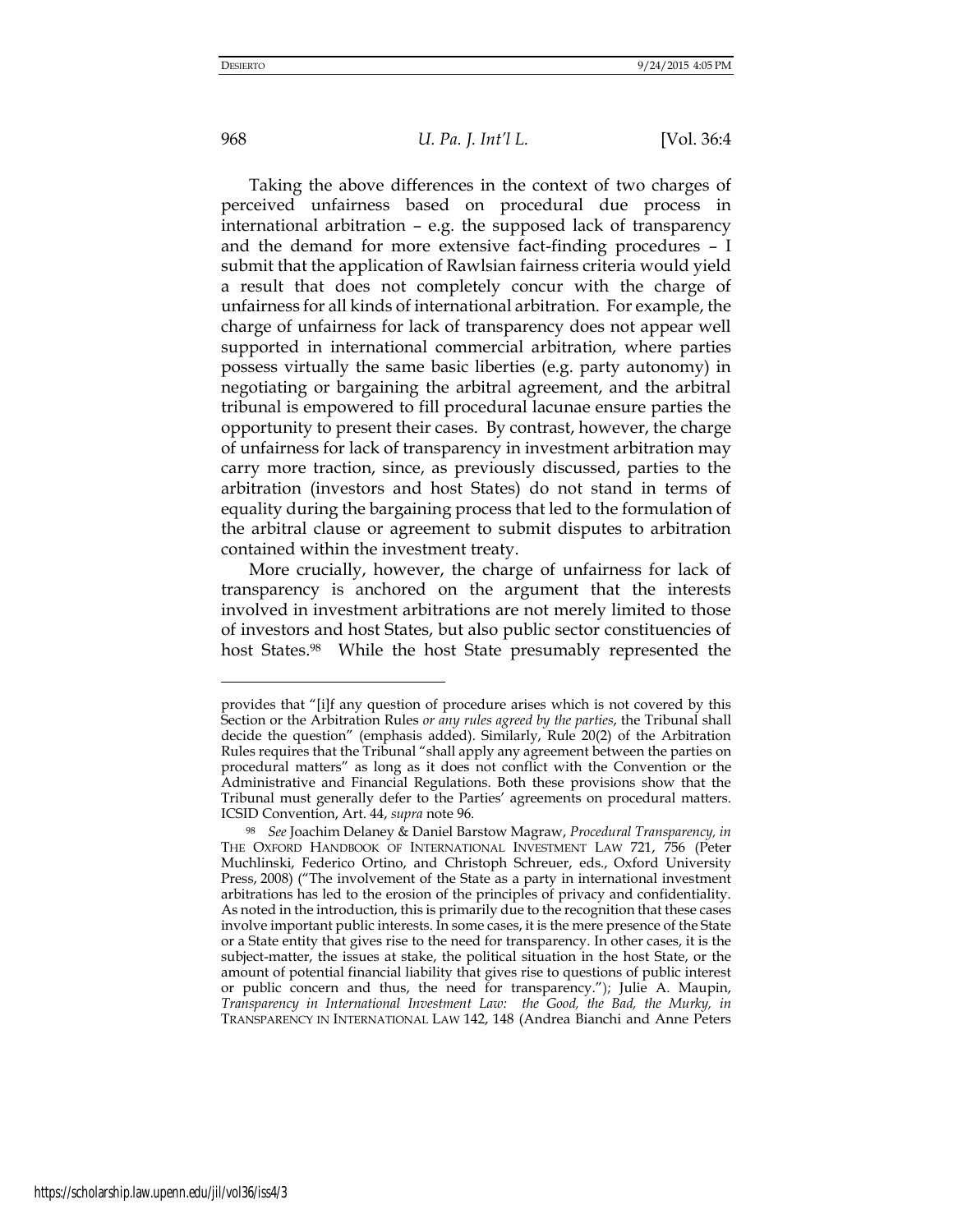interests of these constituencies at the time of the negotiation of the bilateral investment treaty or international investment agreement, it is also conceivable that the host State's political majority (or governing administration) that negotiated the agreement may not, subsequently, be the same political majority by the time investor-State dispute arises which affects those same public sector constituencies. For this reason, the latter may well object to *who*  represents the host State at the time the arbitration commences.<sup>99</sup> Admittedly, this particular eventuality remains unaddressed within the confines of international investment arbitration rules, which remains primarily a self-contained set of procedures to which both home States of investors and host States bestow consent. Thus, to the extent that certain public sector constituencies or interest groups cannot be deemed strictly or technically parties to the investment arbitration, there remains merely a narrow mode for articulating such interests through (still heavily debated) *amicus* submissions of non-disputing parties.<sup>100</sup>

Assuming such public sector constituencies or interest groups could even be deemed to be separate and distinct parties (apart from home States of investors, and the host States of these public sector constituencies) in the bargaining process in regard to the arbitral clause in the investment treaty, $101$  then applying Rawls' First Principle (Liberty Principle) they should also be entitled to the same equal basic liberties as the other parties. Under Rawls' Second

eds., Cambridge University Press, 2013) ("...any investigation of transparency in international investment law must pay heed to the many different forms and faces it can take. It must also devote sufficient attention to the individuals and groups whose joint and separate activities are shaping the system's trajectory.").

<sup>99</sup> On issues of legal representation of host States, *see* Sebastien Manciaux, *The Representation of States before ICSID Tribunals,* 2 J. INT'L DISP. SETTLEMENT, NO. 1, 2011, at 87-96 (examining how problems relating to the representation of a state can be dealt with by curing the lack of authority of the person purporting to act on behalf of the state).

<sup>100</sup> *See* Charles H. Brower, *Obstacles and Pathways to the Consideration of the Public Interest in Investment Treaty Disputes,* Y.B. INT'L INV. L. & POL'Y 2008-2009, 2009, at 347, 354; *and* Katia Fach Gomez, *Rethinking the Role of Amicus Curiae in International Investment Arbitration: How to Draw the Line Favorably for the Public Interest,* 35 FORDHAM INT'L L. J., 2012, at 510 (arguing for an improvement or complete termination of the current scheme).

This proposition is admittedly a slippery slope. Treaties remain instruments concluded between States, and binding upon these States, regardless of any internal law that may be asserted by the State later to justify nonperformance or non-observance of treaty obligations. *See* Vienna Convention on the Law of Treaties, Art. 2 & 27 (May 23, 1969) (defining "treaty").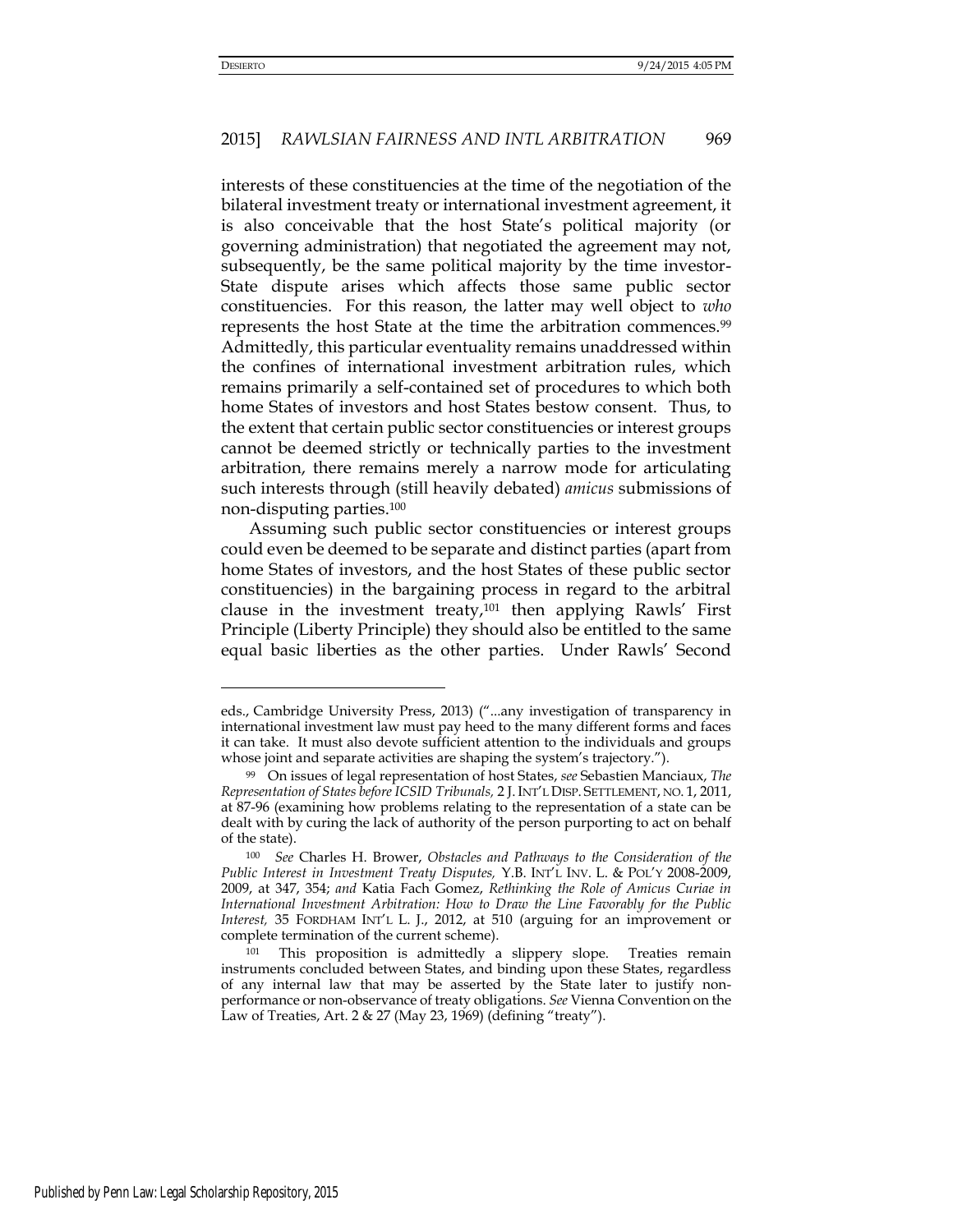Principle (Difference Principle) any ensuing social and economic inequality arising from the bargain reached in the investment treaty must be allocated away from the party that is *most* disadvantaged.

Even accepting that there could be such a triage of implied and actual 'parties' to the investment treaty – the home State of the investor, the host State, and public interest groups asserting the inability of the host State to genuinely represent their interests – it is not always readily identifiable *which* party is the most disadvantaged. The main difficulty with the charge of unfairness for lack of transparency of investment treaty arbitrations is that the groups or constituencies claiming such "rights" to information and disclosure are generally, in international law, deemed represented by their respective States (home State or host State) that concluded the investment treaty. The clamor for transparency arises when such groups take the view that their host State did not adequately consult them when the investment agreements were concluded.<sup>102</sup> Under such a situation, it is not clear if the remedy for redressing this particular inequality (as asserted by certain constituencies within the host State) lies with reconfiguring the international social cooperation mechanism altogether (e.g. compelling these groups' participation in the dispute settlement mechanism created under the international investment treaty concluded by the home State of the investor and the host State), or by simply leaving it to the internal accountability mechanisms of the host State to ensure that these groups are sufficiently and satisfactorily consulted as regards the impact of these investment treaties on their particular interests. Rawls' Justice as Fairness criteria would, at the very least, require clarification as to the identity of the parties seeking to reach agreement (e.g. home States and host States, or also public interest groups acting independently from these States), before mandating

<sup>102</sup> Although it still remains an open question whether a State, in signing such an agreement, genuinely consulted its citizens and acted in the "public interest." VALENTINA VADI, PUBLIC HEALTH IN INTERNATIONAL INVESTMENT LAW AND ARBITRATION 49 (Routledge, ed., 2012)

<sup>[</sup>A]s the signature of investment agreements is the faculty of the executive power of the contracting states, the question arises as to whether national constituencies have been duly taken into account. The procedure may lack parliamentarian control and long-term consequences and restrictions on policy spaces may not be adequately scrutinized by policy makers. In many instances, the treaties appear to have been drafted with insufficient forethought by the executive branch, and without useful safeguards, exceptions, and limitations.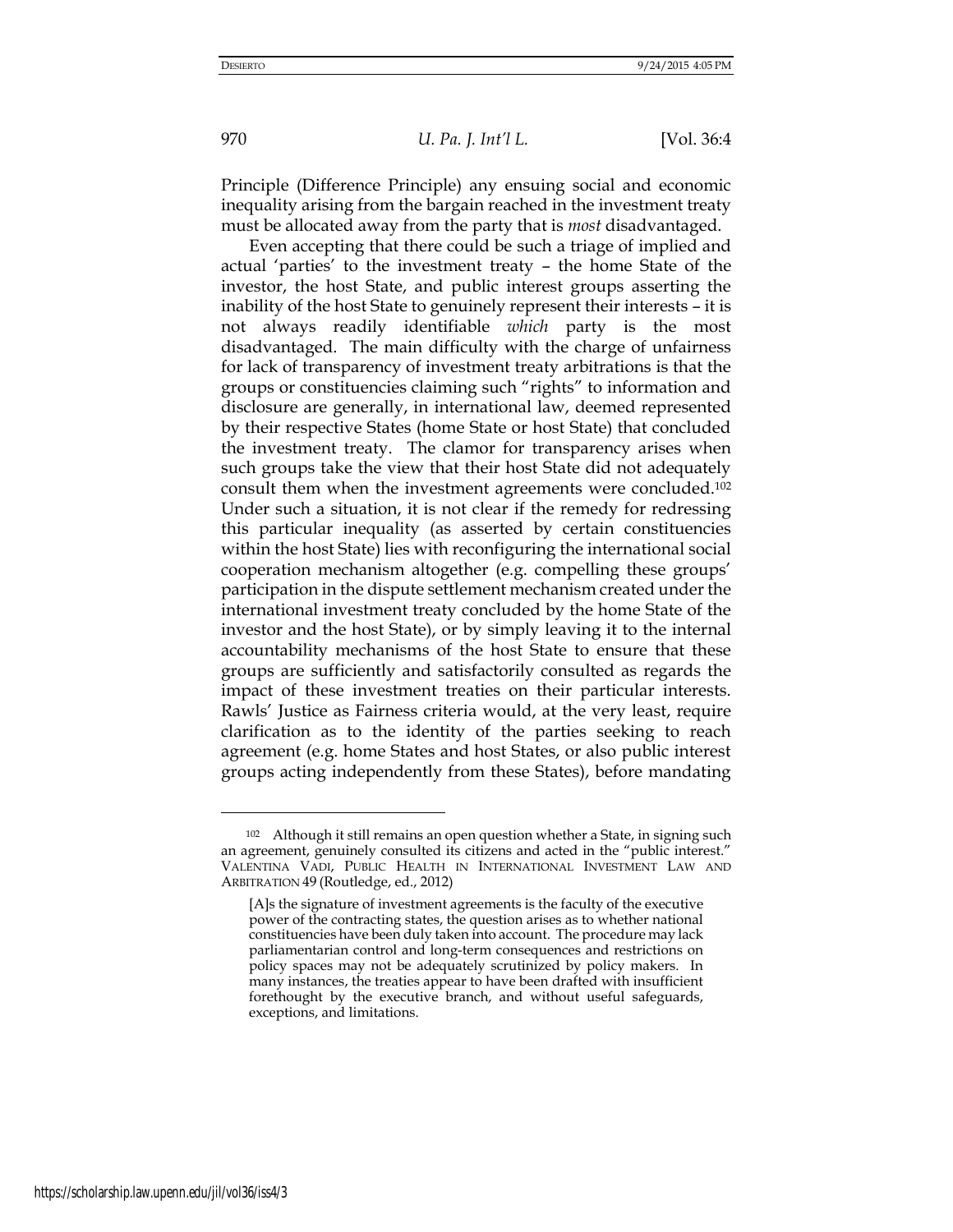that all such parties enjoy equal liberties (the First Principle) and that any ensuing social and economic inequalities be allocated to the party least disadvantaged.

 Finally, with regard to the issue of potentially expanding factfinding and discovery procedures coextensive as those in court litigation proceedings, one can likewise observe differences in the application of Rawlsian criteria. In the "original position" for private parties bargaining the arbitral agreement in international commercial arbitration, as well as for States concluding the arbitral clause within their international investment agreements, it is quite obvious that "consent implies choice"103 - these parties already precontracted and pre-committed themselves to a chosen set of procedures to govern their dispute in any ensuing arbitration,104 that changing the scope of fact-finding and discovery procedures midstream would certainly contravene the expectations of the parties.

Applying the Rawlsian First Principle (Liberty Principle), if more extensive fact-finding and discovery rules are to be put in place, in order to meet the requirements of fairness, *all* parties consenting to the arbitration should possess equal liberties in regard to the approval and implementation of such rules. Even in the case of international investment arbitration where other groups claim to represent the public interest more than the actual host State, because of the fundamental significance of all parties' voluntary submission or consent to the arbitration to the intrinsic validity and legitimacy of this mode of dispute settlement,105 it remains crucial that the

There are distinct challenges for practitioners and arbitrators in conducting a treaty-based arbitration involving a state as compared to an international commercial arbitration involving private parties only. For example, what are the different strategic and tactical choices for the legal practitioner advising the investor or the state? And what different problems await the unwary, beginning with the choice of arbitral procedure, the forum, waiting-periods, the selection of arbitrators, the pursuit of contract-based claims (as distinct from a breach of treaty), the resort to domestic courts, the exhaustion of local remedies, the distinctions between jurisdiction, admissibility, liability, causation and quantum,

<sup>103</sup> SIMON GREENBERG ET AL., INTERNATIONAL COMMERCIAL ARBITRATION: AN ASIA-PACIFIC PERSPECTIVE 23 (Cambridge University Press, 2011).

<sup>104</sup> GARY B. BORN, *Disclosure and Evidence-Taking in International Arbitration, in* INTERNATIONAL ARBITRATION: LAW AND PRACTICE 177, 177 (Gary B. Born ed.,, 2012).

<sup>105</sup> *See* V.V. Veeder, *Introduction to Investment Treaty Arbitration and Commercial Arbitration: Are They Different Ball Games?, in* 50 YEARS OF THE NEW YORK CONVENTION: ICCA INTERNATIONAL ARBITRATION CONFERENCE 91, 91-92 (Albert Jan Van Den Berg ed., Kluwer Law Int'l, ICCA Congress Series 14, 2009)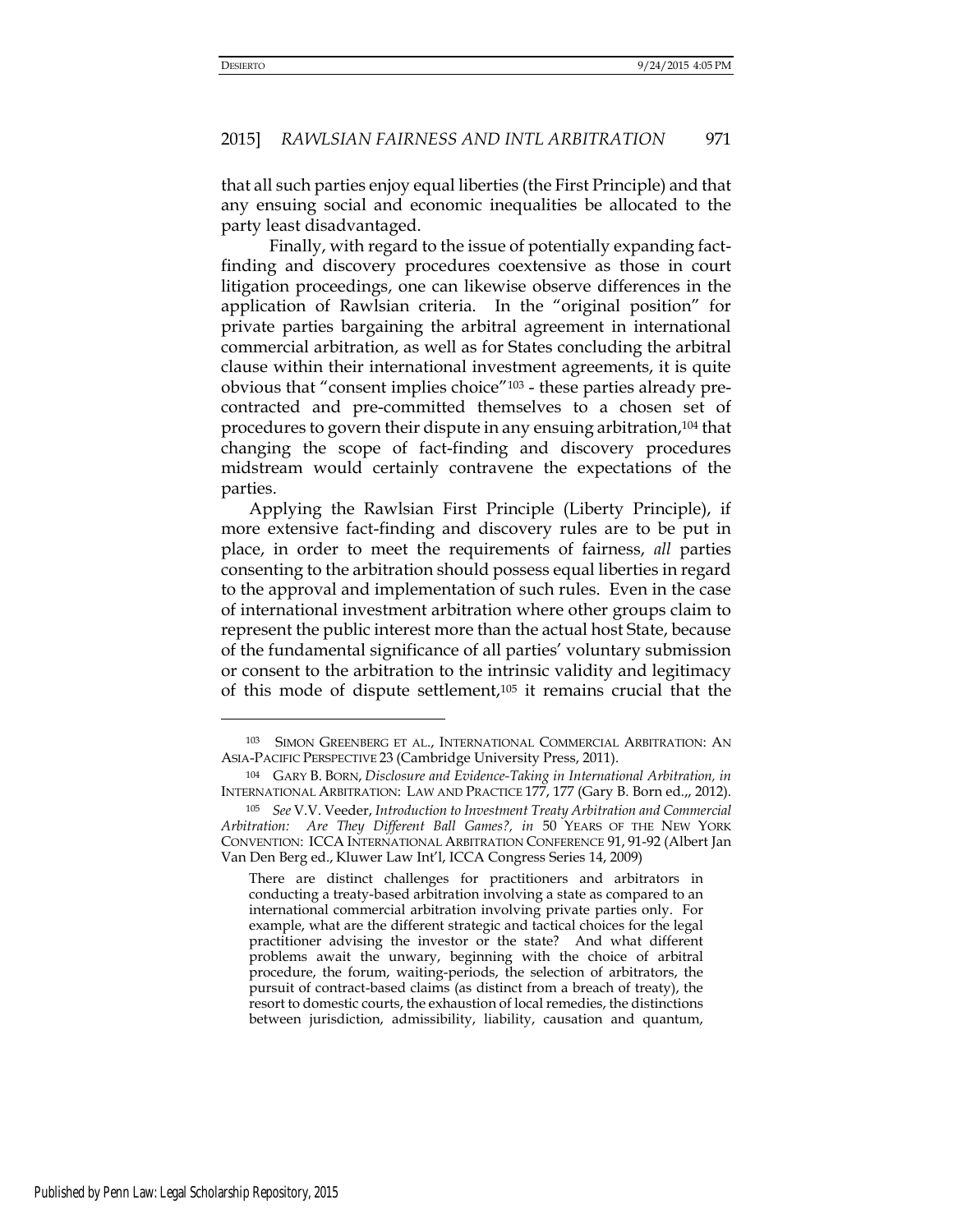-

972 *U. Pa. J. Int'l L.* [Vol. 36:4

consent of the actual parties to the arbitration be obtained before changes to the fact-finding and discovery rules are to be put in place. Even assuming that an arbitral tribunal imposes more extensive fact-finding and discovery procedures over the explicit objection of any party to the arbitration,106 I would still submit that, applying the Rawlsian Second Principle (Difference Principle), the party that appears most disadvantaged by the recommended procedural changes (or for whom legal costs would correspondingly increase to meet the altered fact-finding and discovery rules) should, at a minimum, not be made to bear the costs of increased document production demands, requests for interrogatories, and additional

together with all the practical issues involving a state as a party, including legal representation, document production, interim measures, counterclaims, testimony by officials etc. The list is almost endless.

See JEFF WAINCYMER, PROCEDURE AND EVIDENCE IN INTERNATIONAL ARBITRATION 869—70 (Kluwer Law Int'l, 2012)

Article 9.2(g) of the IBA Rules of Evidence 2010 allows for exclusion of evidence on the basis of procedural economy and proportionality as well as fairness and/or equality of the parties where these considerations are considered to be compelling. This reaffirms the overall need to promote fairness and efficiency and contemplates that trade-offs will at times need to be made. It also overlaps heavily with the criterion of an unreasonable burden and contemplates that the balancing exercise will take into account the circumstances of both parties. By bolstering the entitlement of a tribunal to promote efficiency of evidentiary material, this should be an added barrier to claims of lack of due process where restrictions are imposed, at least where the parties have selected these Rules. Having said that, parties are always entitled to make such claims and the requirement that the consideration be 'compelling' does not give much assistance where clearly material evidence is excluded by a tribunal not wishing to review voluminous documentation. Furthermore, the criterion also calls for fairness and equality, which in many cases will be the basis of a due process type determination. An example is equalizing rules of privilege where parties come from legal systems with very differing perspectives[.](http://www.kluwerarbitration.com/CommonUI/document.aspx?id=KLI-KA-1226014-n&query=ONEAR/0(content%3A%22objections%22,content%3A%22to%22,content%3A%22document%22,content%3A%22production%22)#note153) The concept of 'procedural economy' may also be uncertain and lead to inconsistent applications. A number of other factors would also be relevant to the exercise of the discretion to direct production of documents. Gabrielle Kaufmann-Kohler suggests consideration of the origin and expectations of the parties, which would include their familiarity with discovery rights, whether they would have expected disclosure when they entered into the arbitration agreement or conversely, whether this would be a shock to them. [A](http://www.kluwerarbitration.com/CommonUI/document.aspx?id=KLI-KA-1226014-n&query=ONEAR/0(content%3A%22objections%22,content%3A%22to%22,content%3A%22document%22,content%3A%22production%22)#note155)nother approach to the exercise of discretions is to seek to ensure that the time and expense of production is proportional to the anticipated usefulness, although as William Park points out, such a cost/benefit analysis will in part depend on what one perceives discovery to normally be used fo[r.A](http://www.kluwerarbitration.com/CommonUI/document.aspx?id=KLI-KA-1226014-n&query=ONEAR/0(content%3A%22objections%22,content%3A%22to%22,content%3A%22document%22,content%3A%22production%22)#note156)s noted above, it is also hard to apply as a test before all other evidence is heard and considered.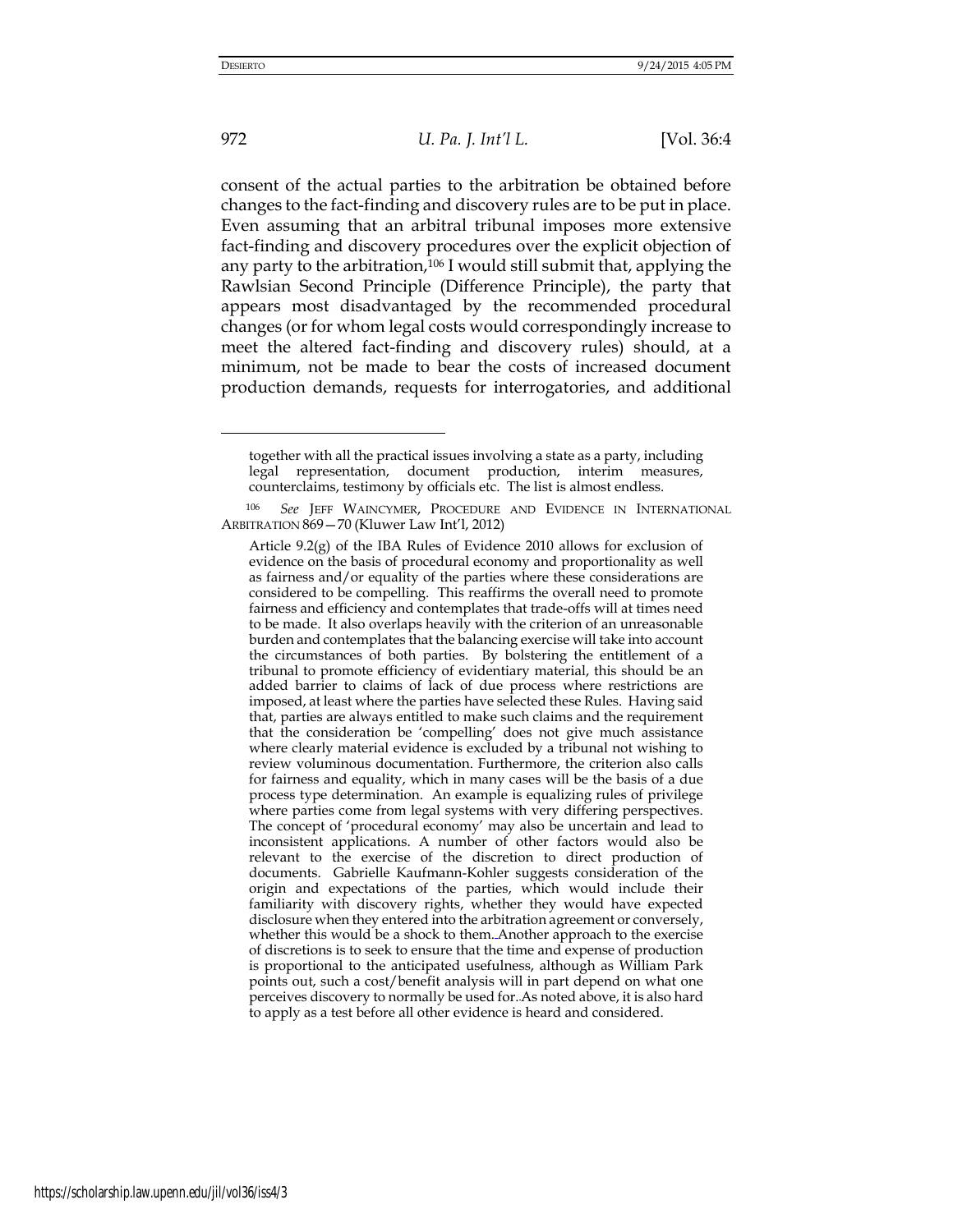hearings, among others.<sup>107</sup> In the case of non-disputing parties to investment arbitration (who arguably assert some degree of representation of the host State's interests) seeking more access to evidence and more document production, applying the Rawlsian Second Principle (Difference Principle) might mean that an arbitral tribunal choosing to grant such requests of a non-disputing party could potentially try to balance the interests at stake by allocating the increased costs more towards the host State who does not object to the participation of the non-disputing party, and whose interests usually form the core of the non-disputing party's participation.<sup>108</sup>

As seen in the above discussion, the application of Rawlsian Fairness criteria to the charges of "unfairness" in relation to procedural due process concerns in international commercial arbitration and international investment arbitration yields mixed results. At best, Rawlsian Fairness criteria make it all the more imperative to differentiate between the nature of consent in each type of arbitration, the respective expectations of the parties to the arbitration (as well as *who* the actual parties are to the arbitration), as well as the actual degree of control or influence each party has over the conduct of the arbitral proceedings. Rawls' theory of justice would not make it that easy to reach a conclusion of "unfairness" without acknowledging these necessary differences.

<sup>107</sup> *See* Paul Friedland & Kate Brown de Vejar, *Discoverability of Communications between Counsel and Party-Appointed Experts in International Arbitration, in*  ARBITRATION ADVOCACY IN CHANGING TIMES, ICCA CONGRESS SERIES NO. 15 160, 175 (Albert Jan Van Den Berg ed. 2011) ("[D]ocument production tends to increase the cost of a case. While document production requests could, in theory, be tailored to seek production of only a few specified documents, this has not been the result in practice."). Although legal counsels do have some level of control over the costs of the arbitration (as well as projected costs from document production), they do have to act expeditiously and prudently to inform their clients of the need to preserve documents if they anticipate the arbitration would eventually warrant document production. IBA Guidelines on Party Representation in International Arbitration, Guideline 12 (May 25, 2013).

<sup>108</sup> *See* Christina L. Beharry, *Objections to Requests for Documents in International Arbitration: Emerging Practices from NAFTA Chapter 11, 27 ICSID REV.* 33, 33-64 (2012) (considering the growing trend in investment arbitration for more extensive documentary discovery and the appropriate scope of requests for documents).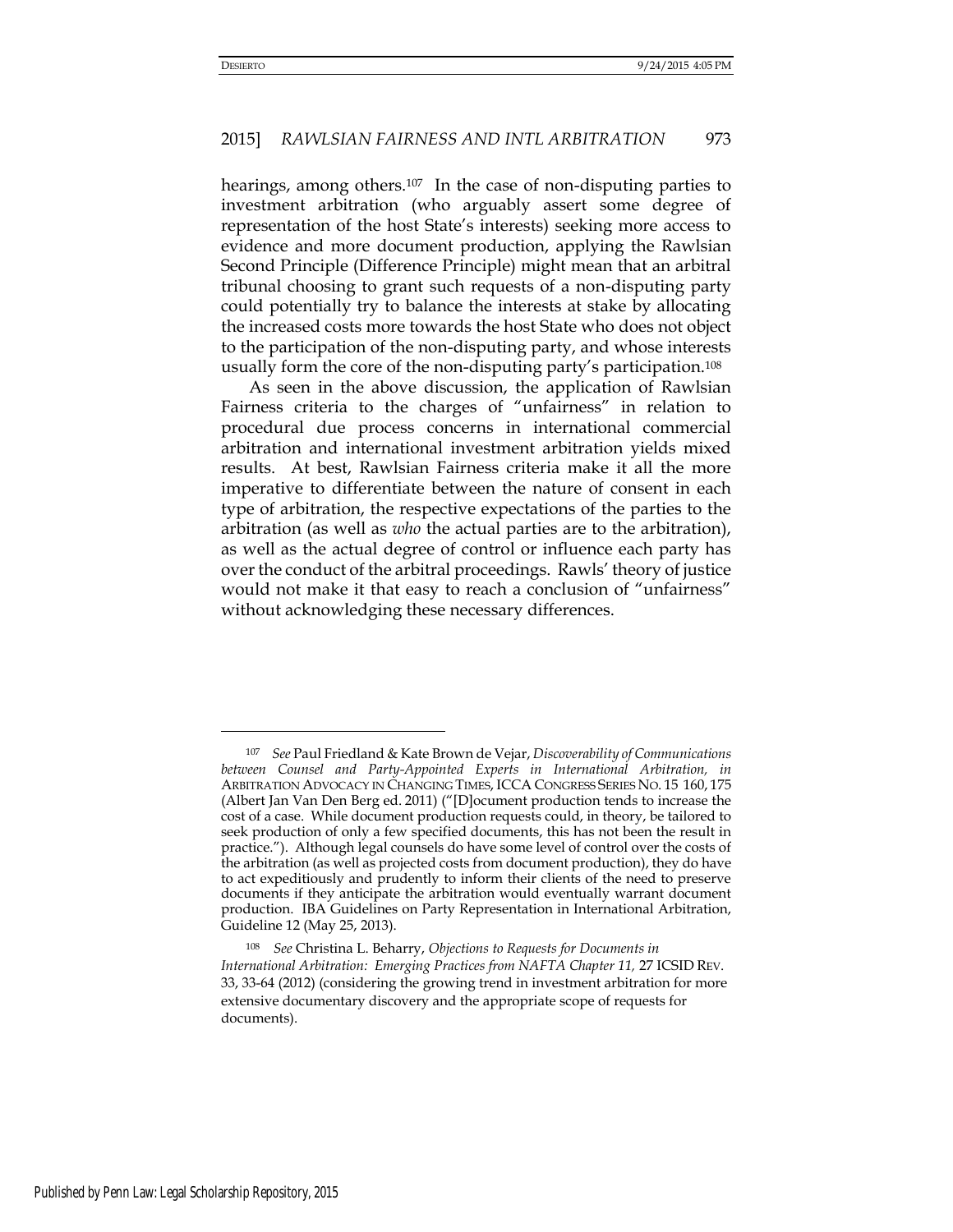### *2.2.2. Critique of unfairness based on the outcome of a dispute*

It is difficult to qualitatively assess, in general, the merits of charges of unfairness on the basis of the end results of international arbitrations. On the one hand, one could understand the critique as a methodological one, where the absence of a hard or strong notion of "precedent" means that *ad hoc* arbitral tribunals constituted to resolve the specific particularized dispute before them decide without necessarily being bound by the decisions of other arbitral tribunals.109 (Again, the criticism is, at its core, drawn from more judicial or litigation-based sensibilities, where judicial precedents are binding across the board on all courts.) On the other hand, the critique may also be one that zeroes in on the intersubjectivity of arbitral judging as a practice, when biases of arbitral tribunals are alleged to affect the eventual outcomes of disputes.110 This is specifically problematic for the international arbitral system that does not possess a clear system-wide sanctions rule on arbitrators who breach their duty of fairness:

[t]he penalty for breach of an arbitrator's duty of fairness carries a certain irony, in that sanctions do not fall directly on the arbitrator who breached his or her duty. Although they may suffer a loss of reputation, offending arbitrators can benefit from immunity even for violations of basic procedural integrity. The price of misconduct thus falls most directly on the prevailing party, in the form of award

<sup>109</sup> *See* W. Mark C. Weidemaier, *Toward a Theory of Precedent in Arbitration,* 51 WM. & MARY L. REV. 1895 (2010), at pp. 1895-1958, at pp. 1914-1949 (arguing that considerations relevant to the acceptance of arbitral precedent include structural characteristics of the specific type of arbitration, the gap-filling function of arbitrators, and prevailing attitudes towards arbitrators' legitimacy as producers of law). The critique is more pronounced in the perennial search for a *jurisprudence constante* in international investment arbitration. *See* Christoph Schreuer & Matthew Weiniger, *A Doctrine of Precedent?*, in THE OXFORD HANDBOOK OF INTERNATIONAL INVESTMENT LAW 1188, 1188-1205, 1189 (Peter T. Muchlinski, Federico Ortino & Christoph Schreuer eds., Oxford Univ. Press 2008).

<sup>110</sup> *See generally* Charlotte Knapper, Joseph M. Tirado & Rebecca Wright, *Arbitrator Bias: An International Comparison,* 4 TRANSNATIONAL DISPUTE MGMT. art. no. 2 (2008); Mary E. Comeau, John J. Marshal & Andrea R. Sparkes, *Six Degrees of Separation: Arbitrator Independence in International Arbitration,* 4 TRANSNATIONAL DISPUTE MGMT. art. no. 5 (2008).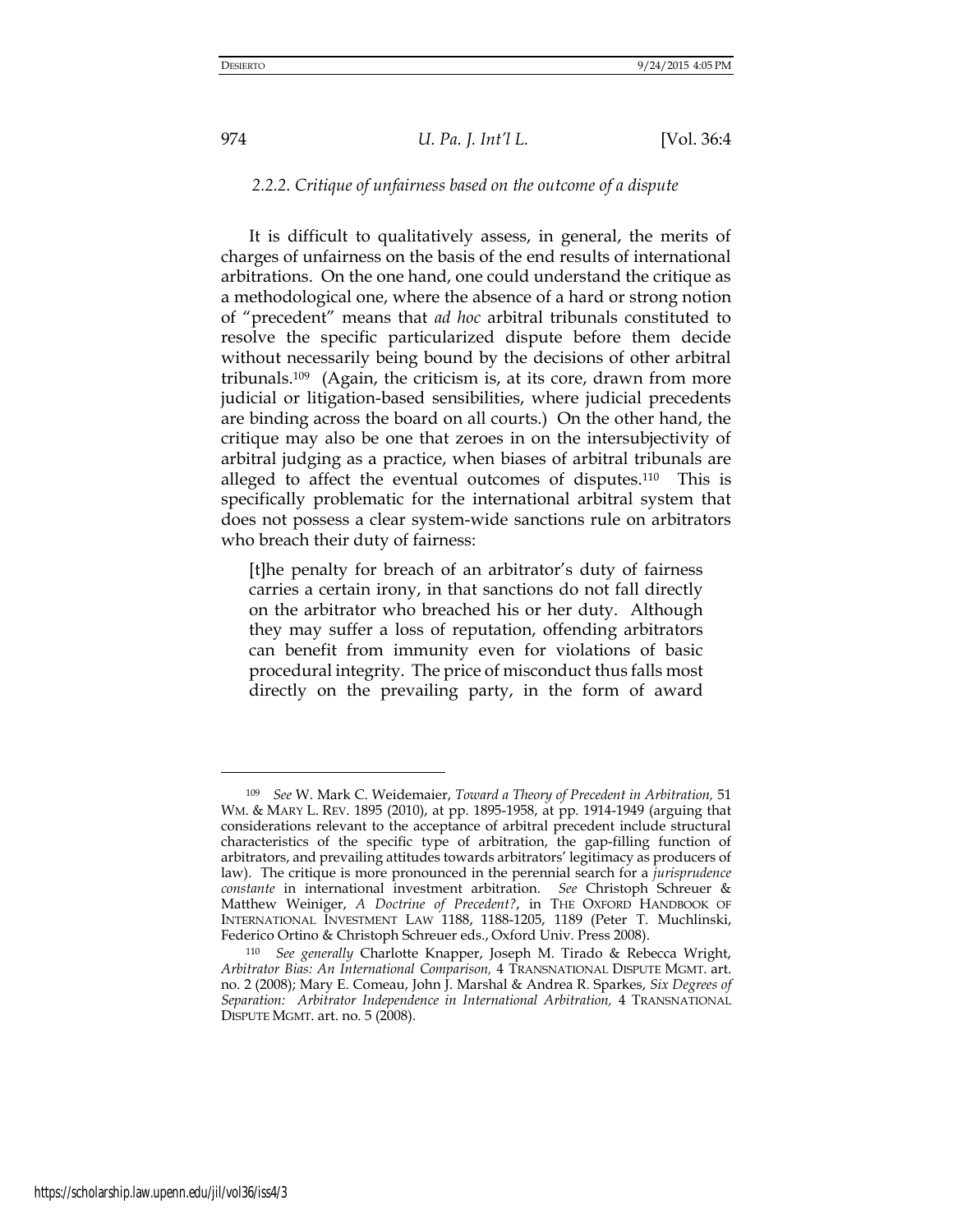annulment for breach of procedural integrity.<sup>111</sup>

Rawlsian fairness criteria can be applied to test charge of unfairness in international arbitration based dispute outcomes, e.g. absence of precedent and arbitrator bias.

In regard to the first aspect of this critique – the supposed unfairness of the absence of 'precedent' in international arbitration – one first has to reexamine the "original position" of parties submitting their dispute to arbitration. In international commercial arbitrations, where awards between disputing parties are frequently not published, and the controlling intention of the parties submitting the dispute is to reach an expeditious and fair resolution (so as not to jeopardize the unique business interests at stake and business relationships between the parties); it is more than likely that parties would not expect that their dispute could be resolved by adherence to some "precedent". By contrast, international arbitrations, which involve more State involvement (such as inter-State arbitrations or investor-State arbitrations) and which purposely include general principles of international law as part of the applicable law for the dispute, could make the case for resorting to other international jurisprudence as evidence of custom or the relevant interpretive practice of international courts of international treaties and other similar instruments. As former President of the International Court of Justice Gilbert Guillaume rightly points out, the value of precedent in international arbitration has to be differentiated according to the purposes for which the arbitration is organized:

Of course, the situation is quite different in international arbitration. In fact, tribunals are normally constituted for each different arbitration, and thus lack the permanence that is characteristic of a jurisdiction. Furthermore, *their decisions are of variable quality*. What is more, *not all of their decisions are rendered public, and hence the tribunals do not have knowledge of all decisions previously rendered*. Thus, for arbitrators, precedent plays a much lesser role than for judges. Legal coherence sometimes suffers as a consequence.

However, in certain sectors permanence and transparency

<sup>111</sup> William W. Park, *Procedural Tension in International Arbitration: Arbitration in Autumn,* in INTERNATIONAL ARBITRATION: CONTEMPORARY ISSUES AND INNOVATIONS 3, 9 (John Norton Moore ed., Martinus Nijhoff Publishers 2013).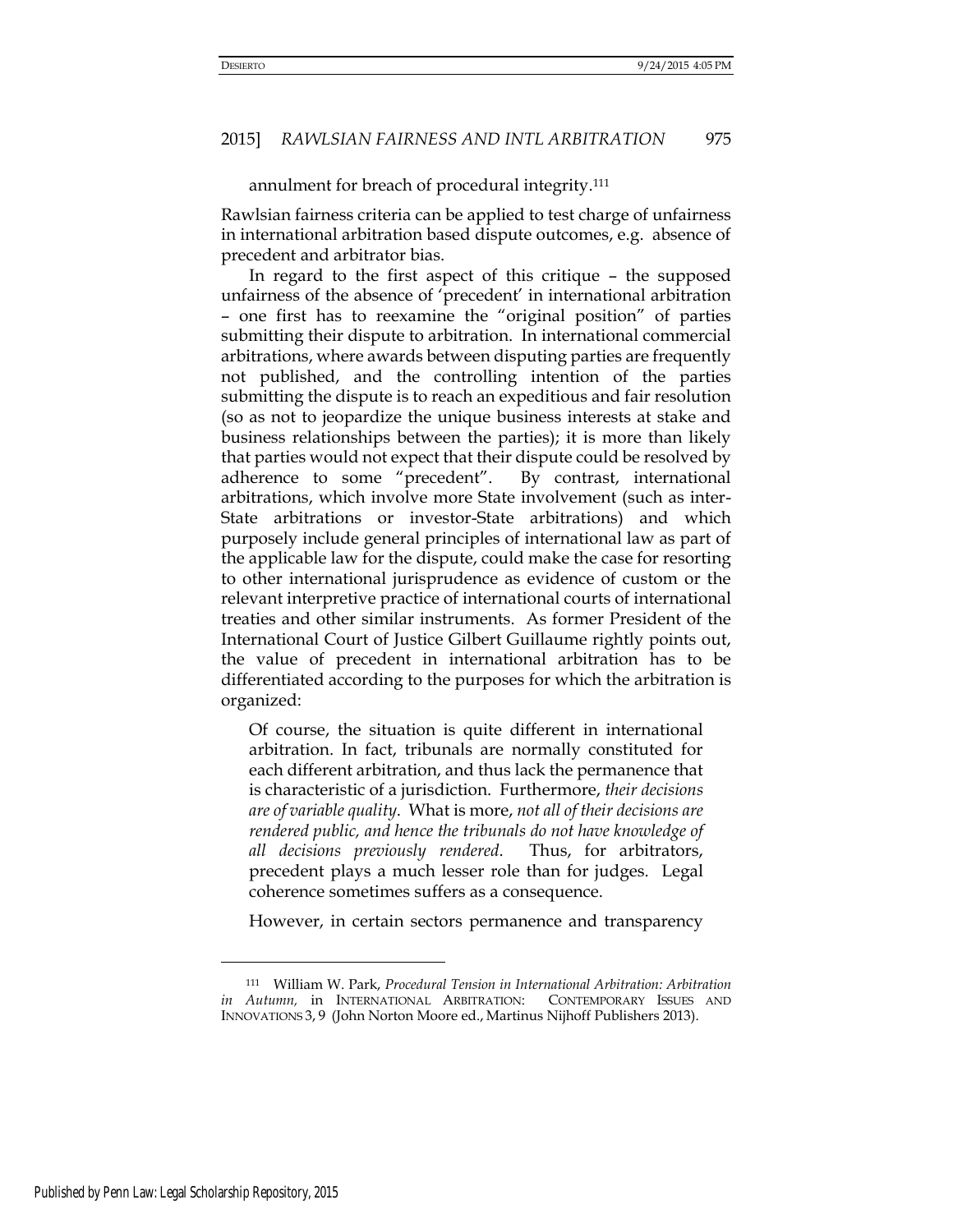are stronger than in others. Thus the portrait is more complex than one might be led to believe at first sight.

Interstate arbitration is most frequently entrusted to members of international tribunals (particularly from the International Court of Justice) or to academics who are familiar with these institutions. The decisions are always published. Thus, they are more frequently imprinted with jurisprudence from the International Court of Justice and arbitration tribunals on which they rely. They can at times distance themselves from this jurisprudence in an attempt to complete it or add nuances to it. Yet they are essentially faithful to the precedent that they cite abundantly.

At the opposite extreme of the spectrum are the arbitral awards rendered in commercial disputes between private companies. These decisions remain confidential in the vast majority of cases. Arbitrators settle specific contractual disputes in light of the parties' undertakings and the facts of the case. Due to this double reason, they often arbitrate without reference to arbitral jurisprudence.

. . . In conclusion, the arbitration tribunals presently reference precedent more frequently than in the past. *But the demand of transparency and coherence is not the same in all domains, or for all actors. This demand is stronger in interstate relations than in commercial relations*. Dispute settlement in the field of investments, for its part, constitutes an intermediate case in which a certain progress is both possible and necessary.112 (emphasis added)

Applying the Rawlsian First Principle (Liberty Principle) to parties concluding the arbitral agreement, if "precedent" were to be entrenched as a rule applicable to an international arbitration, then the parties should have equal liberties in regard to the approval and acceptance of this doctrine of precedent as part of their chosen design for the arbitration. The difficulty with striving for a hard and fast doctrine of precedent is that this would make it a duty (much

<sup>112</sup> Gilbert Guillaume, *The Use of Precedent by International Judges and Arbitrators,* 2 J. INT'L DISP. SETTLEMENT 5, 14-15, 17-18 (2011).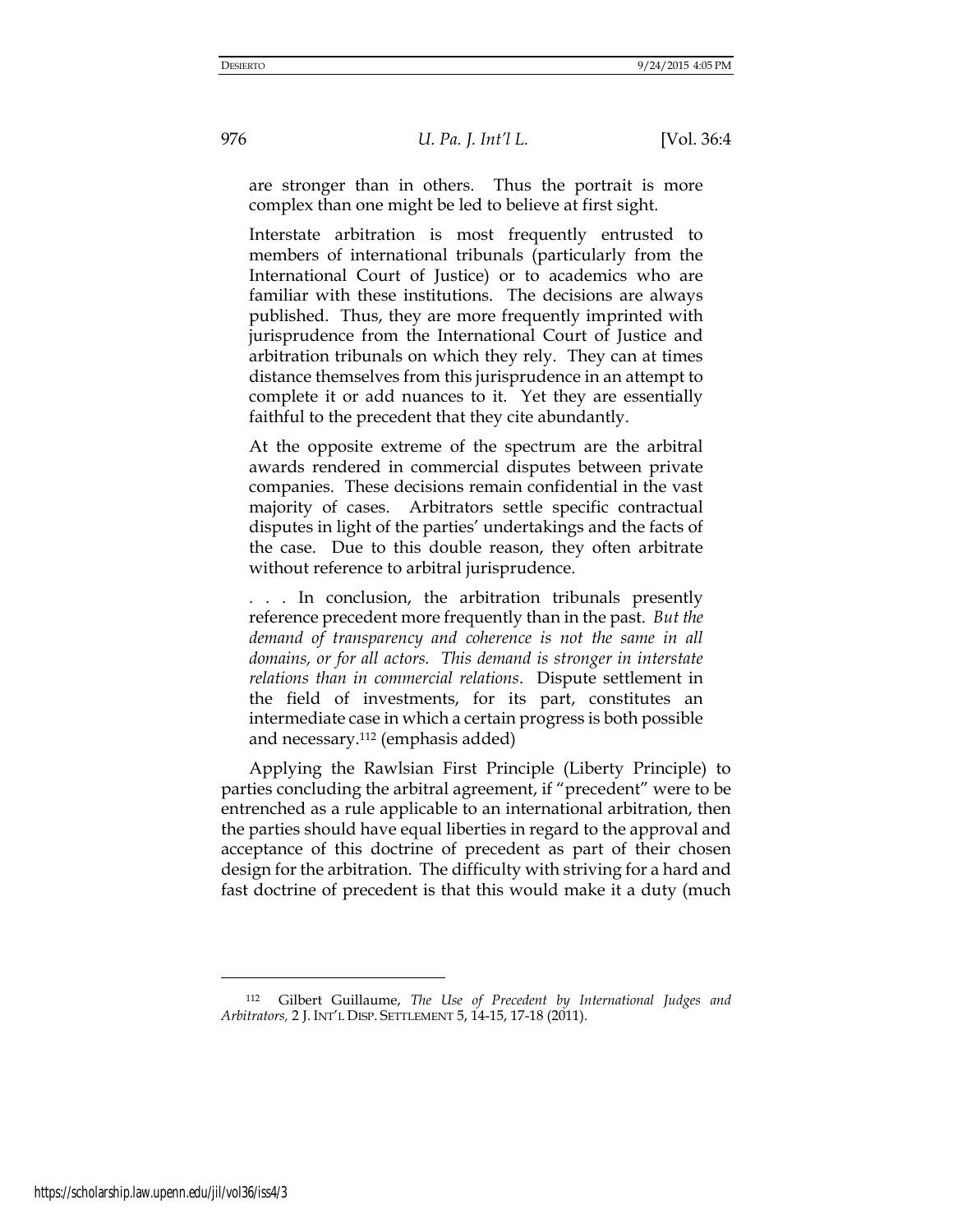# 2015] *RAWLSIAN FAIRNESS AND INTL ARBITRATION* 977

like the magisterial duties of common-law judges<sup>113</sup>) on the part of arbitrators to comb through all applicable arbitral awards (published or unpublished) as substantive authority for their eventual decisions, when, outside of the bedrock of mandatory rules applicable to the arbitration,114 parties themselves generally choose the substantive law and the *lex arbitrii* (the law governing the existence and proceedings of the arbitral tribunal) as part of the core principle of party autonomy in international arbitration.115 Under the Rawlsian First Principle (Liberty Principle), this would be deemed fair only if the parties *chose in advance* to be bound by such a hard doctrine of precedent, such that all parties have equal liberties to deliberate and decide upon the inclusion of such a doctrine as part of the applicable law governing the arbitration.

Assuming the parties do exercise this choice, the Rawlsian Second Principle (Difference Principle) would require that any ensuing inequalities arising from the inclusion of this doctrine be allocated *away from* the party most disadvantaged by this decision. Where parties agree in advance to accept a hard doctrine of precedent, however, an arbitral tribunal would be hard put to identify a party more disadvantaged than the other through the resort to other arbitral awards as precedent. One could think of variances in party access to unpublished arbitral awards as a

<sup>113</sup> *See* Stephen R. Perry, *Judicial Obligation, Precedent, and the Common Law,* 7 OXFORD J. LEGAL STUD. 215, 215-57 (1987) (contemplating the nature of judicial obligation).

<sup>114</sup> *See generally* Loukas Mistelis, *Mandatory Rules in International Arbitration: Too Much Too Early or Too Little Too Late?, in* MANDATORY RULES IN INTERNATIONAL ARBITRATION (George A. Berman & Loukas Mistelis eds., Juris Publ'g 2011). For the proposal to hold arbitrators liable when they fail to comply or to ensure compliance with mandatory rules, *see* Andrew T. Guzman, *Arbitrator Liability: Reconciling Arbitration and Mandatory Rules,* 49 DUKE L.J. 1279, 1279-1334 (2000) (proposing a mechanism to require arbitrators to use mandatory rules).

<sup>115</sup> *See generally* ALAN REDFERN, MARTIN HUNTER, NIGEL BLACKABY & CONSTANTINE PARTASIDES, LAW AND PRACTICE OF INTERNATIONAL COMMERCIAL ARBITRATION 76-77 (Sweet & Maxwell eds. 2004); *see also* Yas Banifatemi, *The Law Applicable in Investment Treaty Arbitration, in* ARBITRATION UNDER INTERNATIONAL INVESTMENT AGREEMENTS: A GUIDE TO THE KEY ISSUES 191, 192 (Katia Yannaca-Small ed., Oxford Univ. Press 2010)

Being an arbitral process, investment treaty arbitration in no way differs from international commercial arbitration in that the principle of party autonomy is the primary rule governing the arbitration, including as regards the law applicable to the substance of the dispute. When the applicable law has been chosen by the parties, the arbitrators have a duty to apply such law and nothing but such law.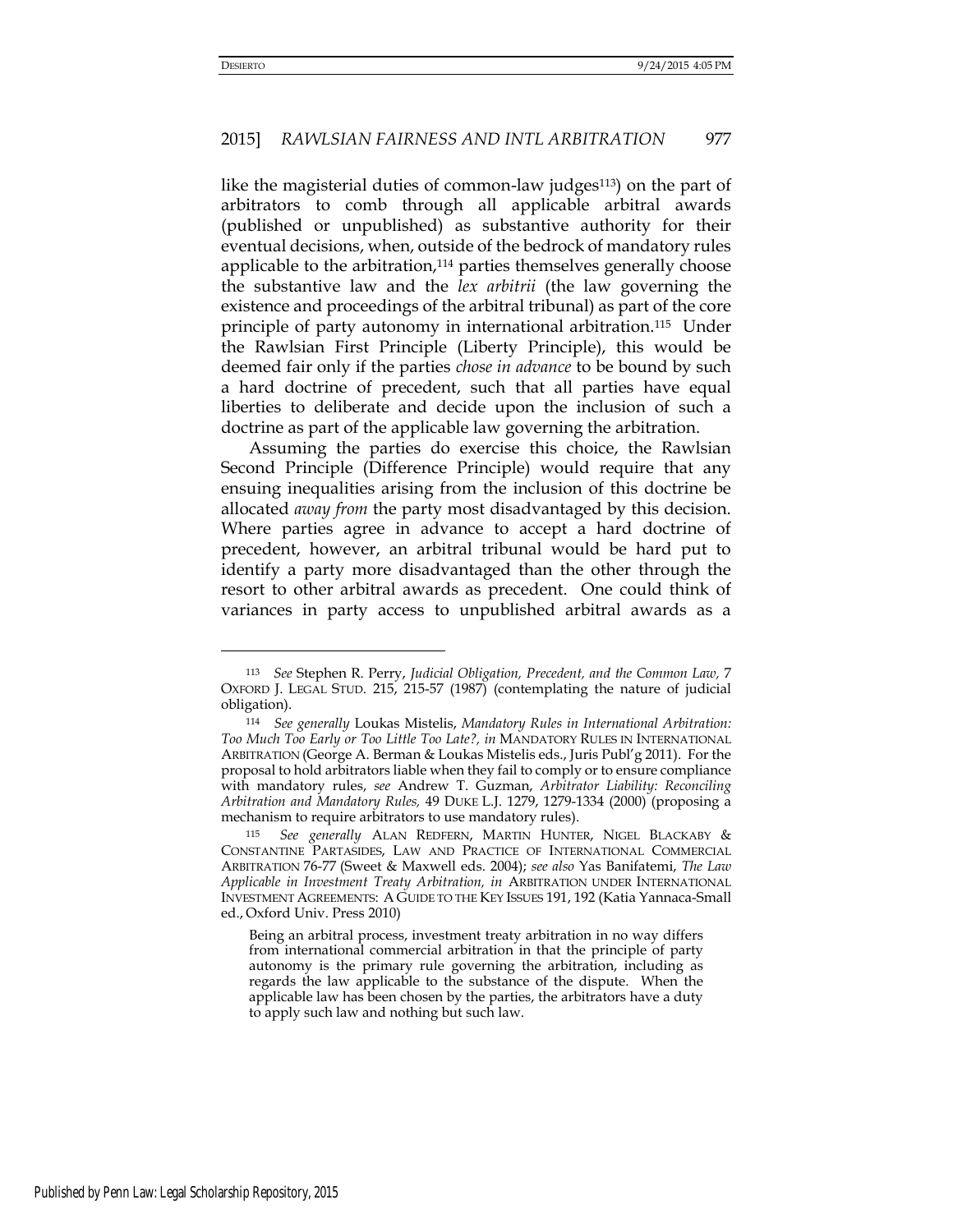-

978 *U. Pa. J. Int'l L.* [Vol. 36:4

potential source of party disadvantage that could justify the application of the Rawlsian Second Principle (Difference Principle). As a matter of fairness, if parties *are* consenting to expand the applicable law to the arbitration to include a hard doctrine of precedent, that consent should be mutually well-informed by identification of the actual universe of jurisprudence from which precedents could be drawn. Lacking this form of notice or transparency of information to the parties, arbitrators could well be vulnerable to the charge of unfairness when their interpretive methodologies and/or discretion cause them to invoke bodies of jurisprudence nowhere anticipated by the parties or contemplated in the consent to arbitration.<sup>116</sup>

With respect to the second aspect of the critique of unfairness based on dispute outcomes – e.g. arbitrator bias, which, as one scholar argues, does not just manifest itself with individual arbitrators but supposedly exists as a "systemic" matter characteristic of international arbitration as a whole, and not just from the standpoint of attitudinal, cognitive or behavioral conceptions of individual arbitrator bias.117 Applying Rawlsian fairness criteria to this particular charge of unfairness, this charge of unfairness based on alleged "systemic bias" would not prosper. At least in the "original position" when parties decide *ab initio* upon the

<sup>116</sup> On the illustrated dangers of "surprise" references to precedents stemming from an entirely separate body of law (e.g. WTO jurisprudence) without regard for the actual text and genealogy of an investment treaty provision, *see* Kathleen Claussen, *The Casualty of Investor Protection in Times of Economic Crisis,* 118 YALE L.J. 1545, 1545-55 (2009). I have likewise warned against the casual acceptance of trade law jurisprudence as entirely applicable to investment treaty interpretation to generate supposed public policy solutions. Diane A. Desierto, *Public Policy in International Investment and Trade Law: Community Expectations and Functional Decision-Making,* 26 FLA. J. INT'L L. 51, 117-30 (2014). One scholar goes to the extent of arguing that international arbitration in and of itself is a "flawed vehicle for harmonizing law," such that investment arbitral tribunals should altogether resist abiding by any norm of precedent or deference to earlier awards. Irene M. Ten Cate, *The Costs of Consistency: Precedent in Investment Treaty Arbitration,* 51 COLUM. J. TRANSNAT'L L. 418, 418 (2013) ("Substantive investment law, currently consisting of approximately three thousand instruments, is fragmented and dynamic. And due to its ad hoc character, arbitration is flawed as a vehicle for harmonizing law.").

<sup>117</sup> This claim turns, of course, on the author's definition of 'systemic' bias. *See*  Stavros Brekoulakis, *Systemic Bias and the Institution of International Arbitration: A New Approach to Arbitral Decision-Making,* 4 J. INT'L DISPUTE SETTLEMENT 3, 553-85, at 584 (2013) (explaining " . . . the multilateral and fluid processes of selecting arbitrators, as well as the lack of tenured arbitrators and the lack of *stare decisis*  underpin the pluralistic, diverse, and democratic potential of international arbitration.").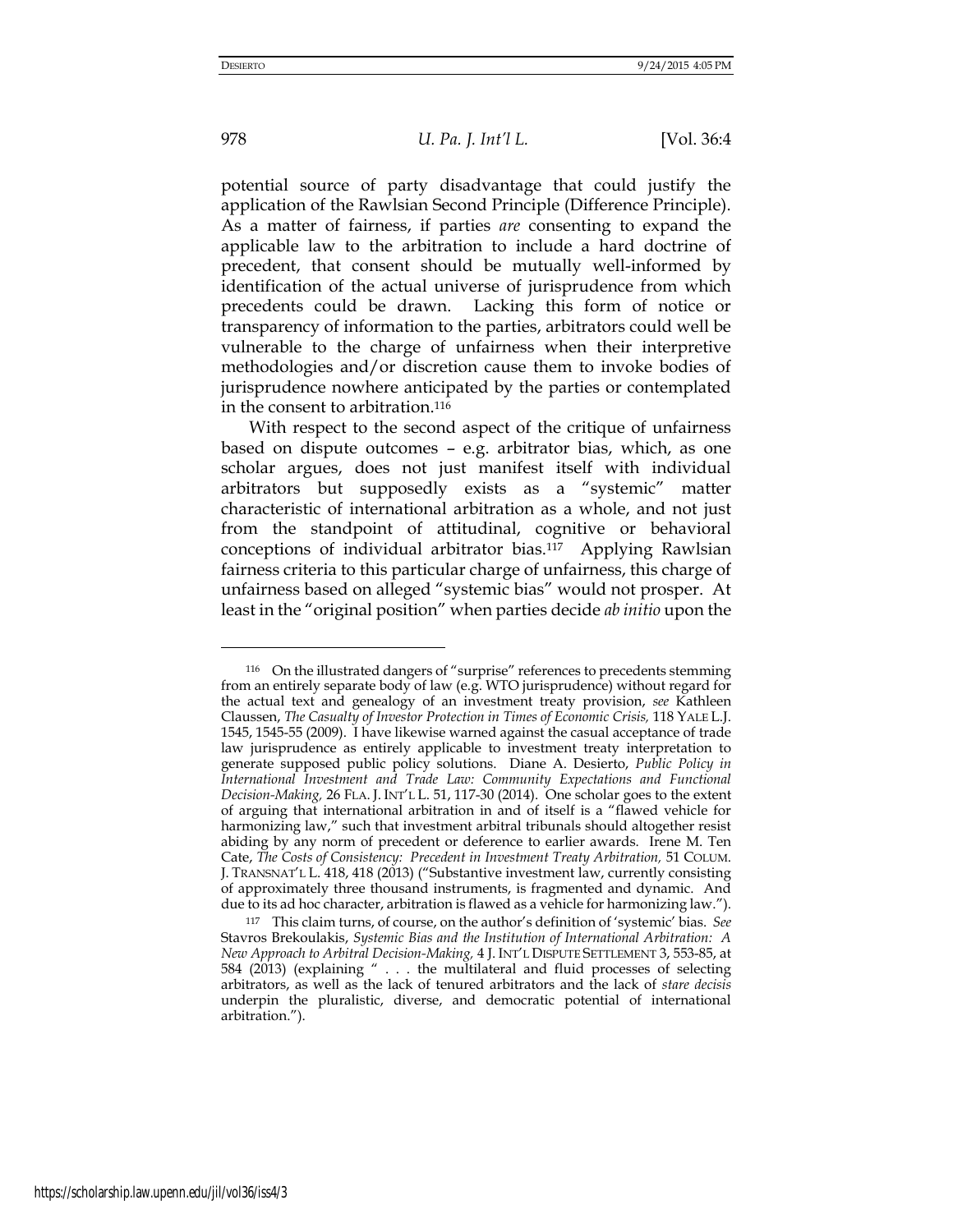arbitral agreement and the design of the arbitration, it is clear that parties have equal opportunities to choose the appointments procedure for arbitrators (as well as to select party-nominated arbitrators and devise procedures for selection of the independent arbitrator or chair of the arbitral tribunal). Insofar as the appointments procedure is concerned, parties to any form of international arbitration (international commercial arbitration, inter-State arbitration, or investor-State arbitration) can avail of the same grounds to challenge and disqualify arbitrators for bias.<sup>118</sup> The Rawlsian First Principle (Liberty Principle) is met at the front end as well as the back end of the arbitration proceedings because parties possess the same liberties and opportunities not just within the processes of arbitrator selection but also in the processes available for arbitrator disqualification – even up to the potential to seek denial of recognition and/or enforcement of arbitral awards that are tainted by arbitrator bias, serious arbitrator misconduct, or irregularity in the proceedings.119 The Rawlsian Second Principle (Difference Principle) is likewise met because any inequalities ensuing from the parties' appointment of arbitrators are allocated away from the party that stands to be most disadvantaged from the appointment of the offending arbitrator – that party is purposely given the right of recourse to challenge and disqualification procedures, if not further opportunities to prevent enforcement and recognition of arbitral awards issued under manifest arbitrator bias. At the very least, from the standpoint of Rawls' theory of justice, it is difficult to identify what the actual critique of "unfairness" is stemming from the consensual nature of arbitrator appointments as a whole, and the various modes by which parties can regulate the conduct of arbitrators as they could or would tend to affect their disputes. Lacking a clear nexus between the supposedly pervasive "systemic bias" (one might also say that this eventuality is expected by parties voluntarily submitting their disputes to arbitration) inherent in international arbitration and the actual dispute outcomes

<sup>118</sup> *See* SAM LUTTRELL, BIAS CHALLENGES IN INTERNATIONAL COMMERCIAL ARBITRATION: THE NEED FOR A 'REAL DANGER' TEST 1-28 (Kluwer Law Int'l 2009) (on bias challenges and arbitrator appointment procedure in international commercial arbitration); *id.* at 211-48 (on bias challenges and arbitrator appointment procedure in investor-State arbitration).

<sup>119</sup> *See* United Nations Conference on International Commercial Arbitration, N.Y., U.S., 1958, Convention on the Recognition and Enforcement of Arbitral Awards, Art. V (outlining how a party may refuse recognition and enforcement of an award invoked against it); ICSID Convention, Art. 52.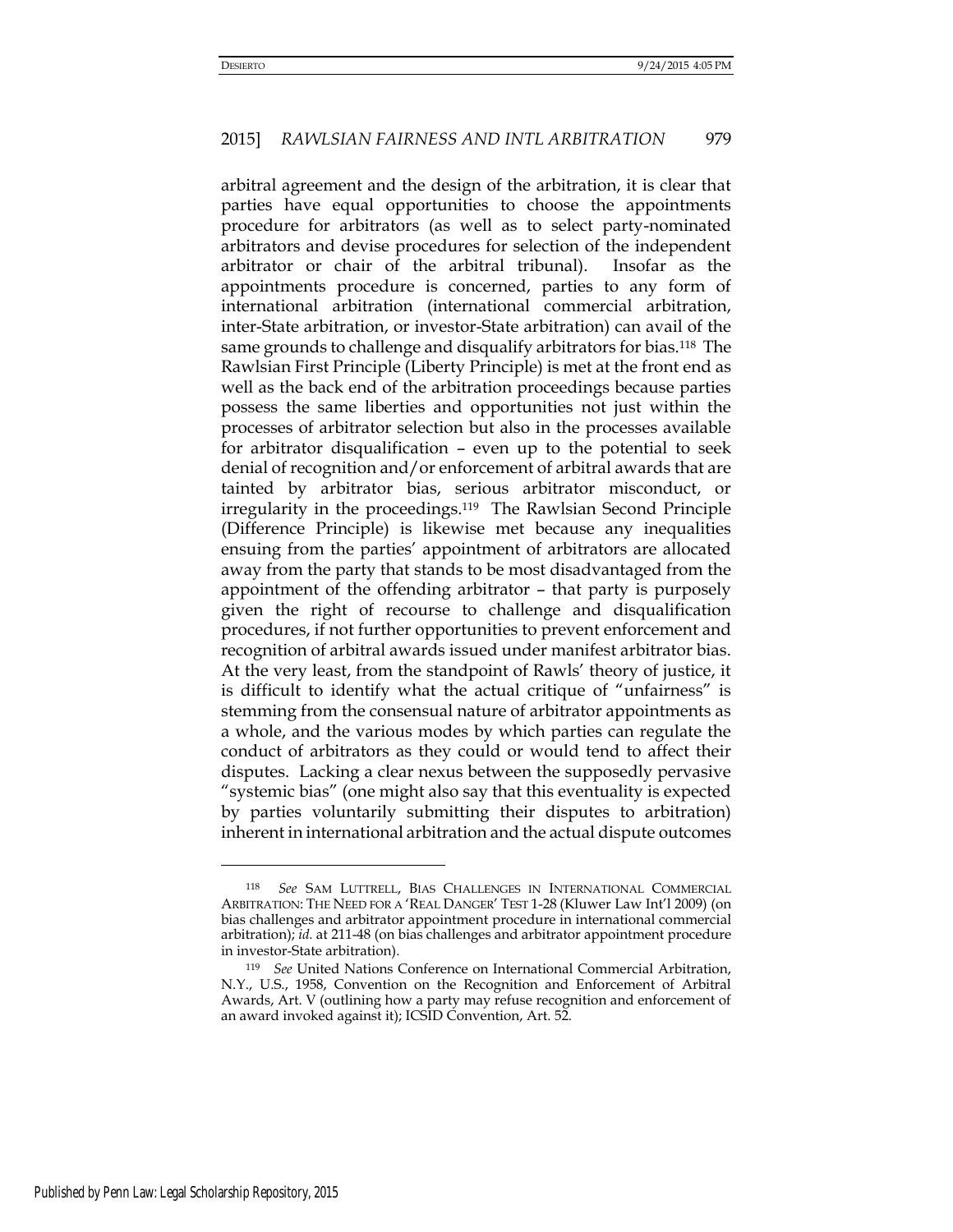allegedly ensuing from this bias,<sup>120</sup> a generalized and nebulous charge of 'unfairness' cannot be readily admitted.

# *2.2.3. Critique of unfairness for lack of a sufficient appeals mechanism*

International arbitration exists through judicial support and some limited degree of court supervision.121 Its design is such that

First, in the context of arbitrator resolutions of contested jurisdictional issues, there is tentative support for expectations of systemic bias arising from the interests of arbitrators in light of the system's asymmetrical claims structure and the absence of conventional markers of judicial independence. Second, the results of this study suggest a need for further scrutiny and evaluation of the design and performance of investment treaty arbitration. Third, based on legal doctrine and comparative institutional analysis, there is reason to take a cautious approach to the risk of actual bias in an adjudicative system of public importance by adopting institutional safeguards to reduce any reasonably perceived bias arising from the system's structure or performance.

<sup>121</sup> *See* Jan Paulsson, *Why Good Arbitration Cannot Compensate for Bad Courts – Freshfields Hong Kong University Arbitration Lecture,* 30 J. INT'L ARB. 344, 349-50 (2013).

Is the objective therefore above all to quell judicial tendencies to assert dominance? Is this a zero-sum game, where every successful assertion of arbitral jurisdiction is a victory, and every instance of judicial predominance to be deplored? The answer is emphatically negative. There is nothing inherently superior about the activity of arbitrators. To the contrary, in an ideal world public justice would be of such a quality, in terms of fairness, insight and empathy, that the allure of arbitration would vanish. That ideal is impossibly remote, so arbitration remains attractive. Yet arbitration unchecked inevitably means arbitration abused. Ultimate freedom is not the goal. An arbitration-friendly venue is not the one where awards are totally inviolate; that rather indicates a degree of indifference that invites abuse. Yet there is such a thing as good annulments of awards. Before railing against interventionist courts, one would do well to consider the perceived deficiencies of arbitral performance.

.. Whatever the quality of their comprehension of the arbitral process, judges are naturally sensitive to a number of principles which should

<sup>&</sup>lt;sup>120</sup> One need not look further than the debate over this particular question in investor-State arbitration, where scholars have viscerally clashed on whether arbitral tribunals are pro-investor or pro-host State. *See* Susan Franck, *Development and Outcomes of Investment Treaty Arbitration,* 50 HARV. INT'L L.J. 435, 487 (2009) (finding that "at a general level, the outcome of investment treaty arbitration was not reliably associated with the development status of the respondent state, the development status of the presiding arbitrator, or some interaction between those two variables."); Van Harten, *supra* note 39 at 252.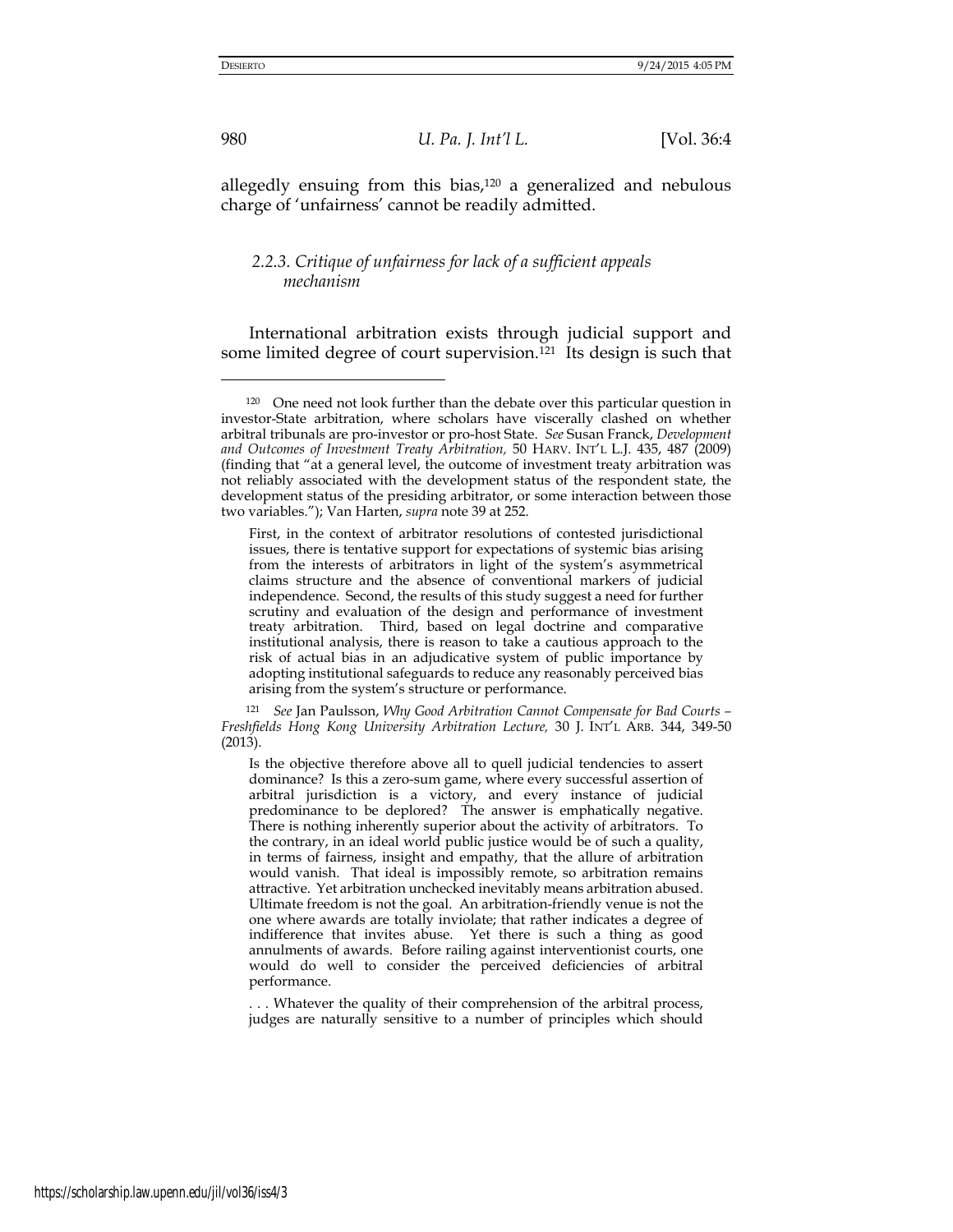### 2015] *RAWLSIAN FAIRNESS AND INTL ARBITRATION* 981

the efficacy of international arbitration also depends, to a significant extent, on the systems of public justice available through the courts. Courts decide various pressing questions to international arbitration: whether they should refer a dispute to arbitration on the basis of prior agreement by the parties; whether they should issue orders to give effect to the procedural orders or provisional measures issued by arbitral tribunals; as well as whether they should recognize and enforce an arbitral award within their respective jurisdictions.122 In deciding whether to extend recognition and order enforcement of an arbitral award, courts do not generally conduct appellate review or review *de novo* of the legal issues on the merits.123 The principle of finality of arbitral awards

facilitate their interaction with arbitrators. There is, for example, broad agreement with the proposition that an essential feature of human rights, and thus the assigned objective of judges and arbitrators alike, is the right to a fair trial. Unfortunately, dictators and bureaucrats are prone to turn this principle on its head, invoking it as an excuse to impose their justice (the only fair one) to the exclusion of all others. This is in reality their own project of entrenchment; it has nothing to do with the aspiration of affording acceptable justice to all. The fortunate countries that in fact succeed in delivering decent justice to their populace at large are, if we look around, precisely the ones which at the same time embrace arbitration.

Why is it that the places where public justice has the weakest grip also tend to be those where arbitration is most fiercely resisted by the courts? The plausible answers are dismaying – incompetence, xenophobia, corruption – and should warn us that arbitration cannot flourish when the courts are substandard. To escape from courts would be to seek islands, unique self-contained environments which may be of use to the happy few, but are incapable of a broader reach.

Systems that deliver poor formal justice have no right to close the door to arbitration. Equally, when a particular form of arbitration proves defective, it has no title to claim immunity from challenge and control; arbitrators have no greater entitlement to their office than do dictators or bureaucrats. Whether those who resolve disputes are appointed by the state or chosen by the parties, both categories have the duty to pursue the same objective: decent justice as a right of those who come before them. In a good legal culture, each is respectable and respected. The ideal is symbiosis of two types of decision-makers who ultimately pursue the same end.

<sup>122</sup> HANS SMIT & V. PECHOTA, INTERNATIONAL COMMERCIAL ARBITRATION AND THE COURTS at A1-A9 (Juris Publ'g 4th ed. 2004).

<sup>123</sup> 1958 New York Convention on Recognition and Enforcement of Arbitral Awards. *See also*, Herbert S. Kronke, *The New York Convention Fifty Years On: An Overview and Assessment, in* RECOGNITION AND ENFORCEMENT OF FOREIGN ARBITRAL AWARDS: A GLOBAL COMMENTARY ON THE NEW YORK CONVENTION 1, 8 (Herbert Kronke, Patricia Nacimiento, Dirk Otto & Nicola Christine Port eds., Kluwer Law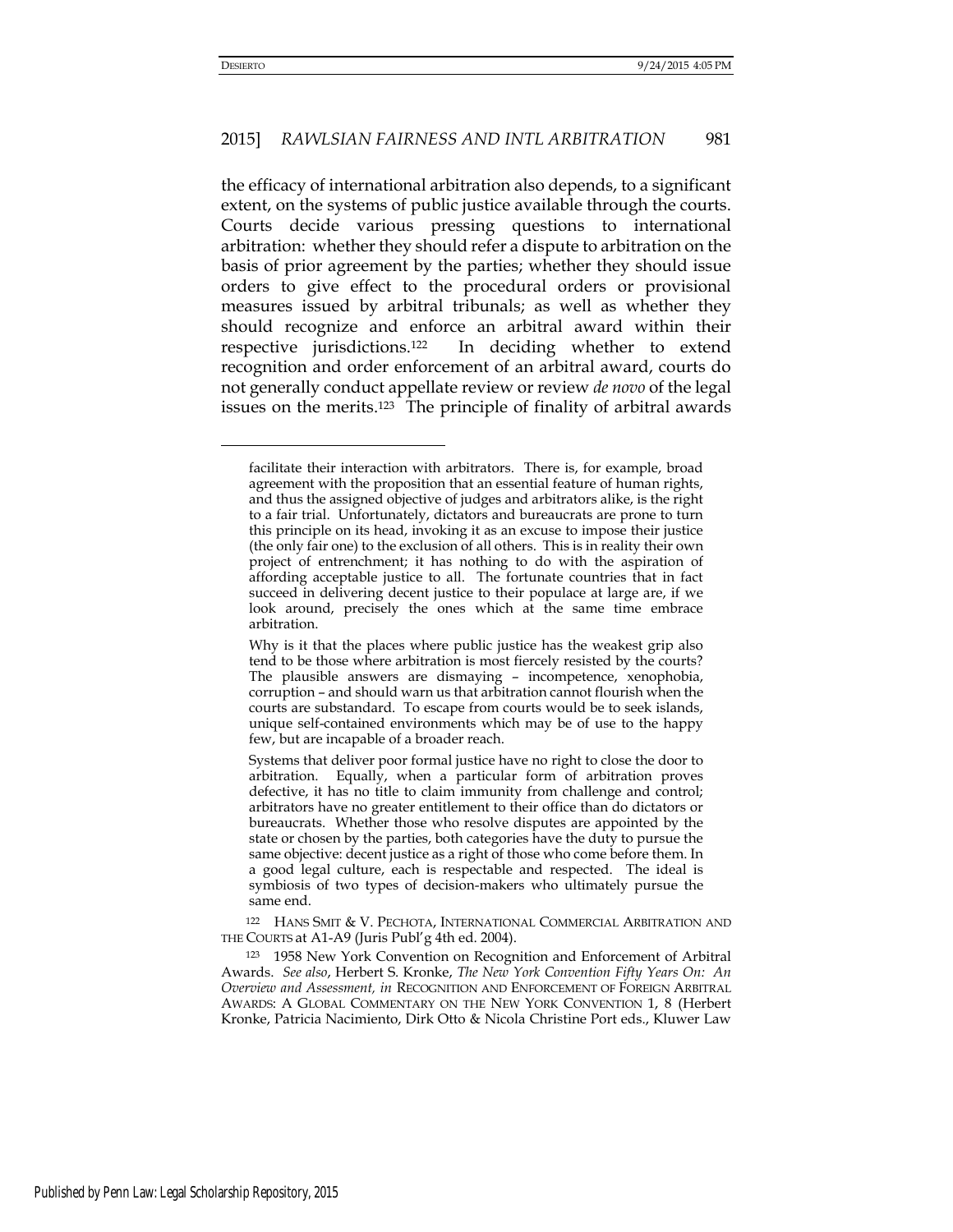extends from the fundamental principle of party autonomy in international arbitration.<sup>124</sup>

Notably, the charge of 'unfairness' arising from the lack of a satisfactory and sufficient appeals mechanism (similar to the notion of multiple stages of appellate review in national courts) resonates more in investor-State arbitration than in international commercial arbitration.125 Article 52 of the ICSID Convention only refers to limited procedural grounds for annulment of an arbitral award by an ICSID ad hoc committee constituted for the purpose, and does not permit any appellate review on the merits.126 Those who have sought a more extensive appeals mechanism in investor-State arbitration point to the need for jurisprudential coherence and consistency (if not aiming for predictable uniformity) between investment arbitral tribunals, often citing the experience of the WTO Appellate Body, but also noting fundamental differences between WTO and ICSID processes.<sup>127</sup> Opponents of the proposal for WTOlike appeals mechanisms in the ICSID system point to the proposal's lack of legitimacy, inappropriateness for the institutional and structural context of investor-State dispute settlement, and incompatibility with the expectations of States signing on to the ICSID Convention.<sup>128</sup>

Int'l 2010) ("The trend in modern law is to reduce the grounds on which national courts can review arbitral awards in international commercial arbitrations.").

<sup>124</sup> *See* Clive M. Schmitthoff, *Finality of arbitral awards and judicial review, in*  CONTEMPORARY PROBLEMS IN INTERNATIONAL ARBITRATION 230, 230-31 (Julian D.M. Lew ed., Ctr. for Commercial Law Studies 1987) (addressing the inherent tension between arbitration's desirable finality and the lacking need for judicial review).

<sup>125</sup> *See generally* Rivkin, *supra* note 12, at 357-59; Asif H. Qureshi, *An Appellate*  System in International Investment Arbitration?, in THE OXFORD HANDBOOK OF INTERNATIONAL INVESTMENT LAW 1154, 1168-169 (Peter Muchlinski, Federico Ortino & Christoph Schreuer eds., Oxford Univ. Press 2008).

<sup>126</sup> ICSID Convention, Article 52.

<sup>127</sup> *See* Donald McRae, *The WTO Appellate Body: A Model for an ICSID Appeals Facility?,* 1 J. Int'l Disp. Settlement 2, 371-87 (2010) ("[T]he Appellate Body deals with a system of agreements that are interrelated and not with a series of separate agreements involving different parties."); Theodore R. Posner, *An Appellate Mechanism for Investor-State Dispute Settlement: A Perspective Based on the WTO Appellate Body Experience,* (Crowell Moring LLP, Working Paper), http://www.crowell.com/documents/An-Appellate-Mechanism-for-Investor-State-Dispute-Settlement.pdf.

<sup>128</sup> *See* Thomas W. Walsh, *Substantive Review of ICSID Awards: Is the Desire for Accuracy Sufficient to Compromise Finality?,* 24 Berkeley J. Int'l L. 444, 462 (2006) (explaining how the Contracting States' decision against the ICSID's decisions was not surprising); Barton Legum, *Options to Establish an Appellate Mechanism for Investment Disputes, in* APPEALS MECHANISM IN INTERNATIONAL INVESTMENT DISPUTES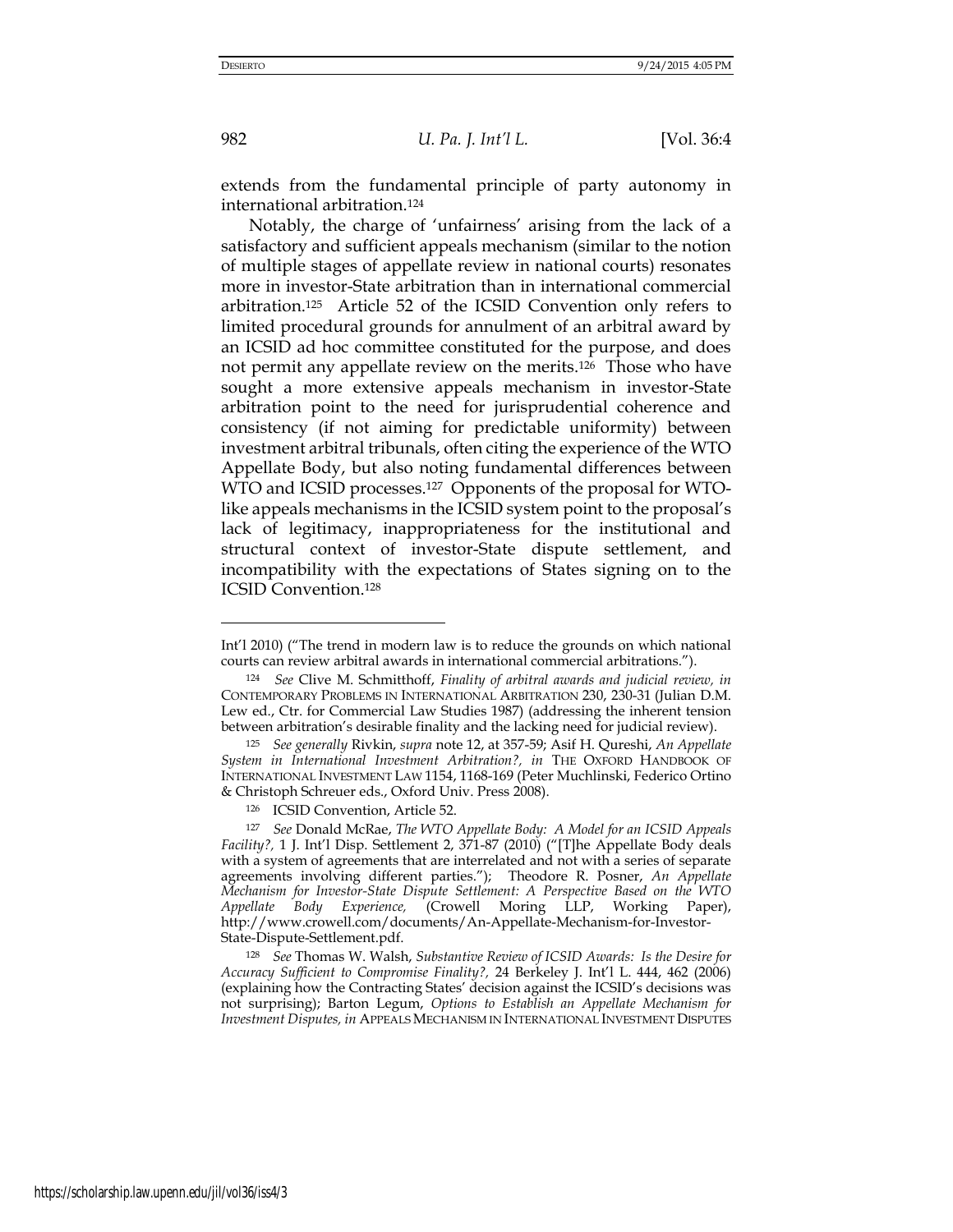-

### 2015] *RAWLSIAN FAIRNESS AND INTL ARBITRATION* 983

It is difficult to sustain the critique of unfairness when one applies Rawlsian fairness criteria. Indeed, in the "original position" when States signed, concluded, and acceded to the ICSID Convention which created a "self-contained system,"129 access to a centralized appellate mechanism was not part of the States' expectations of terms and benefits under the ICSID Convention. For decades, States have been devising their respective investment treaty programs without reference to any centralized appellate mechanism, and without stipulating that arbitral awards were reviewable through an appeal on the merits in some court, tribunal, or other institution. Applying the Rawlsian First Principle (Liberty Principle), all States signing on to the ICSID Convention possess equal liberties to indicate the terms of their accession (as well as any reservations) to the ICSID system. Applying the Rawlsian Second Principle (Difference Principle), because States accepted the applicability of ICSID procedures as such a self-contained system (including its limited grounds for annulment of arbitral awards under Article 52 of the ICSID Convention), then any inequality that could supposedly arise from this system is not, by any stretch,

<sup>129</sup> CHRISTOPH H. SCHREUER, THE ICSID CONVENTION: A COMMENTARY 1102 (Cambridge Univ. Press 2009).

<sup>231 (</sup>Karl Sauvant ed., Oxford Univ. Press, 2008); Christian J. Tams, *An Appealing Option? The Debate About an ICSID Appellate Structure, Essays in Transnational* Economic Law No. 57 41-42 (2006), *available at* http://www.telc.unihalle.de/sites/default/files/altbestand/Heft57.pdf (last accessed 15 Jan. 2014)

The strongest argument supporting the creation of an appellate system is the hope a reform of the system would be more coherent. Unfortunately, however, this argument presupposes the creation of a specific form of appellate institution, which is most difficult to agree on, namely a single, comprehensive, and permanent appeals mechanism. The consistency argument thus requires a considerable degree of political will. In contrast, other arguments put forward by supporters of reform are of a much lesser value. It may be that an appeals system could render ICSID dispute settlement more rational; but this hope has to be balanced against the certain prospects of longer and more expensive proceedings. Much then suggests that the initial approach, adopted by the ICSID drafters, should not be lightly discarded, especially since the ICSID record testifies to its popularity. It may also be that an appeals system would increase the authority of ICSID decisions. But that in itself does not seem to justify a reform, as ICSID decisions already enjoy much authority, and there are no real compliance problems. Lastly, introducing an appeals facility would be clearly an inappropriate way of rendering ICSID dispute settlement more State-friendly. On balance, there are therefore no compelling reasons to create an appellate investment structure. The present system is not perfect. But it should be given time to work out pragmatic solutions to the problem of inconsistent decisions . . .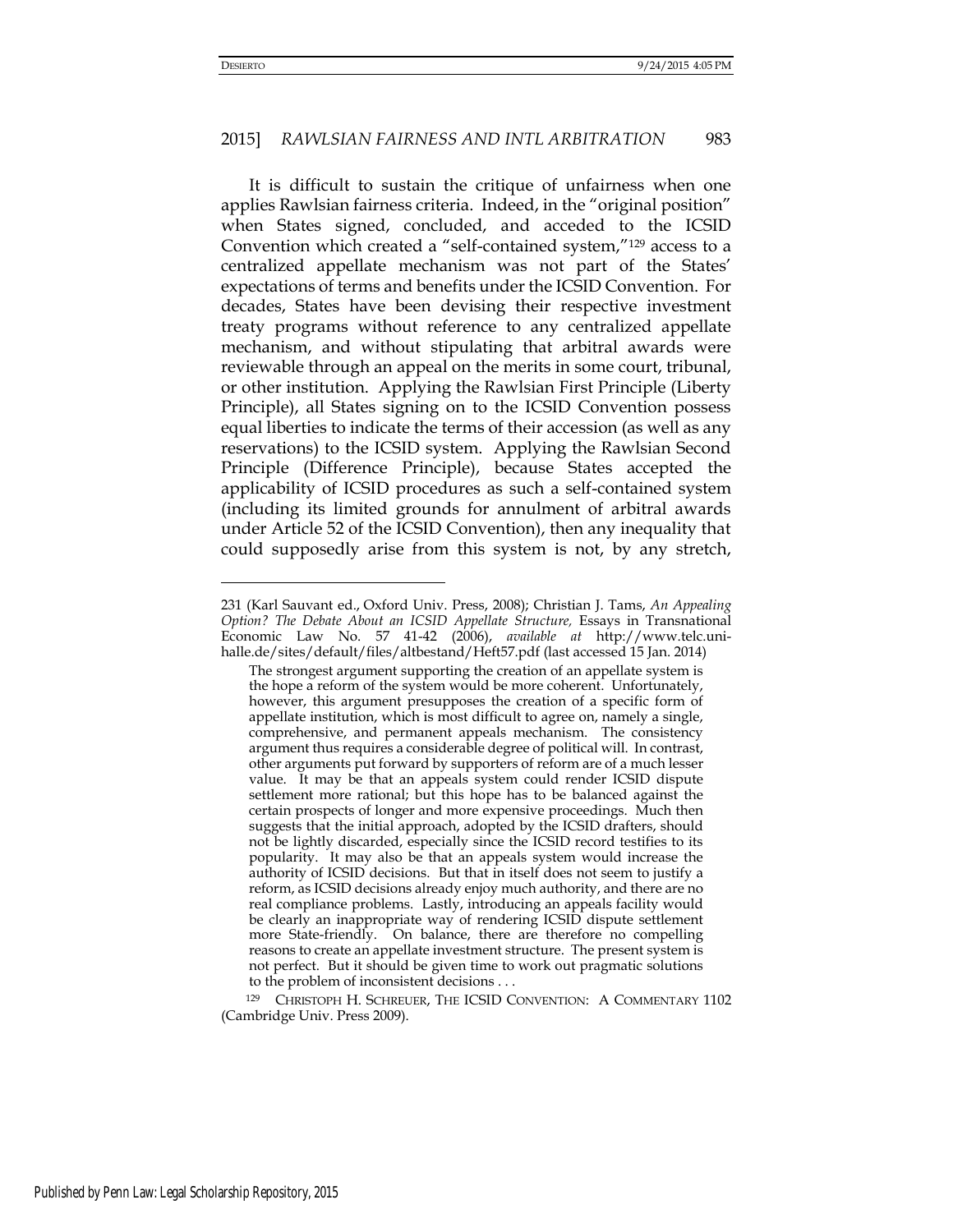"imposed" upon any State that deems itself disadvantaged by the system. Rather, States themselves voluntarily assume any such ensuing inequality across the board.

Since the critique of unfairness on this ground of appeals mechanisms is based on *a priori* conceptions of a more extensive or judicialized paradigm, one has to scrutinize the extent to which an expectation of *review de novo* is in accord with what States contemplate in designing the investor-State arbitration. There is nothing that supports a preconceived scope of an appeals mechanism as somehow directly proportional to one's conception of fairness — this is, at its core, a design preference of parties to the international arbitration as is the matter of the constitution of the arbitral tribunal, the substantive choice of law, as well as the applicable *lex arbitrii*. That ICSID does *not* have an appellate mechanism calling for *review de novo* of ICSID arbitral awards is certainly a given fact  $-$  but that this situation somehow is intrinsically "unfair" remains an unproven proposition. At the very least, where reasonable terms of negotiation are transparently and evenly applied to all parties in the "original position," and all parties possess equal liberties in deciding whether or not to accede to the ICSID Convention, including accepting in advance the eventuality that there would be only narrow procedural due process grounds for annulling ICSID arbitral awards, it cannot be said, at least under Rawlsian fairness criteria, that any such "unfairness" has occurred.

Of course, the normative choice of *whether investor-State arbitration should have a centralized appellate mechanism* could itself be a separate question for the application of Rawlsian fairness criteria. If this were the question forming the basis of the critique of unfairness, then one would have to look to the original position of States designing investor-State arbitration as modes of dispute settlement within their international investment treaties.130 Do States genuinely negotiate on "reasonable terms" in this situation, and do all States concluding these agreements (especially in the

<sup>130</sup> The history behind the negotiation of various generations of international investment agreements is a complex tapestry of multiple interests in play. *See*  KENNETH J. VANDEVELDE, BILATERAL INVESTMENT TREATIES: HISTORY, POLICY, INTERPRETATION 19–74 (Oxford Univ. Press 2010) (recounting the development of international law in treaties, beginning with the Treaty of Westphalia); *see also*  JESWALD W. SALACUSE, THE THREE LAWS OF INTERNATIONAL INVESTMENT: NATIONAL, CONTRACTUAL, AND INTERNATIONAL FRAMEWORKS FOR FOREIGN CAPITAL 331–62 (Oxford Univ. Press 2013) (discussing the "treatification" of international law and investment).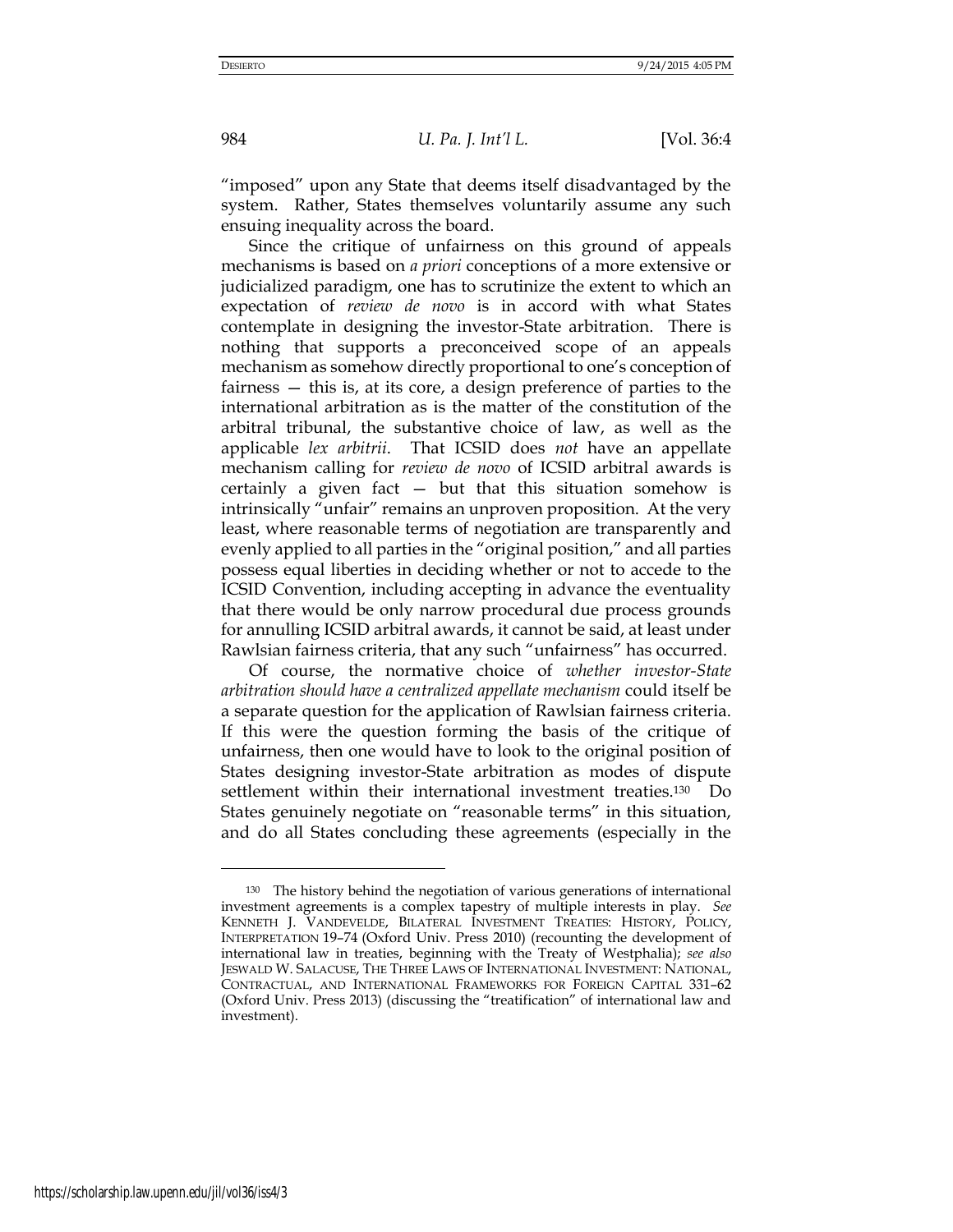-

## 2015] *RAWLSIAN FAIRNESS AND INTL ARBITRATION* 985

usual case of bilateral negotiations) possess the same liberties during the bargaining process? To the extent that it is shown that some States have more bargaining leverage than others<sup>131</sup> especially in investment agreements,132 it is clear that the Rawlsian First Principle (Liberty Principle) would not be met. In such a case where inequalities could ensue from this form of dispute settlement (*sans*  appeal on the merits) being "crammed down" upon States with less bargaining capacity,133 the Rawlsian Second Principle (Difference Principle) would thus favor designing a solution that allocates the inequality away from the disadvantaged State. Perhaps a solution at the front end of the process would be to place more conditions or requirements before the more advantaged party (whether the State with leverage or its nationals) could trigger or invoke the dispute settlement mechanism against the State with less bargaining leverage. A solution at the back end of the process would, inevitably, have to mean redesigning the dispute settlement system somewhat to permit the State with less leverage to have some form of review over the arbitral tribunal's decisions. That is unlikely to occur in bilateral negotiations where one party already has leverage unless more training is given to negotiators from the disadvantaged State (or developing countries, which are usually the recipients of a

<sup>131</sup> *See, e.g.*, DIANA PANKE, UNEQUAL ACTORS IN EQUALISING INSTITUTIONS: NEGOTIATIONS IN THE UNITED NATIONS GENERAL ASSEMBLY 51 (Palgrave Macmillan, 2013) (discussing the typical bargaining dynamics that exist in the U.N. and the relation between a State's bargaining leverage and its bargaining success rate).

<sup>132</sup> JOSE E. ALVAREZ, THE PUBLIC INTERNATIONAL LAW REGIME GOVERNING INTERNATIONAL INVESTMENT 196 (Hague Acad. of Int'l Law 2011).

<sup>133</sup> Somewhat analogous to the "doctrine of unequal treaties" theorized some years ago regarding investment treaties. *See* M. Sornarajah, *Compensation for Nationalization: The provision in the European Energy Charter, in* THE ENERGY CHARTER TREATY: AN EAST-WEST GATEWAY FOR INVESTMENT AND TRADE 386, 400 (Thomas W. Walde ed., Kluwer Law Int'l 1996).

Some writers have pointed out that the bilateral investment treaties are, by nature, unequal treaties. One writer described them as a "one-way ratchet designed to benefit multinationals." Another has referred to the "asymmetry between the parties" to such treaties. Though not directly made, the charge is that these treaties involve an inequality which may invoke the application of the theory of unequal treaties. There is a dominant capital exporter and a weak capital recipient in the making of such treaties. The treaty is made on the assumption that capital inflows into the receiving State will benefit its economy. Though they are made on the express statement that they are intended to cover bilateral flows of foreign investment, the reality is that they are only a one-way flow of investments . . . . [T]he theory invalidates obligations created by unequal treaties.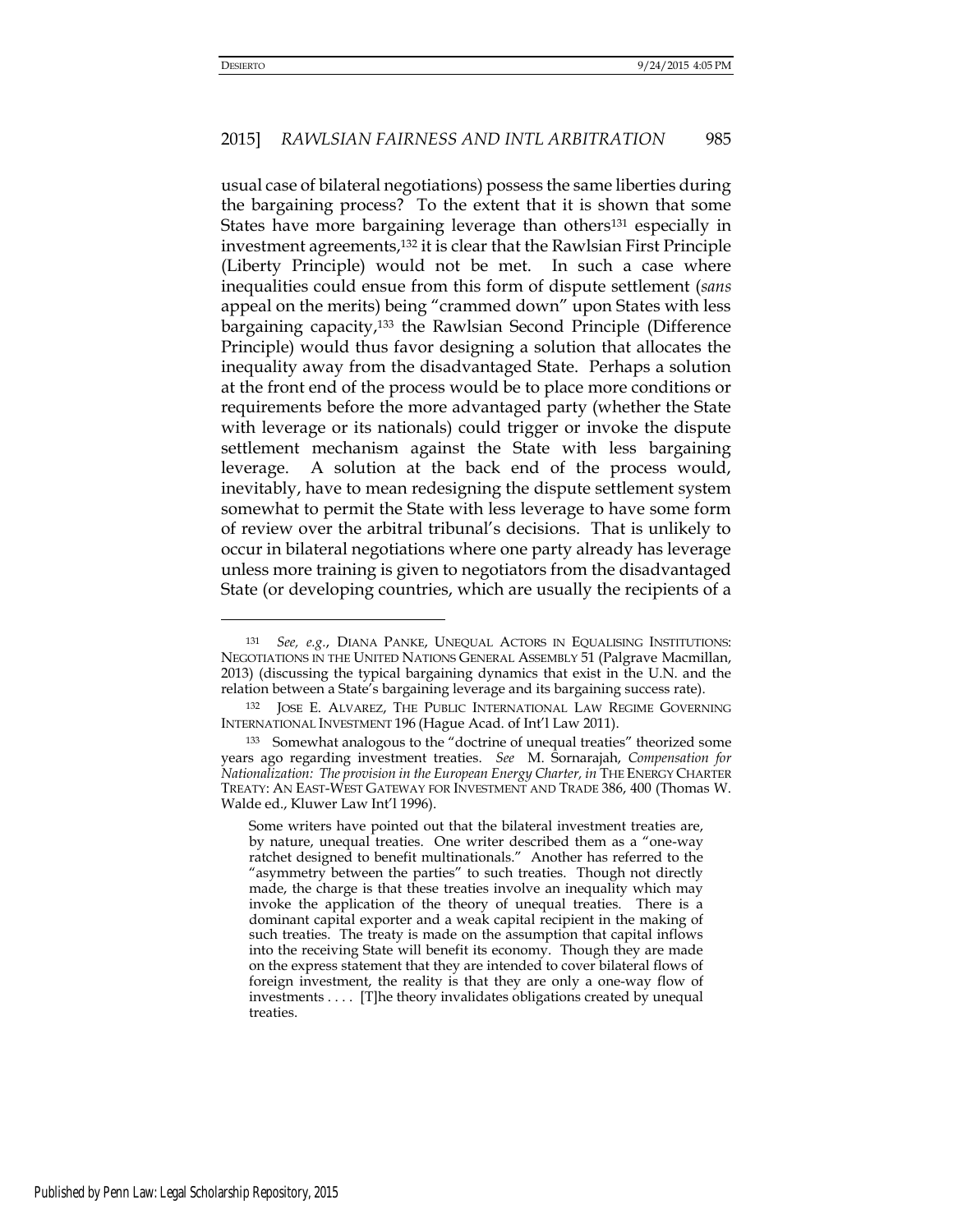986 *U. Pa. J. Int'l L.* [Vol. 36:4

developed country model investment treaty).134 Ultimately, that kind of redesign would entail going back to the negotiation table to create some kind of 'bespoke[n]' investor-State arbitration that allows States to decide on opportunities for appeal to disadvantaged parties. Reinventing the wheel in that manner, however, will pose its own form of costs to States. For this article's narrow purpose of testing the critique of unfairness for lack of an appeals mechanism under Rawlsian fairness criteria, however, it is unnecessary at this juncture to address the deeper systemic structural design dilemma in international investment arbitration.

# *2.2.4. Critique of unfairness based on community decision-making and the public interest*

Finally, the most viscerally contested charges of unfairness against international arbitration lie with the supposedly "elitist" composition of the international community of arbitrators,135 and

<sup>134</sup> J. ANTHONY VANDUZER, PENELOPE SIMONS & GRAHAM MAYEDA, INTEGRATING SUSTAINABLE DEVELOPMENT INTO INTERNATIONAL INVESTMENT AGREEMENTS: A GUIDE FOR DEVELOPING COUNTRY NEGOTIATORS 3 (Commonwealth Secretariat 2013) ("Inequalities between developed and developing countries are more easily exploited when negotiations are based on a pre-existing IIA model drafted by developed countries with only their interests in mind.").

<sup>135</sup> *See* Jan Paulsson, *Ethics, Elitism, Eligibility,* 14 J. INT'L ARB. 5, 19 (1997) (discussing exchanges on the merits and demerits of an "arbitral elite").

Given the high stakes and great sensitivities frequently involved in arbitration, there seems to be a good case for supporting the emergence and recognition of an elite corps of international arbitrators. Here the notion of an elite is that of a meritocracy in terms of legal skill, honesty and experience. Of course such a thing cannot be a Pantheon of immortals, and it would be intolerable if it were a closed shop by any standard (of culture, gender or nationality). Properly understood, this notion turns back complaints about a self-perpetuating clique of international arbitrators who appoint and reappoint each other, and instead tends to the conclusion that the establishment of an elite corps is a good thing. The mutual recognition of its members does not reflect an unsavoury system of *quid pro quo*, rather it builds the confidence of all participants in the process. More or less jocular (or perhaps wistful) references to an international arbitration "mafia" not only lack a solid evidentiary basis, but in fact do not seem to reflect any probing reflection. The proposition is that there are a few dozen well-known arbitrators who see to it that outsiders are kept out. However, arbitral institutions, on the one hand, and the parties and their lawyers, on the other, have a far greater say in who gets appointed than do arbitrators.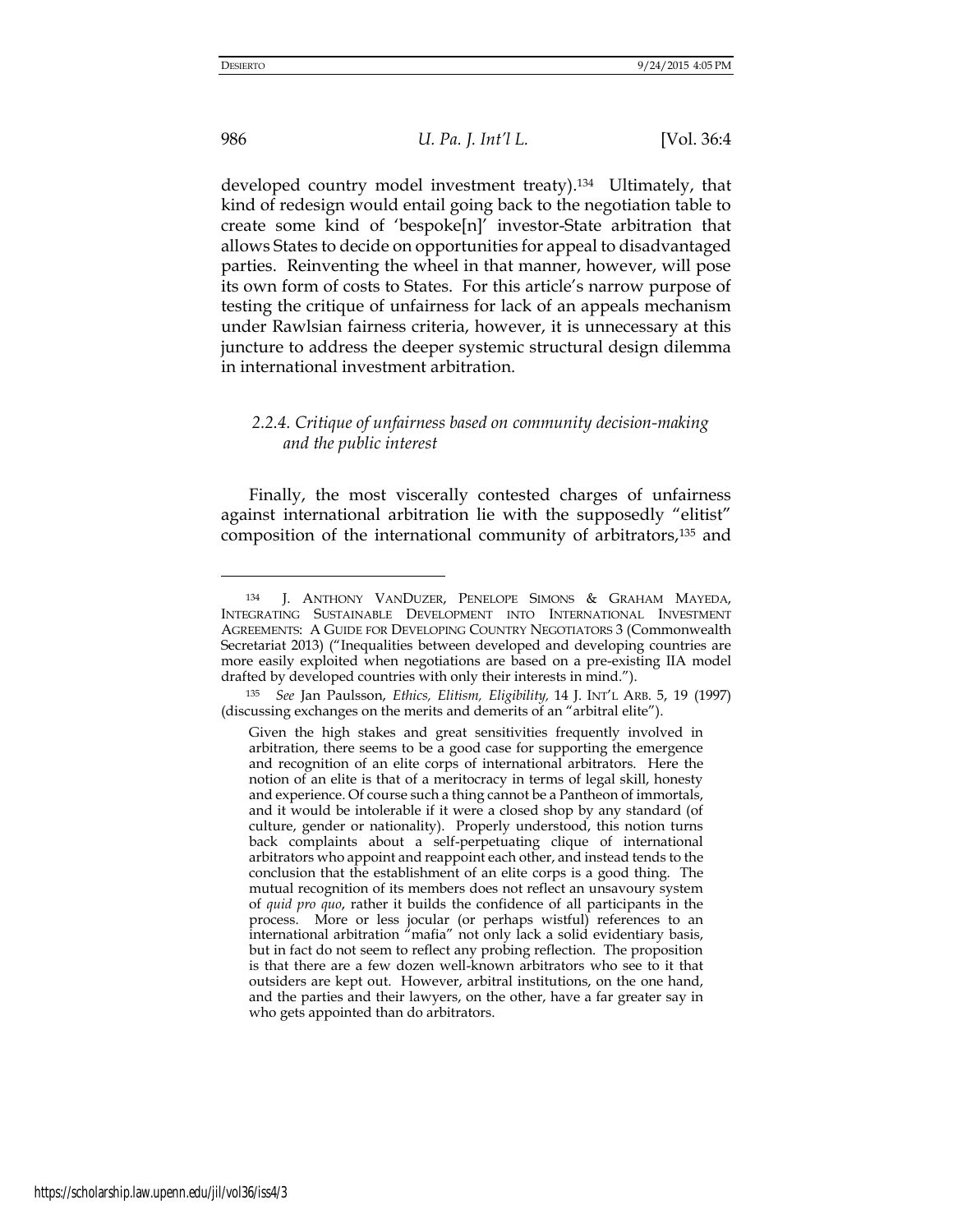# 2015] *RAWLSIAN FAIRNESS AND INTL ARBITRATION* 987

the aptitude and competence of this "elite" to properly resolve issues of public interest when they arise in international arbitration disputes.136 This critique particularly arises in the context of international investment arbitration, where the public interest consequences of arbitral decisions have been most vividly (and repeatedly) depicted as nothing short of a "legitimacy crisis."<sup>137</sup>

From the standpoint of Rawlsian fairness criteria, it is crucial to revisit the "original position" of States agreeing to the design of investor-State arbitration, particularly with respect to anticipated uses (or misuses) of the appointments procedures for arbitrators. When States negotiate to provide for investor-State dispute settlement within their investment treaties (whether ICSID or non-ICSID arbitration), were there reasonable terms of negotiation in regard to what States anticipate could be the composition of investment arbitral tribunals? Under the ICSID Convention, the

<sup>136</sup> *See generally* Nigel Blackaby, *Public Interest and Investment Treaty Arbitration*  in INTERNATIONAL COMMERCIAL ARBITRATION*,* 1 TRANSNAT'L DISP. MGMT (Albert Jan van den Berg ed., 2002) *available at www.transnational-disputemanagement.com/article.asp?key=36*; *see also* Barnali Choudhury, *Recapturing Public Power: Is Investment Arbitration's Engagement of the Public Interest Contributing to the Democratic Deficit?,* 41 VAND. J. TRANSNAT'L L. 775 (2008) (discussing the issue of a lack of public participation in international arbitration); *see also* Alexander Belohlavek, *Confidentiality and Publicity in Investment Arbitration, Public Interest and Scope of Powers Vested in Arbitral Tribunals, 2* CZECH YEARBOOK INT'L L., 23, 23-45 (2011) (analyzing the effect of globalization on regulatory schemes).

<sup>137</sup> Susan D. Franck, *The Legitimacy Crisis in Investment Treaty Arbitration: Privatizing Public International Law through Inconsistent Decisions,* 73 FORDHAM L.REV. 1521, 1521-1625 (2005); *see also* Anthea Roberts, *Clash of Paradigms: Actors and Analogies Shaping the Investment Treaty System,* 107 AM. J. INT'L L. 45, 45–94 (2013) (describing the incoherence of international law and investment policy); *see also*  Amokura Kawharu, *Participation of Non-Governmental Organizations in Investment Arbitrations as Amici Curiae,* 275, 283–85 *in* THE BACKLASH AGAINST INVESTMENT AND ARBITRATION: PERCEPTIONS AND REALITY (Michael Waibel et al. eds., 2010) (discussing the importance of involvement of amicus curiae in investment arbitration).

*See also* Lord David Hacking, *Ethics, Elitism, Eligibility: A Response, What Happens if the Icelandic Arbitrator Falls through the Ice?,* 15 J. INT'L ARB. 73, 74–75 (1998).

 <sup>. . . [</sup>W]henever there are groupings of professional people there is always a tendency for that group to be kept small and exclusive; and, whether the members of the group wish it or not (many do not), the work tends to remain within that group rather than go outside it . . . . However there are disadvantages. Any grouping of professionals which becomes exclusive will tend to operate (intentionally and unintentionally) against the arrival of new persons into their ranks—in the case of arbitration against the arrival into the ranks of new arbitrators hopefully with new ideas and fresh approaches. Ultimately this will limit the choice of the consumer in obtaining arbitral services.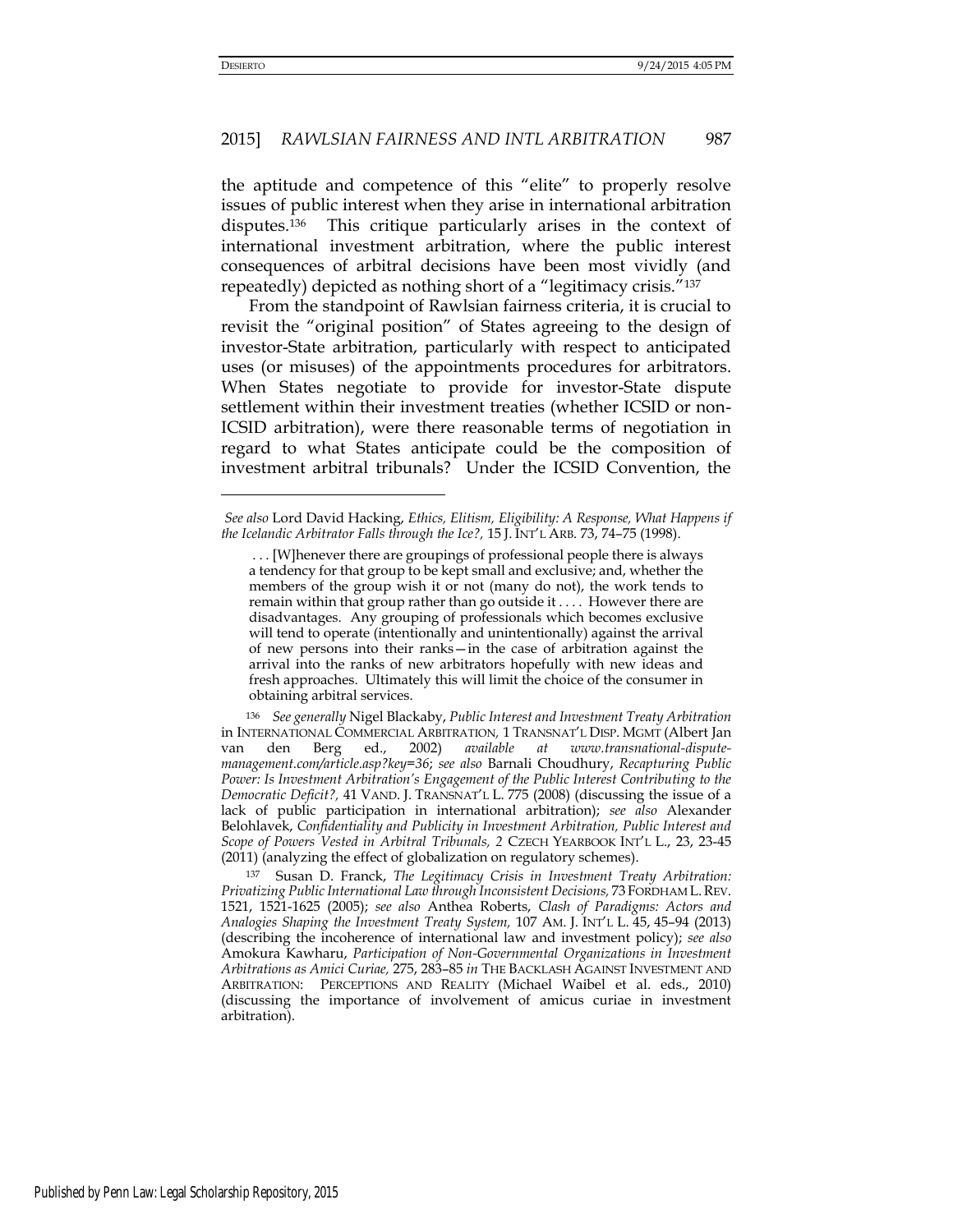Contracting States themselves each designate up to four persons to the Panel of Arbitrators (the list from which arbitrators for investor-State disputes at ICSID are drawn) with the Chairman of the Administrative Council (or the President of the World Bank who is *ex officio* Chairman) permitted to designate up to ten more persons in the Panel of Arbitrators,<sup>138</sup> paying due regard to "the importance of assuring representation on the Panels of the principal legal systems of the world and of the main forms of economic activity."<sup>139</sup> States (as well as the President of the World Bank) can only designate "persons of high moral character and recognized competence in the fields of law, commerce, industry or finance, who may be relied upon to exercise independent judgment, [where] competence in the field of law shall be of particular importance in the case of persons on the Panel of Arbitrators."<sup>140</sup>

Thus, at the outset, it should be clear that the universe of arbitrators available for investor-State arbitration under the ICSID system is already delimited and made subject to the *ex ante*  preferences of the Contracting States to the ICSID Convention under strict criteria. The importance of this representative selection process under strict criteria for ICSID arbitrators was evident early on in the history of the drafting of the ICSID Convention, where it was even contemplated that to help the Contracting States in making their designations to the Panel of Arbitrators, they would be required first to "seek such advice as they may deem appropriate from their highest courts of justice, schools of law, bar associations and such commercial, industrial and financial organizations and shall be considered representative of the professions they embrace."141 (This requirement, however, did not make it to the final language adopted for the ICSID Convention). Considering that the Contracting States themselves designate the arbitrators that would govern the system of ICSID arbitration under uniform criteria for all designations, there is some basis for concluding that at least, in the sense of the Rawlsian 'original position', Contracting

<sup>138</sup> ICSID Convention, Art. 13.

<sup>139</sup> *Id*. at Art. 14(2).

<sup>140</sup> *Id*. at Art. 14(1).

<sup>141</sup> ANTONIO R. PARRA, THE HISTORY OF ICSID 27–37 (Oxford Univ. Press 2012) (quote sourced as footnote 39 in the main text). There are of course other narratives asserted pertaining to the public-private dichotomy inherent in investment law. *See*  Alex Mills, *Antinomies of Public and Private at the Foundations of International Investment Law and Arbitration,* 14 J. OF INT'L ECON. L. 469, 471–76 (2011) (addressing the indeterminacy of public international law).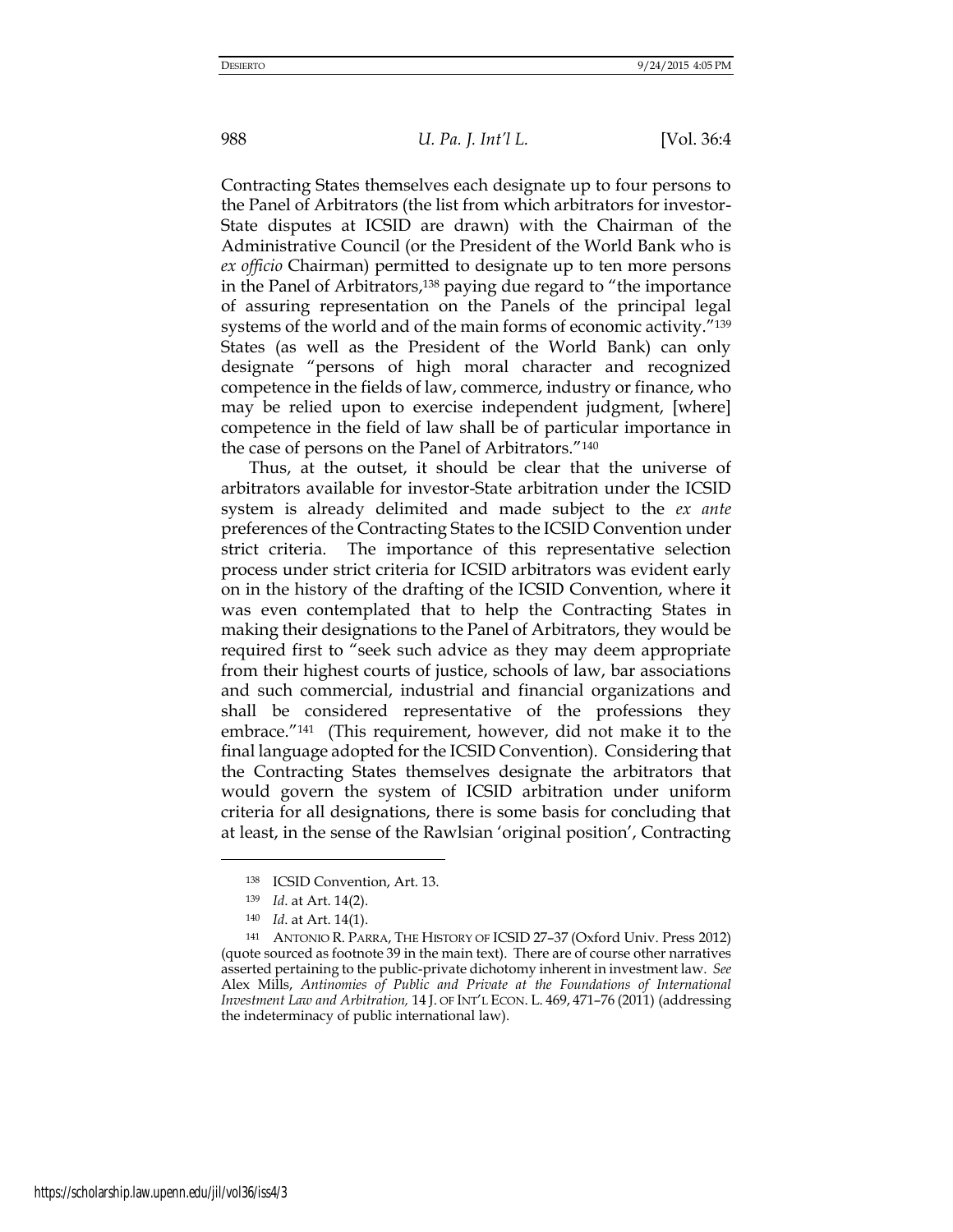States themselves set reasonable conditions for bargaining (e.g., the constitution of arbitral tribunals for future investor-State disputes).

The Rawlsian First Principle (Liberty Principle) is also met by the fact that parties to the investor-State dispute possess equal or the same liberties in regard to the appointment of arbitrators and challenges to the qualification of arbitrators. Parties to the investor-State dispute agree on the number of arbitrators to comprise the tribunal,142 with a procedure for the Chairman of the Administrative Council to appoint arbitrators if the Tribunal shall not have been constituted within 90 days after dispatch of the notice of registration of the request for arbitration.143 Parties may choose to appoint arbitrators outside of the ICSID's Panel of Arbitrators, so long as they meet the same criteria as those required for individuals designated to the Panel of Arbitrators.144 Any party to the arbitration can move to disqualify an arbitrator in the tribunal if there is a "manifest lack" of the qualities required under Article 14(1) of the ICSID Convention.145 The Rawlsian Second Principle (Difference Principle) is also met in this situation, because any ensuing inequality from the Contracting States' designation of arbitrators to the Panel of Arbitrators could be mitigated (or allocated away from the most disadvantaged States) by the Chairman's ability to designate other arbitrators to ensure the genuine representativeness of the Panel in reflecting all principal legal systems as well as forms of economic activity. If parties cannot agree on the constitution of the tribunal within the above-mentioned ninety-day period, the Chairman likewise has the ability (and in consultation with both parties as much as possible) to appoint the remaining arbitrator. Thus, at least from a structural perspective and to the extent that any potential inequality could arise from the creation of the Panel of Arbitrators, the appointment of arbitrators to tribunals in future investor-State disputes, and the disqualification of arbitrators unable to abide by the same criteria required under Article 14(1) of the ICSID Convention, the most disadvantaged party (State or investor) would not bear the impact of that inequality.

The same Rawlsian fairness criteria may likewise be used to test the veracity of the charge of unfairness due to the supposed inability

<sup>142</sup> ICSID Convention, Art. 37.

<sup>143</sup> *Id*. at Art. 38.

<sup>144</sup> *Id*. at Art. 40.

<sup>145</sup> *Id*. at Art. 57, 58.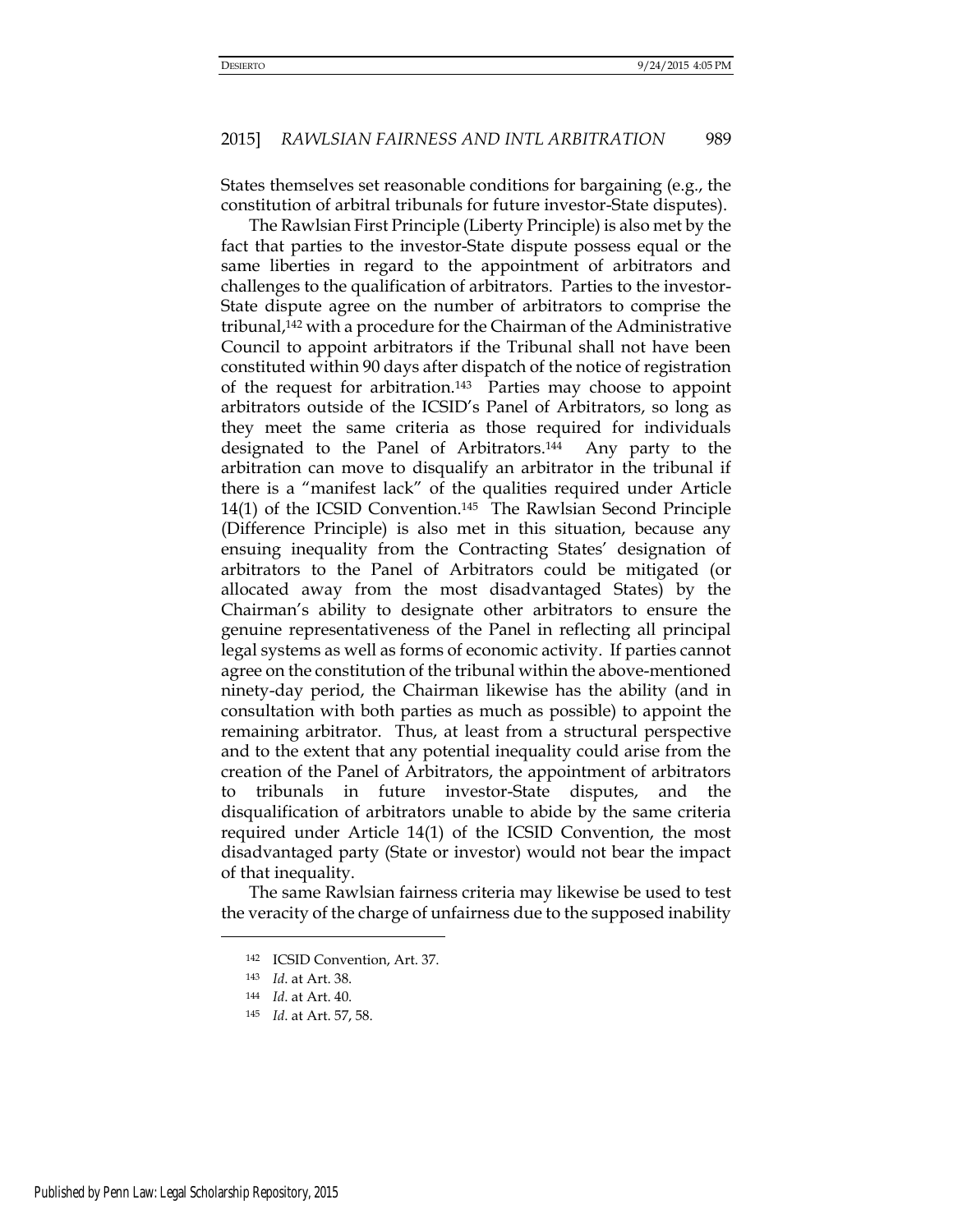of ICSID arbitrators to contend with the public interest dimensions of investor-State disputes. As previously discussed, in the "original position" of acceding to or negotiating with respect to the terms of accession to the ICSID Convention, it cannot be said that none of the Contracting States were unaware of the public interests attaching to investor-State disputes. If at all, the detailed history behind the drafting of the ICSID Convention affirms that particular solicitude and interest on the part of the World Bank as well as the Contracting States (both developed and developing),<sup>146</sup> leading the drafters of the ICSID Convention to decide on imposing restrictions to the usual broad scope of party autonomy found in international commercial arbitration. By pre-specifying the list of potential arbitrators, as well as subjecting individuals continuously to the highest professional criteria before they could be appointed and serve as arbitrators in investor-State disputes, the ICSID Convention was evidently intended at the outset to differentiate and distinguish the pool of arbitrators for this form of arbitration from the usual forms of commercial arbitration. If there is, thus, any trouble with the supposed lack of aptitude147 of particular ICSID arbitrators for appreciating the public interest dimensions inevitable in investor-State arbitration, the lens of scrutiny must be redirected towards the way the Contracting States are making their designations to the ICSID Panel of Arbitrators, as well as how parties themselves (both the private investor as well as the presumably public-interest driven host State) are appointing their arbitrators and constituting the arbitral tribunal to govern their particular dispute. With respect to that particular selection process, the Rawlsian First Principle (Liberty Principle) would require the broadest possible consultation and transparent vetting procedures by Contracting States before they designate arbitrators to the ICSID Panel of Arbitrators, so much so that all parties that *do* have a stake in the public interest dimensions inherent in investor-State arbitrations (such as nongovernmental organizations and citizens groups, among others) could also weigh in on the choice of arbitrators long before investor-

<sup>146</sup> PARRA,*supra* note 141, at 27–94; *see* ICSID, Arbitration Rules 1–9 (discussing the procedure for international investment disputes).

<sup>147</sup> It should be noted that this particular criticism has arisen in regard to specific investor-State arbitrations such as the arbitrations involving the measures taken by Argentina in its 2000–01 financial crisis. *See* Ian H. Eliasoph, *A Missing Link: International Arbitration and the Ability of Private Actors to Enforce Human Rights Norms,* 10 NEW ENG. INT'L & COMP. L. ANN. 83-120 (2004) (describing the importance of private actors in public international law enforcement).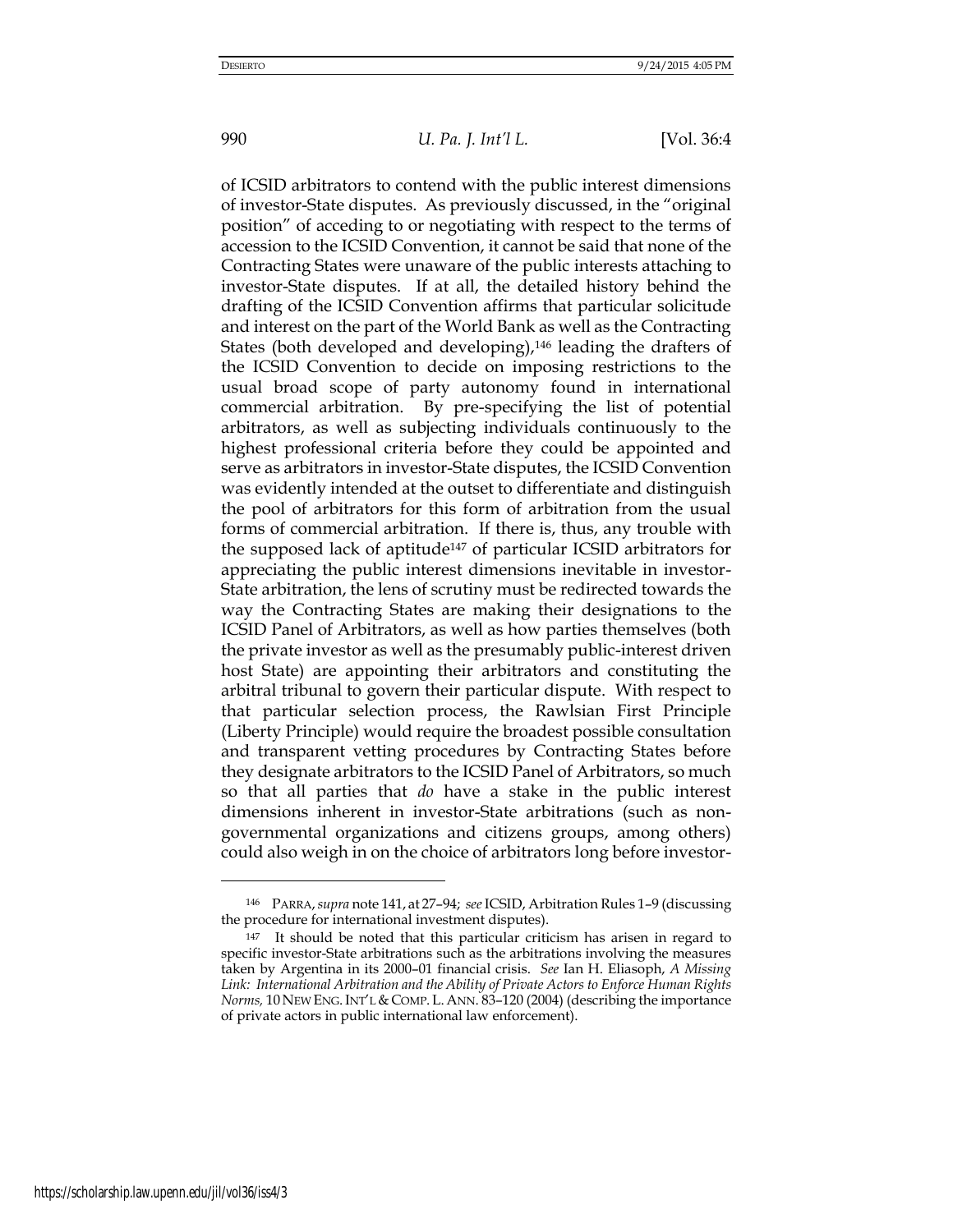State disputes arise. Additionally, host States choosing to appoint arbitrators outside of the ICSID Panel of Arbitrators for specific investor-State disputes should likewise be responsible for consulting all interest groups and constituencies in their respective jurisdictions, especially those who would most stand to be affected by the arbitration. The Rawlsian Second Principle (Difference Principle) would then require that any inequality ensuing from the Contracting State's designation of arbitrators to the ICSID Panel should be allocated away from whichever group or party is most disadvantaged by the selection process—at the very least, that party should not be prejudiced in the future by the State's appointment of that arbitrator. If the protection of the public interest<sup>148</sup> means that arbitral tribunals for investor-State disputes can only be deemed "fair" if arbitrators have a proven capacity and track record to adjudicate public interest issues imbuing investor-State disputes, then it is up to the Contracting States to police the composition of the ICSID Panel of Arbitrators and the appointment of arbitrators, as well as the continuing criteria to serve as an ICSID arbitrator, to conform to this specific expectation.

<sup>148</sup> "Public interest" is such a broad political concept, which, as I have pointed out in other works, could just as easily be served by the economic development benefits and gains from investment as well as other human rights interests. *See*  Diane A. Desierto, *Conflict of Treaties, Interpretation, and Decision-Making on Human Rights and Investment in Economic Crises,* 1 TRANSNAT'L DISP. MGMT (2013) (discussing the conflict of human rights and investments during economic crises); Diane A. Desierto, *Calibrating Human Rights and Investment in Economic Emergencies: Prospects of Treaty and Valuation Defenses,* 9 MANCHESTER J. OF INT'L ECON. L. 162 (2012) (describing the importance of maintaining the sanctity of human rights during economic crises).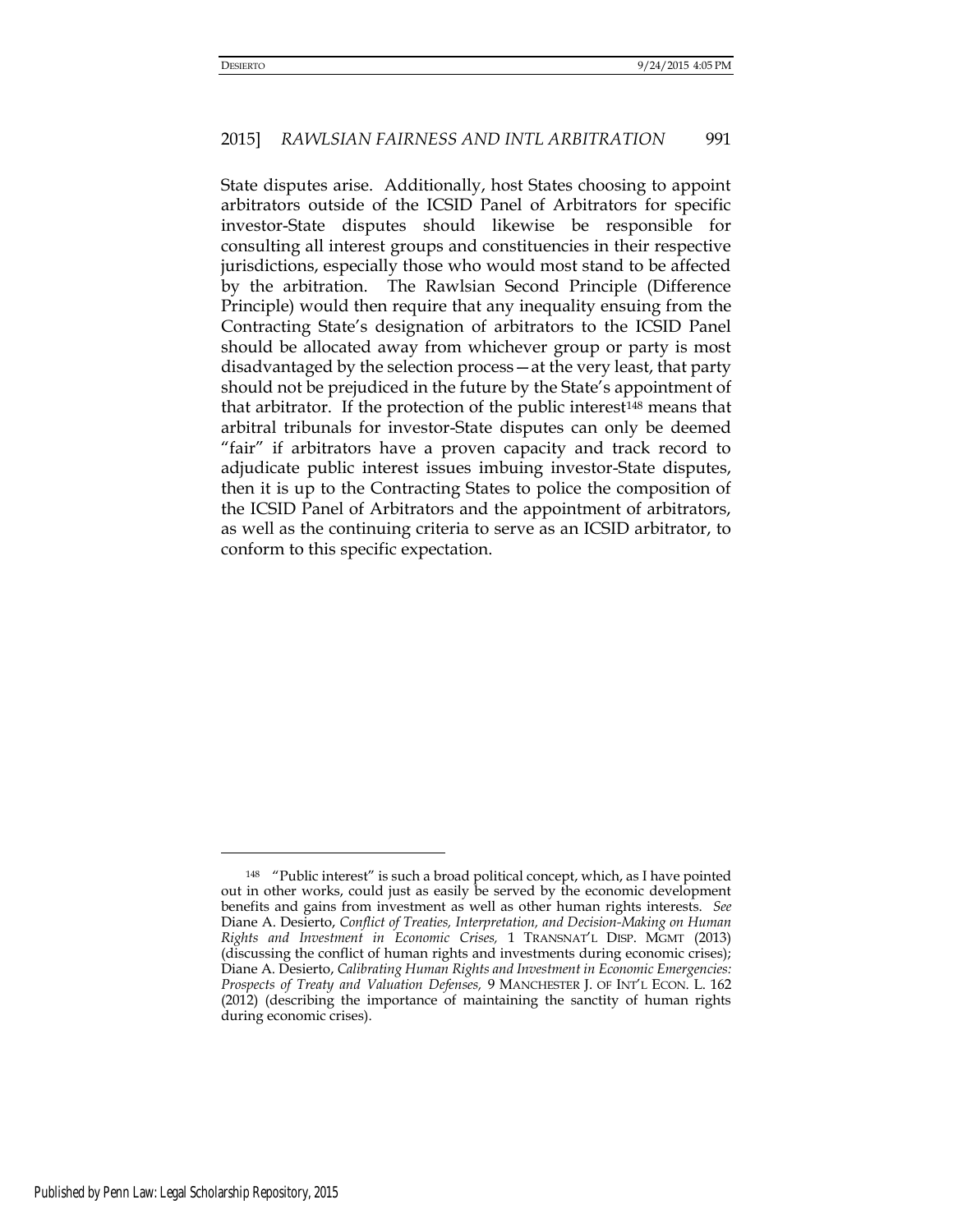### 3. CONCLUSION

Admittedly, fairness is a strange thing: most people will share a sense of what is fair and unfair, yet a meaningful definition will be hard to come up with . . . most definitions of fairness entail three characteristics: Fairness relates to procedural questions. It concerns the proportionality of ends and means, and it goes to the roots of social interaction in a community.<sup>149</sup>

It is all too easy to fault international arbitration as "unfair" for not having attributes one expects in a more judicial system of dispute resolution. It is also just as easy to regard international arbitration as somehow intrinsically or systemically unfair, when one proceeds from an *a priori* conception of what a perfectly fair mode of dispute resolution is. This kind of critique is very much Platonic<sup>150</sup> – because somehow there is a "perfect" conception stemming from the vantage point of the critic, where it becomes altogether acceptable to charge international arbitration as "unfair" when it is perceived deficient in any way from that "perfect" conception.

This Article was written to reset and recalibrate our critiques of "fairness" or "unfairness" that may or may not pervade international arbitration. Rawls' Fairness as Justice criteria provide a useful theoretical prism for reflecting on the cacophony of critiques now associated with various communities seeking the reform (and for some, the outright abolition151) of international arbitration as a method of dispute resolution for certain disputes, towards a more judicialized or court litigation-based paradigm. It may be the case, as shown in various aspects of this Article, that the current design of international arbitration yields unfairness with respect to certain issues, and perhaps not in others. But what is

<sup>149</sup> WOLFGANG FIKENTSCHER ET AL., FAIR ECONOMY: CRISIS, CULTURE, COMPETITION AND THE ROLE OF LAW 72 (Springer-Verlag Berlin Heidelberg 2013) (describing general fairness principles).

<sup>150</sup> *See* Plato's allegory of the cave in PLATO, THE REPUBLIC, BOOK VII (G. R. F. Ferrari ed., Tom Griffith trans., Cambridge Univ. Press 2000)(on shadows and realities in education).

<sup>151</sup> *See Public Statement on the International Investment Regime*, OSGOODE HALL LAW SCHOOL, (Jan. 15, 2014) <http://www.osgoode.yorku.ca/public-statement/> documents/Public\_Statement\_(final)\_(Dec\_2013).pdf (discussing the importance of protecting international investors).